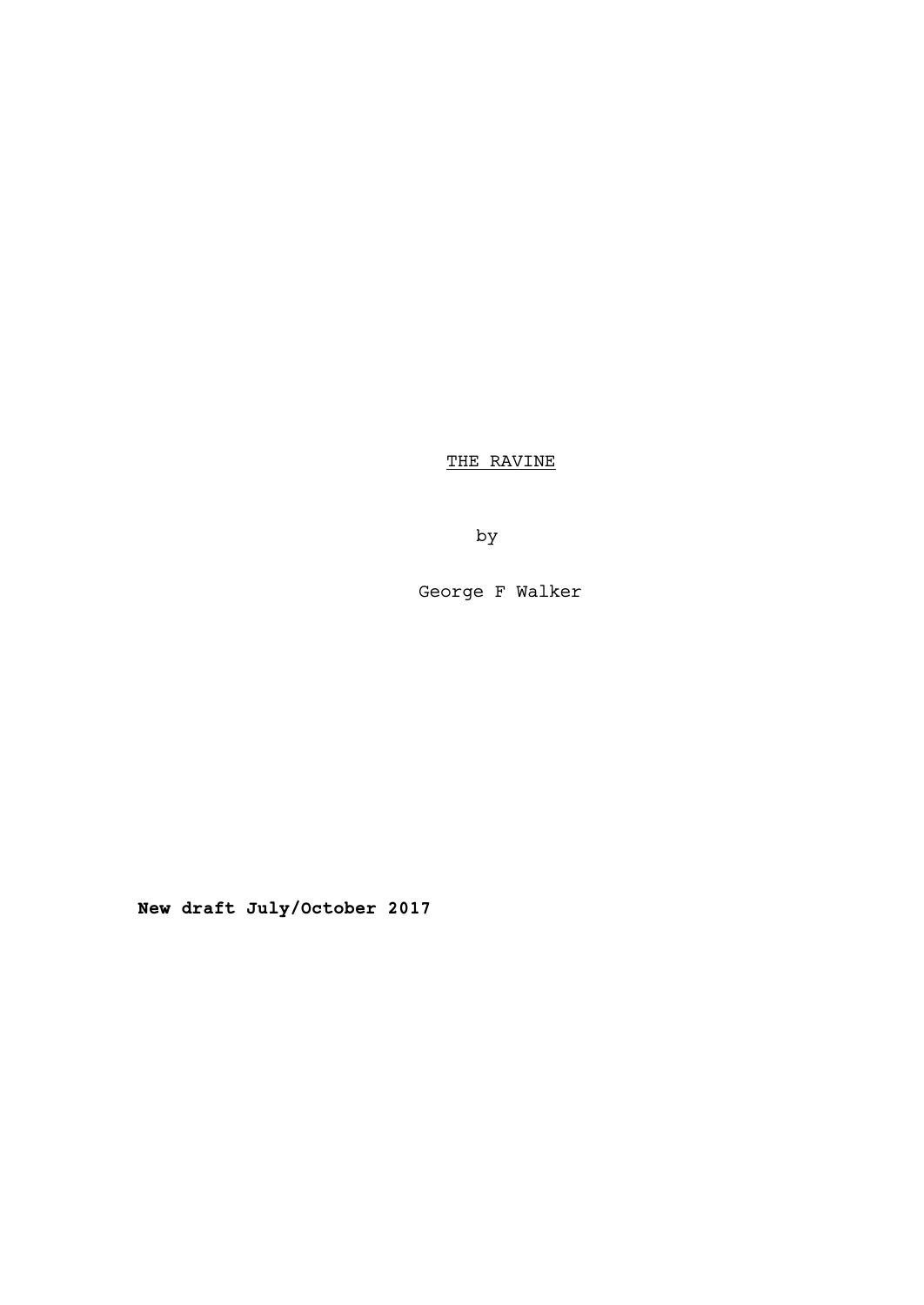### SCENE 1

City ravine. Finn Kagan, 40, sits on a log near a lean-to belonging to Michele Gayle, 55, while she describes her problem.

### MICHELE

If a man walks out on his family in the middle of the night when he knows the rent is due and there's nothing in the house for his children to eat, and he stays away for weeks then just walks back in one day without offering any kind of apology or a clue to where's he been and then pretty soon starts doing very dangerous illegal things that put his family in extreme peril, and does those things right up until the day he disappears for good... well then that man should be tracked down and made accountable for his actions. Don't you think? Don't you think he should be made accountable?

# FINN

Probably.

#### MICHELE

"Probably." What the hell does that mean? After what I've told you about him? How he treated his family? How he was a drug taker, and drug dealer, and a whole lot of other things as well. (handing him a piece of paper)

Here.

FINN What's this?

#### MICHELE

A list of all the rotten things he was. And all the illegal things he did. Right up to the moment he vanished almost twenty-five years ago.

FINN Twenty-five years.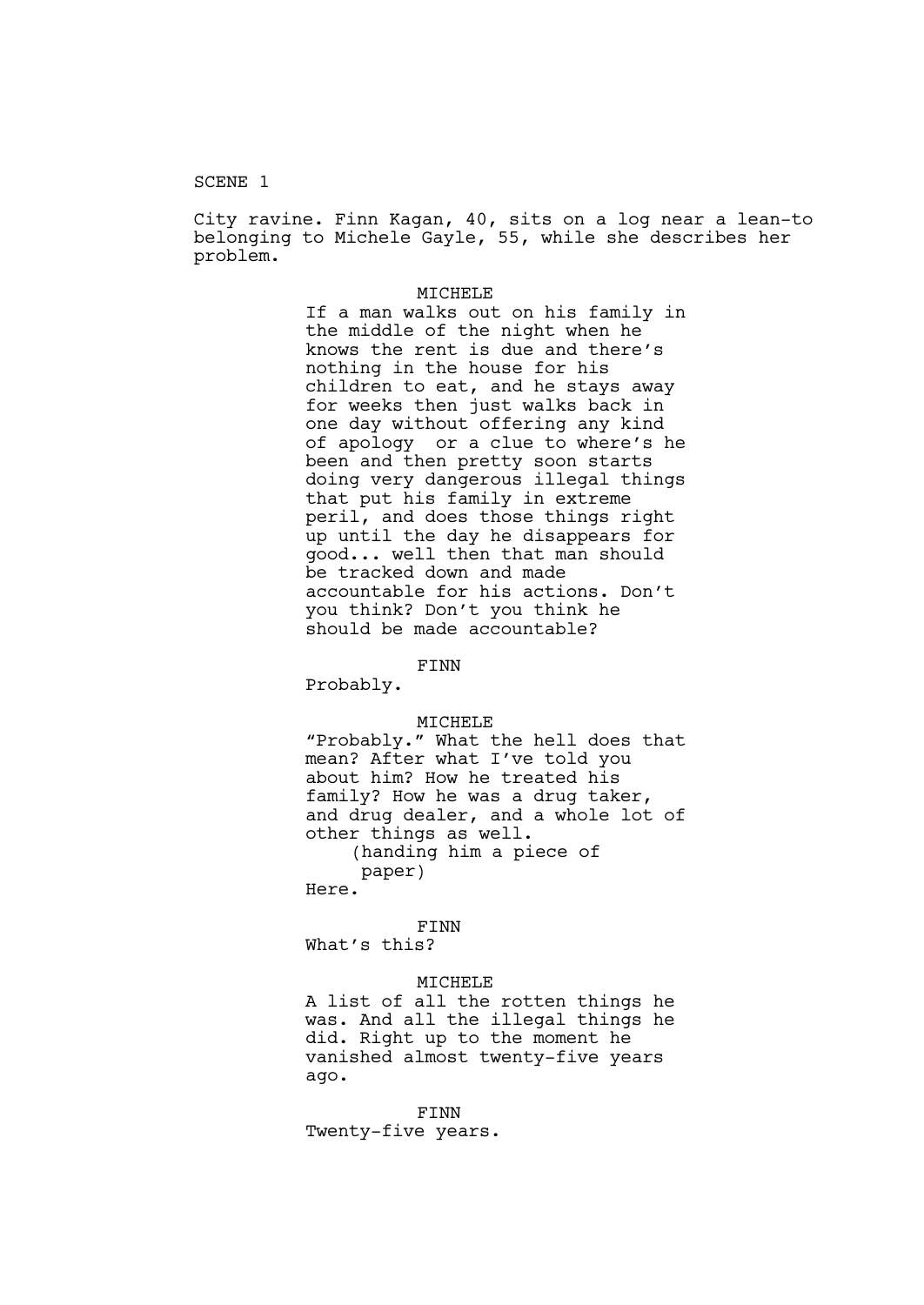### MICHELE

Yeah. Twenty-five carefree years for him and crappy poverty soaked years for me.

#### FINN

Okay. And after all this time you suddenly want to make him--

## MICHELE

Accountable, yeah. Well I've tried to move past it. But I know I'll only have peace of mind if he's made to answer for it in a very big way. That's why I came to this nasty soulless city and put myself in this vulnerable situation. You think a person would put herself in a situation like this if she didn't have to? I mean look around fella. I'm living amongst the most desperate members of our society here. And by desperate I mean fucking terrifying. So... I'm hoping you'll find him before a certain "neighbour" of mine who's living in those bushes behind me, hears the voices in his head tell him to slit my throat.

#### FINN

If you think that might actually happen, maybe you should move into a shelter.

### MICHELE

And maybe you should keep your advice to yourself. Just go find the son-of-a-bitch and make him accountable, like I asked.

### FINN

Well here's the problem with that. I'm a skip tracer. That means I find people. Nothing more. You're going to have to look for accountability somewhere else.

#### MICHELE

Like where?

#### FINN

Well most people turn to the police.

MICHELE Jesus. This man had no respect for the law. (MORE)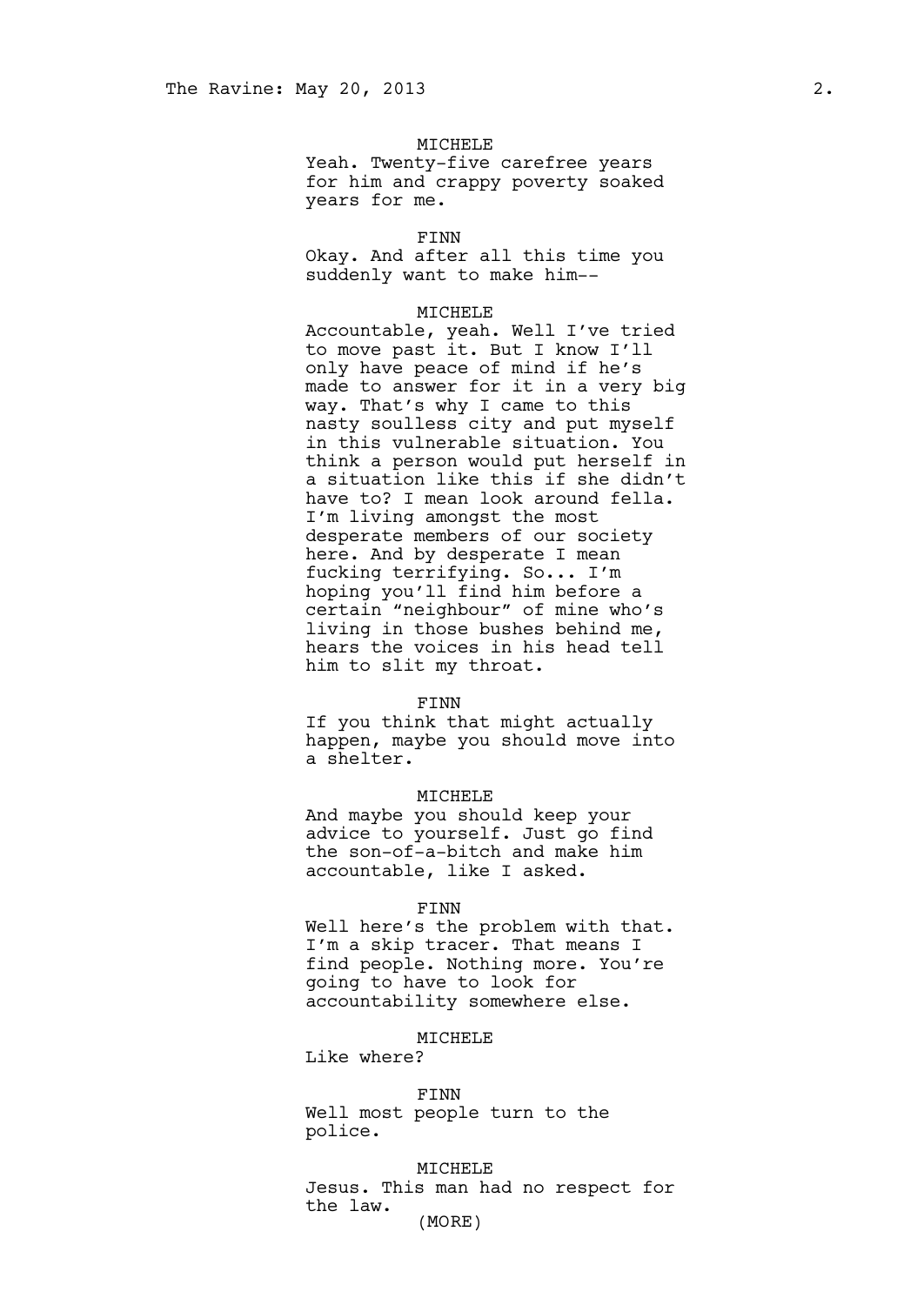# MICHELE (CONT'D)

He ignored multiple restraining orders, came into my house and terrorized me and my kids any time he felt like it. Do you have a gun? I was told you do.

#### FINN

Told by who?

#### MICHELE

*Whom*. Told by whom, dear. Why's that important? I'm just saying, with a gun you could definitely make him accountable. You could put a bullet in his brain and leave his body in the street for people to relieve themselves on. People who found out what he'd done to me and his children could piss on his corpse to demonstrate their total contempt for the asshole. He needs to be remembered with contempt and disgust. Because he was less than human. Less than a rabid animal. And especially less than me. Don't be fooled by my current living arrangements. I am an educated useful person. The man you'll be looking for is a deceitful snake. I studied to be a nurse. Only thing he ever studied for was how to be a cowardly piece of shit. I'm a mother who cared for her children, and he's a selfish creep who left them to starve. So if you have that gun like I've been told you do, when you find him you should definitely reconsider making him finally and completely accountable. Will you do that?

#### FINN

No.

MICHELE Oh Jesus Christ. Are you sure?

# FINN

Yes.

MICHELE Well can you at least recommend someone who will?

FINN

No.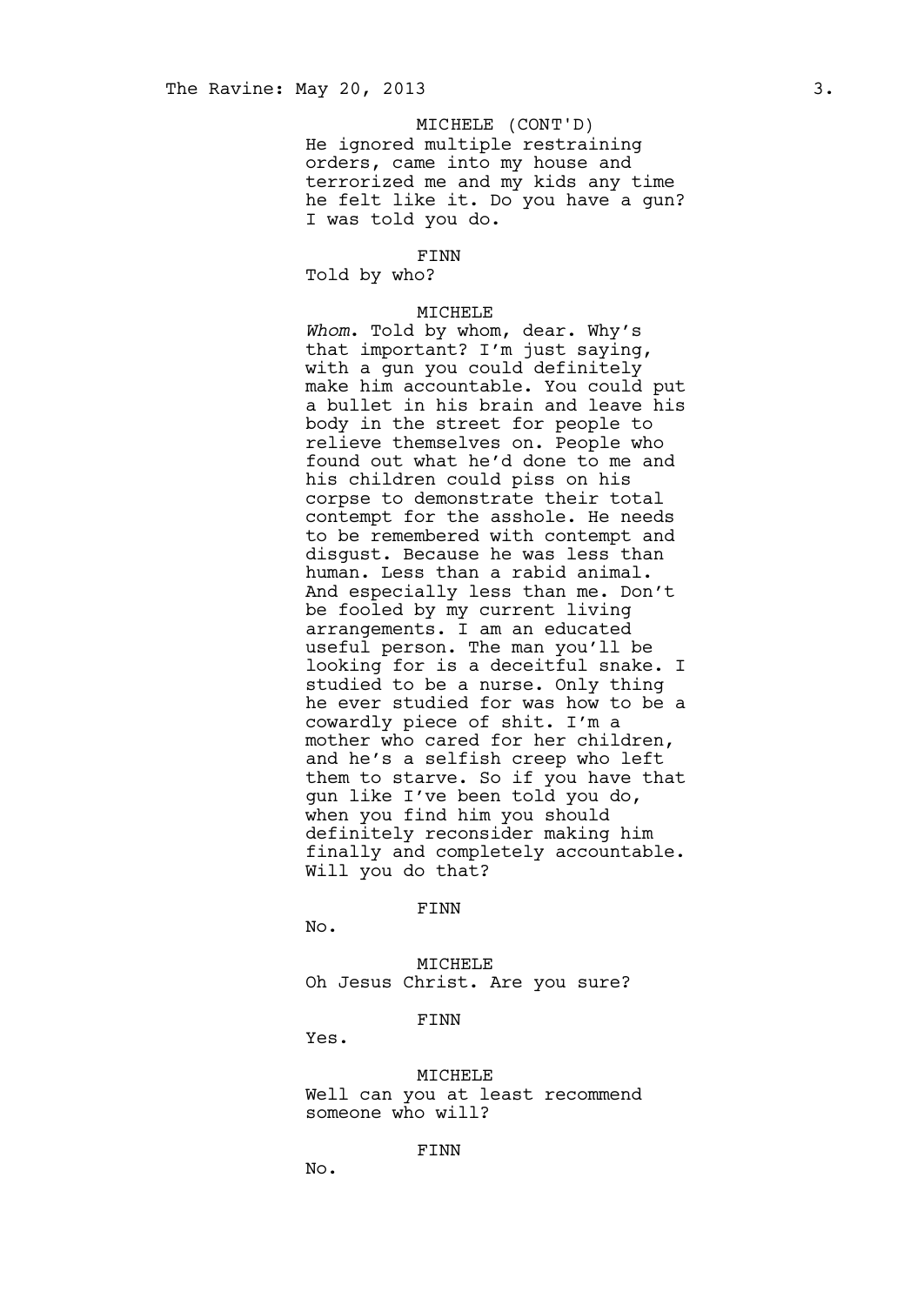### MICHELE

Come on. There has to be someone who's up for it. Just give me a phone number. I'll do the asking.

#### FINN

No. I'll find this man you're looking for, but that's it, okay.

## MICHELE

Well it's a start. I can pay you a hundred dollars. But it'll have to be on time. Is ten dollars a year good enough?

#### FINN

Not really. But maybe there's another way we can work this. I'm guessing he owed money to people.

#### MICHELE

To everyone. For example, he never made a single payment on our fridge and stove. But that was from a store back home. Bert's Appliances.

#### FINN

Yeah they've got a place here too. Maybe I can track him down on their dime. I've located a few debtors for them in the past.

### MICHELE

Just located them?

### FINN

I don't kill people for Bert's Appliances, if that's what you're getting at.

#### MICHELE

Well you must be doing it for someone because you've got a reputation for it.

#### FINN

People talk a lot of nonsense about shit like that. Look I'll find him and let *you* know where he is. What you do with that information is your decision. You mentioned a photo.

### MICHELE

Yeah... (takes it from her pocket) Here you go.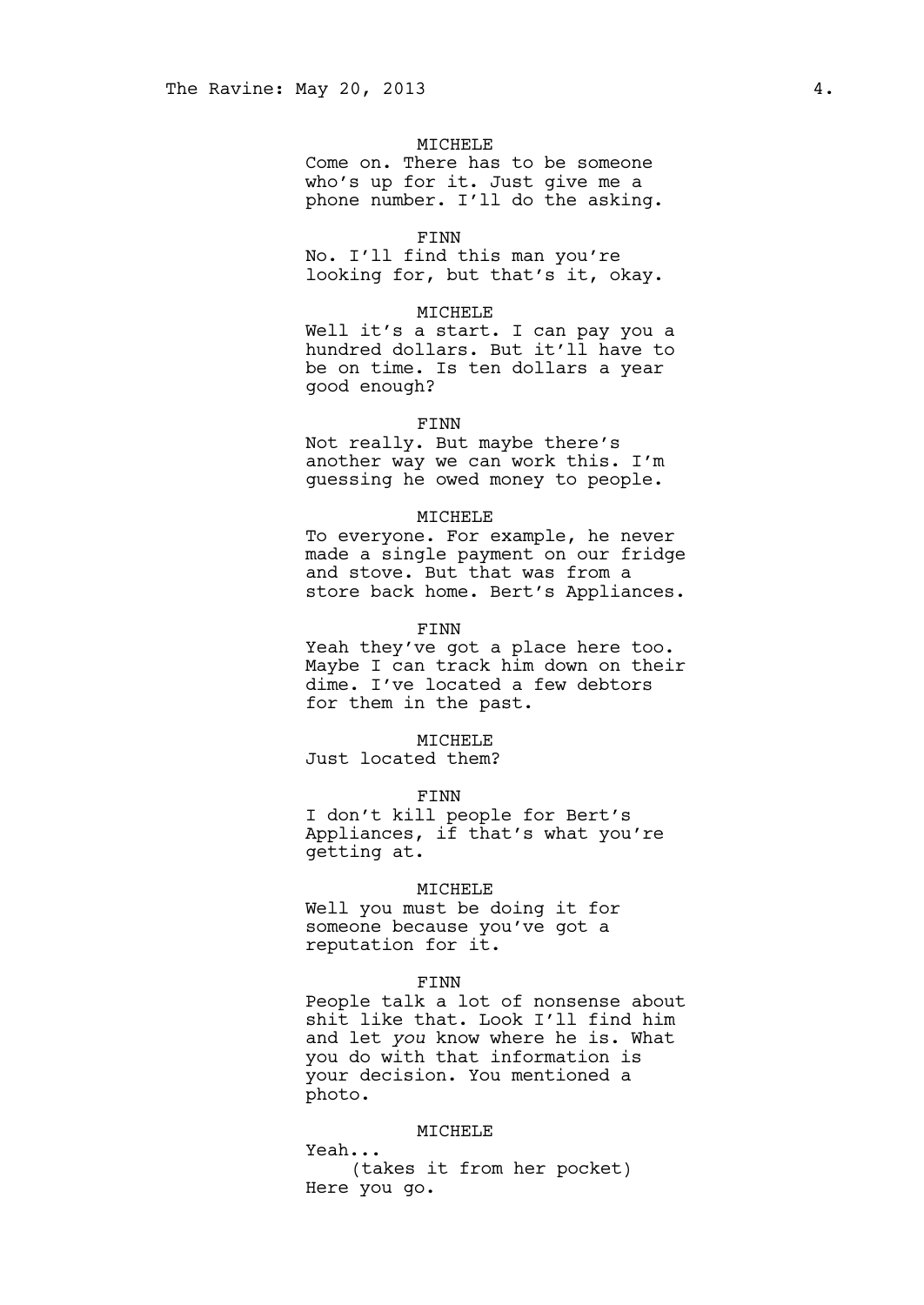She hands him the picture.

FINN

(smiling at photo) Where was this taken?

## MICHELE

On the escarpment. Should have pushed the prick over when I had the chance ... Why are you smiling? Do you recognize him?

FINN

I'll get back to you. (starts off) You know, there are *three* paths off the reservoir. If you don't want people getting lost, you should tell them to take the one that leads south.

### MICHELE

What people? You think I'll be throwing a party here or something? Look if you're planning to find the bastard through friends or family that won't work. No one in his family is still alive. And the few friends he had were all mean and stupid just like him. If you go anywhere near them you should definitely take your gun.

He just smiles and makes his way out through the brush.

MICHELE (CONT'D) I'm not kidding, you know!

Blackout.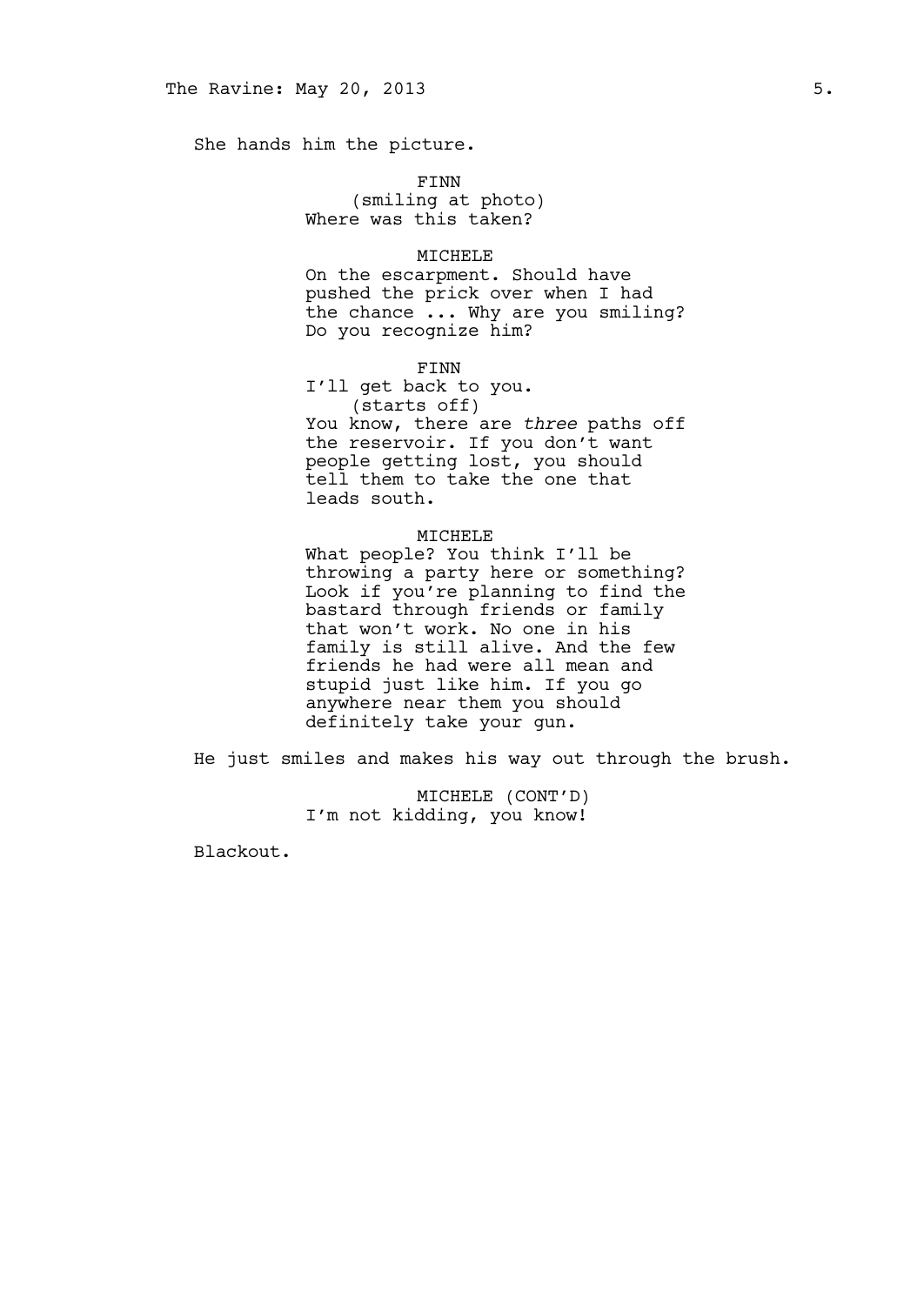SCENE 2

A condo. Finn is talking to candidate for Mayor, Oscar Wallace and his assistant Cassie Franz.

> OSCAR She's living in a freakin' ravine? What the hell's that about?

FINN I'm not really sure.

CASSIE What's she want from him?

FINN She wants him dead.

CASSIE She told you that?

FINN She said she wants him made accountable.

OSCAR What the hell does that mean?

CASSIE

She sounds unstable. (to Finn) Do you think she's all there?

OSCAR

She was never all there. She was moody as hell and prone to weird exaggerations. The woman drove me to drugs. She really did.

Cassie moves closer to Oscar.

## CASSIE

(quietly) That's going to be your defense, is it? When she gets the press down into that ravine and tells her story, you'll be saying it was her fault? Your addiction, your dope dealing it was all because she was difficult to live with?

OSCAR

First off, I was never a dope dealer. And I wasn't really addicted. It was just a--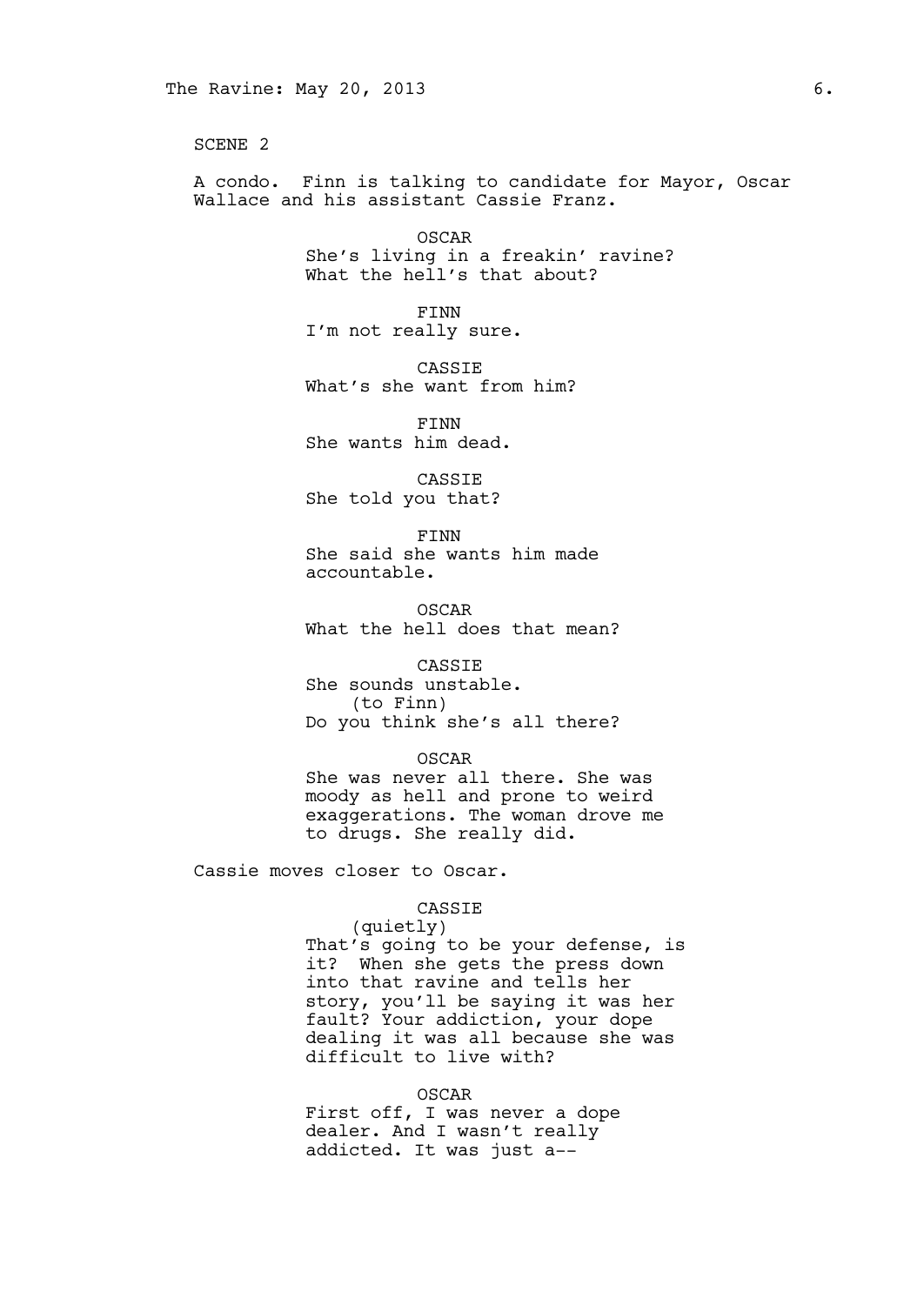### CASSIE

(to Finn) That's what she's planning to say, right? That he was a dealer.

#### FINN

(to Oscar) And also that you deserted her and your kids.

# OSCAR

What kids?

FINN You saying you didn't have children?

## OSCAR

No way, man. Look this was a very brief thing. We got married. She drove me nuts. I got the hell away from her, moved here, rehabilitated myself and--

### FINN

Changed your name.

#### OSCAR

So what? I never felt like a Wally Oslo. Oscar Wallace is a name I knew would take me places. And changing your name isn't a crime by the way. I checked.

# CASSIE

Good for you. (back to Finn) Okay so what's this really about?

### FINN

Well as soon as there's confirmation that Oscar here's the same man she was married to, she's going to--

# CASSIE

Threaten to expose him unless he pays her off.

FINN No. Have him killed.

OSCAR Jesus. So what are you planning to do?

# FINN

Nothing.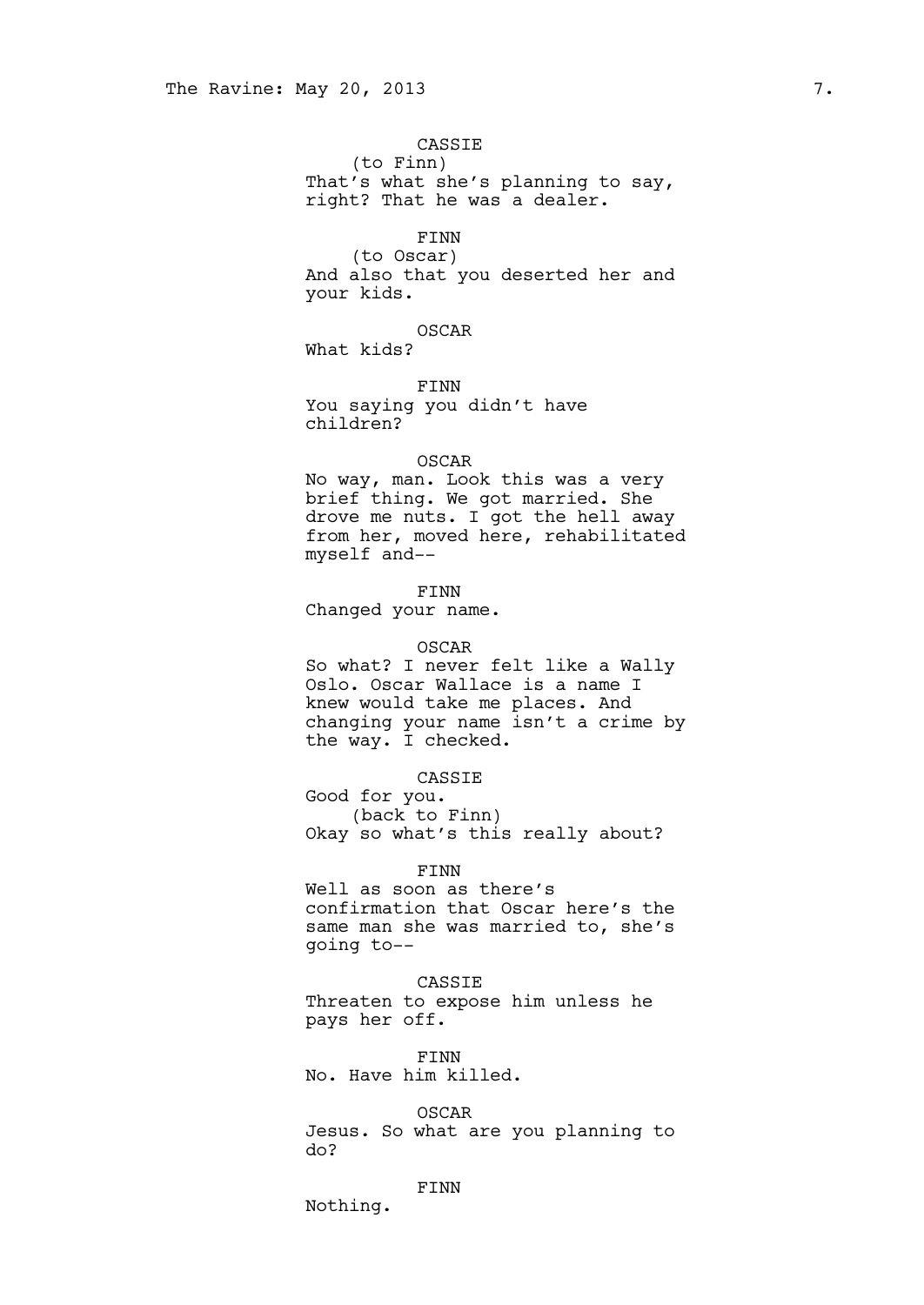CASSIE

He means what are you going to tell her?

FINN

I'm going to tell her I found him. I only came here to warn him that he might be in danger. (to Oscar) She hired me to find you, and I'm obligated to tell her that I did.

OSCAR How about we hire you to tell her you that you *didn't*?

FINN That won't work for me.

CASSIE You mean for ethical reasons?

FINN

I guess.

CASSIE Please. You're talking like I don't know you, Finn.

FINN

You may think you know me, but you got yourself into a lot of trouble from thinking that once before.

OSCAR

It's the money, isn't it? (to Cassie) He wants to hear how much we're offering first.

CASSIE How much is she paying you?

FINN

She offered a hundred.

OSCAR

What the... (to Cassie) Can we top a hundred grand?

FINN

Not a hundred grand. Just a hundred. Ten bucks a year for ten years.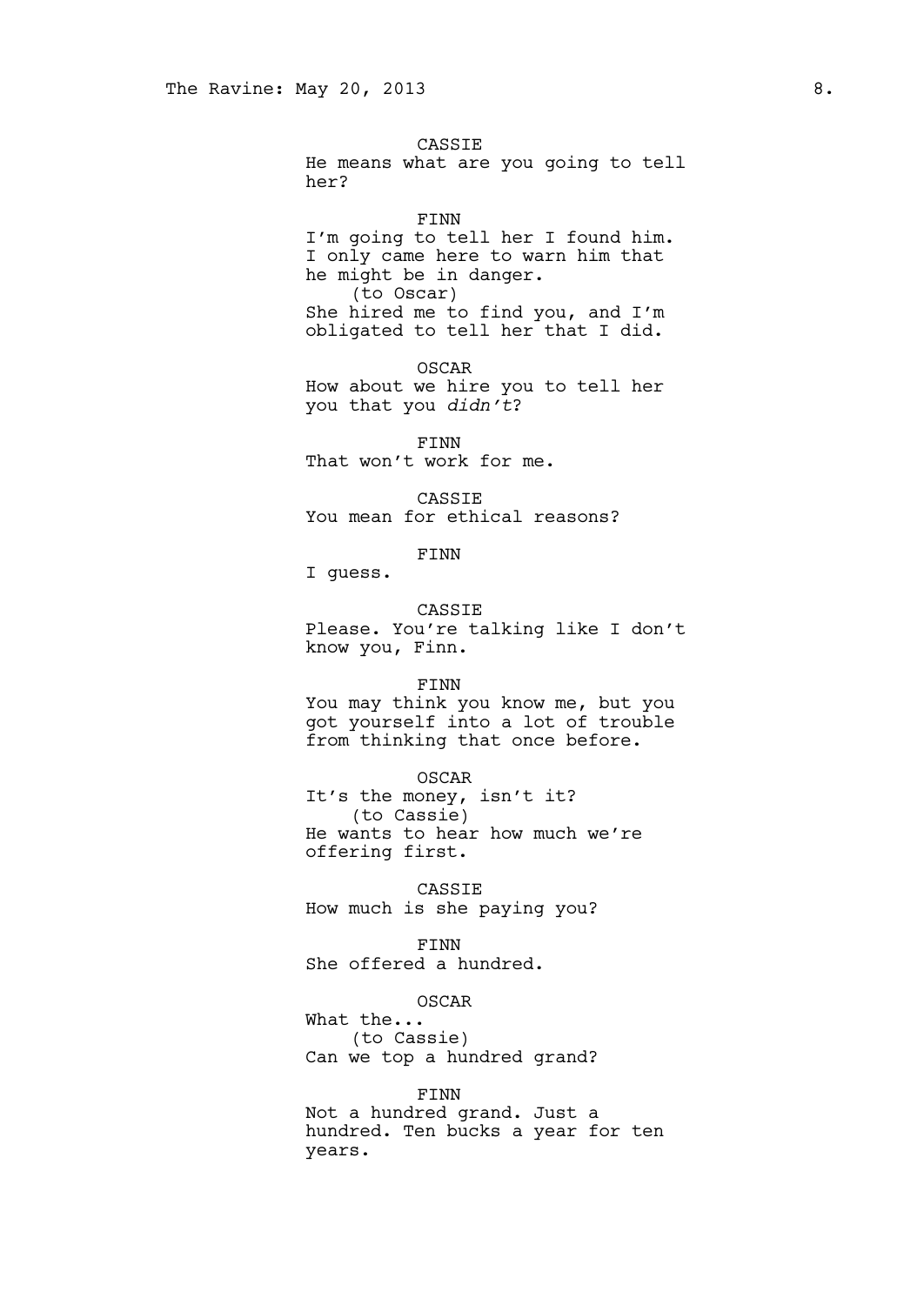OSCAR Really? Well we can do better than that, no problem. CASSIE He's kidding. (to Finn) Okay stop messing with us. How much do you want? FINN Like I said, I just came with a warning. (to Oscar) If I were you I'd get a little extra protection. She seems pretty determined. Finn stands. FINN (CONT'D) (to Oscar) Good luck with the election. OSCAR It's in the bag. Finn starts off. FINN (smiling) See ya, Cass. She gives him the finger. OSCAR Maybe we should call the police. CASSIE And tell them what? OSCAR The truth. CASSIE The truth about what? Your past? Maybe we should just send a picture to all the papers of you shooting heroin ... We need to take the initiative. OSCAR How? CASSIE

Well I'll need a minute or two to

think about it, right.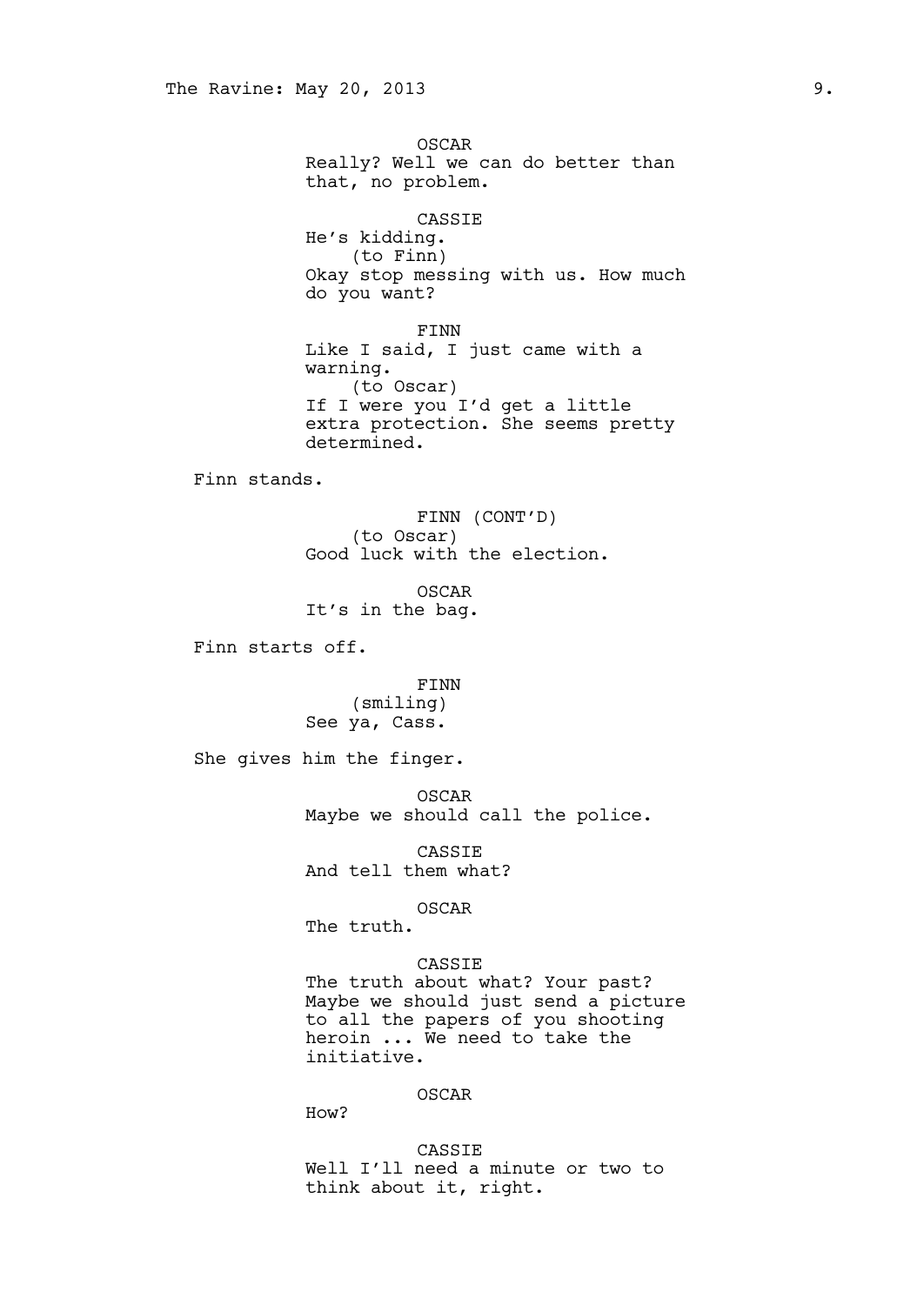#### OSCAR

Sure. Take your time. I mean there's a loony bitch out there trying to hire someone to murder me, but that's nothing to be--

#### CASSIE

Hey! Whatever we do has to actually work. So it deserves a little consideration, okay. I've put in too many hours on this campaign to have it all blown apart at the last minute. You were quite a prick, weren't you?

#### OSCAR

I was young. And I'm not perfect. Maybe you are but--

### CASSIE

Oh shut up. That's going to be your excuse? You're not perfect? That woman is going to be telling people that you were a dope dealer and a negligent abusive father.

OSCAR

She'll be lying.

#### CASSIE

She's living in a ravine. People will give her the benefit of the doubt.

# OSCAR

What people?

### CASSIE

People who don't think anyone should be living in a freakin' ravine. We're finished, take my word for it. If we don't get her to back off, we're--

OSCAR What about that thing?

### CASSIE

What thing?

#### OSCAR

That thing you call it when people ask what I'm going to-

CASSIE

Your agenda?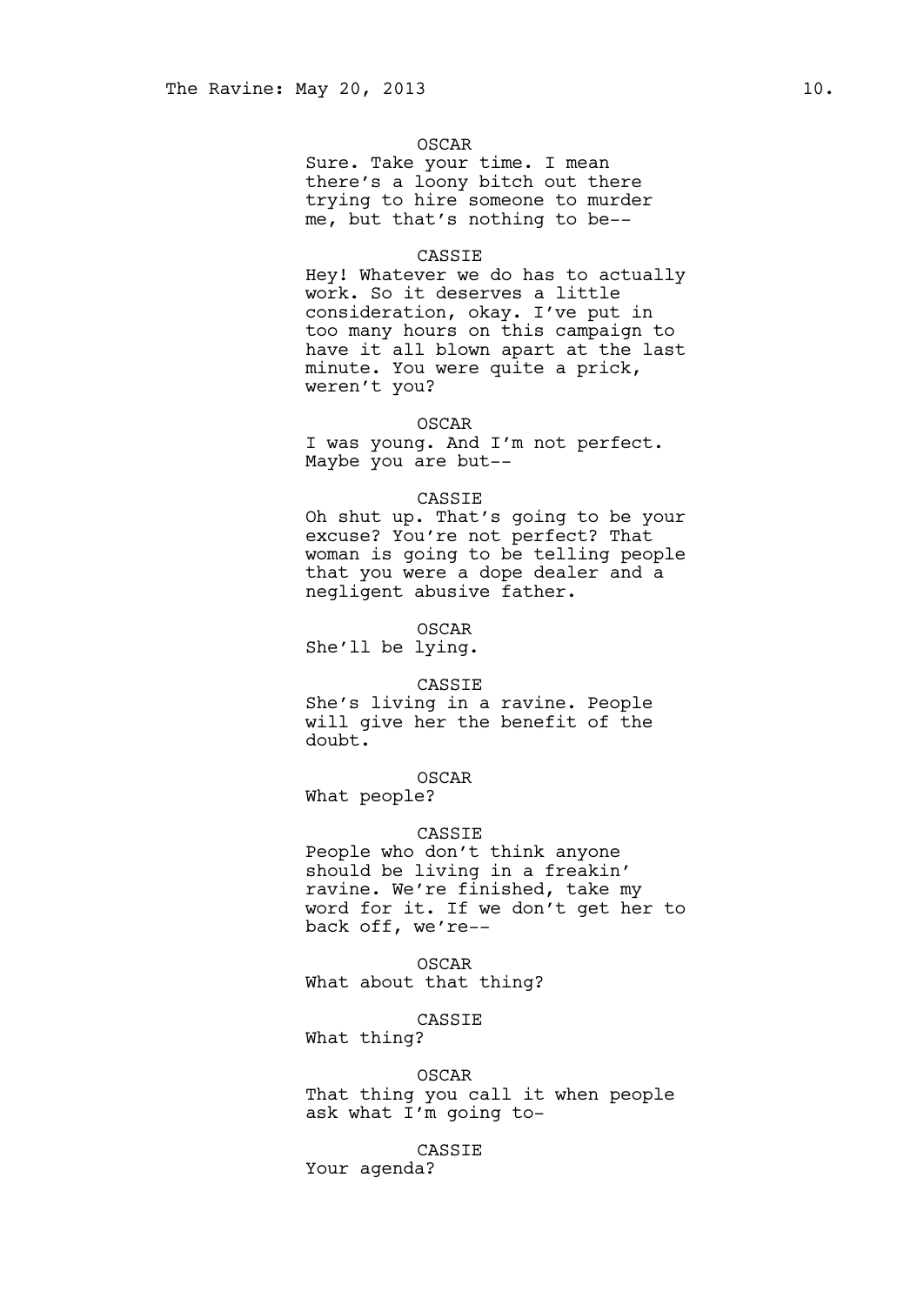OSCAR Yeah. People will remain supportive because of all the things I'm planning to do for this city.

CASSIE You mean all the things you *say* you're planning to do.

OSCAR Who was that guy Finn anyway? You seemed to know each other.

CASSIE A friend of a friend. It's just a coincidence.

OSCAR What is?

CASSIE That he's the one she hired to find you, what else.

OSCAR What is he, an ex-cop or something?

CASSIE

What's wrong with you? I told you what he was when I introduced him to you.

OSCAR

You know I never pay attention at the beginning of a conversation. It's one of my quirks.

CASSIE No it's one of your deficiencies, trust me. He's a skip tracer now.

OSCAR

A what?

CASSIE (hands him Finn's business card) He...finds people.

She is thinking.

CASSIE (CONT'D) Why would she need a skip tracer? Your name change wouldn't have fooled her. Neither would your nose job.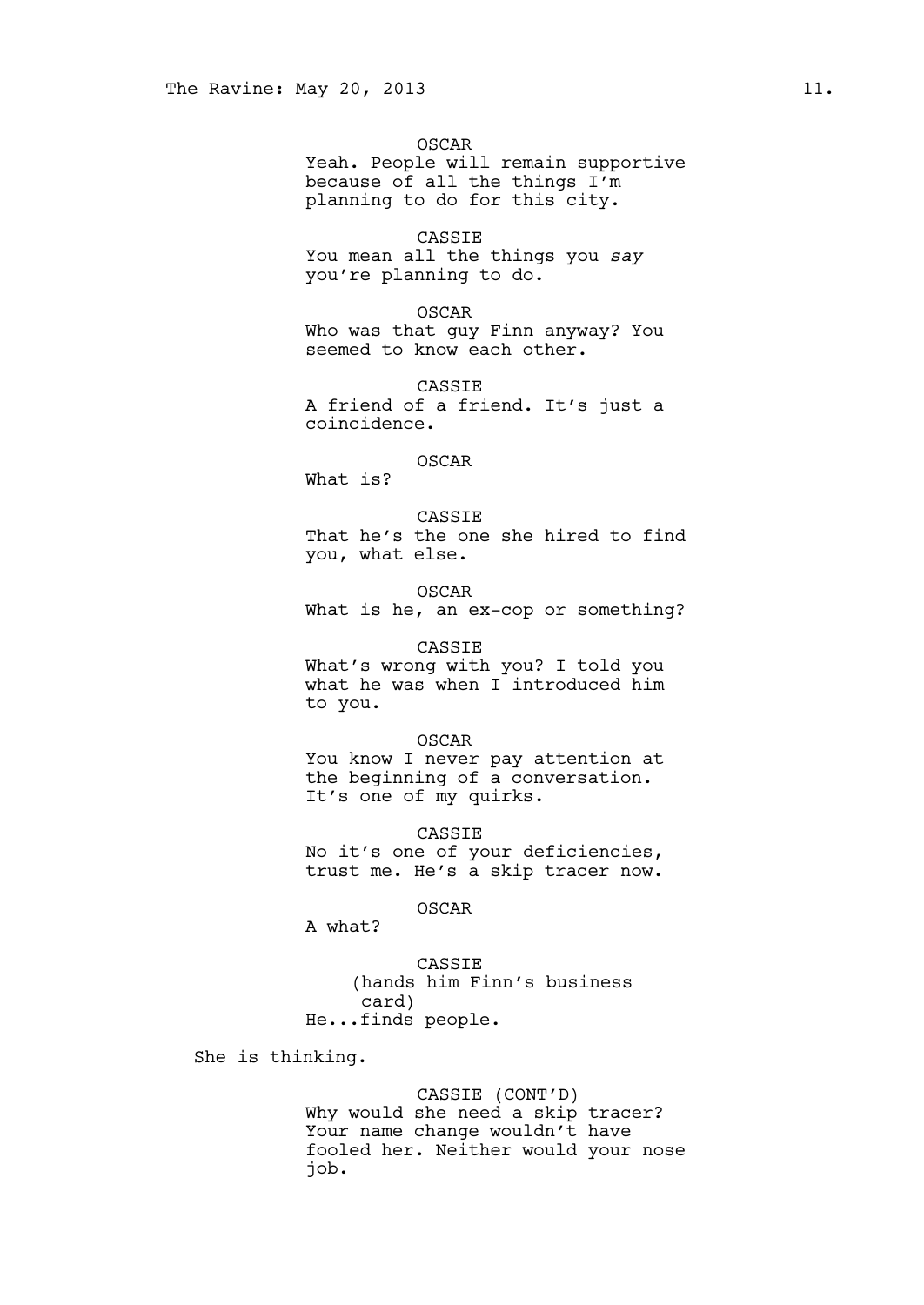OSCAR What nose job? I didn't have a--

CASSIE (throws him a look) She could have just confronted you at any one of your public appearances. What's going on?

OSCAR

I don't know.

CASSIE I wasn't asking you. I was just--

The phone rings.

CASSIE (CONT'D) That's your radio interview.

OSCAR

Cancel it for me. I'm too upset. Also, I'm pretty hung over from last night's rally so--

CASSIE Pick up the goddamn phone. You're doing the interview.

OSCAR

Come on, it's just one of those little pukes who've been ridiculing me for months. And now he probably wants to kiss my ass because he knows I'm gonna win.

CASSIE Okay. So let him.

She hands him the phone.

#### OSCAR

Oscar Wallace here... Yeah hi... Sure no problem ... Yes. I'm very excited ... Whatya mean why? (covers speaker) I told you. The guy's douche bag. (into phone) Well I guess I'm excited because it's... very exciting. We're at the beginning of new era, a new way of doing business in this city. There'll be no more waste on my watch. The tax payers will be honoured. The rich, the poor, and everyone in between... Yes obviously that would be the middle class ... I don't care. (MORE)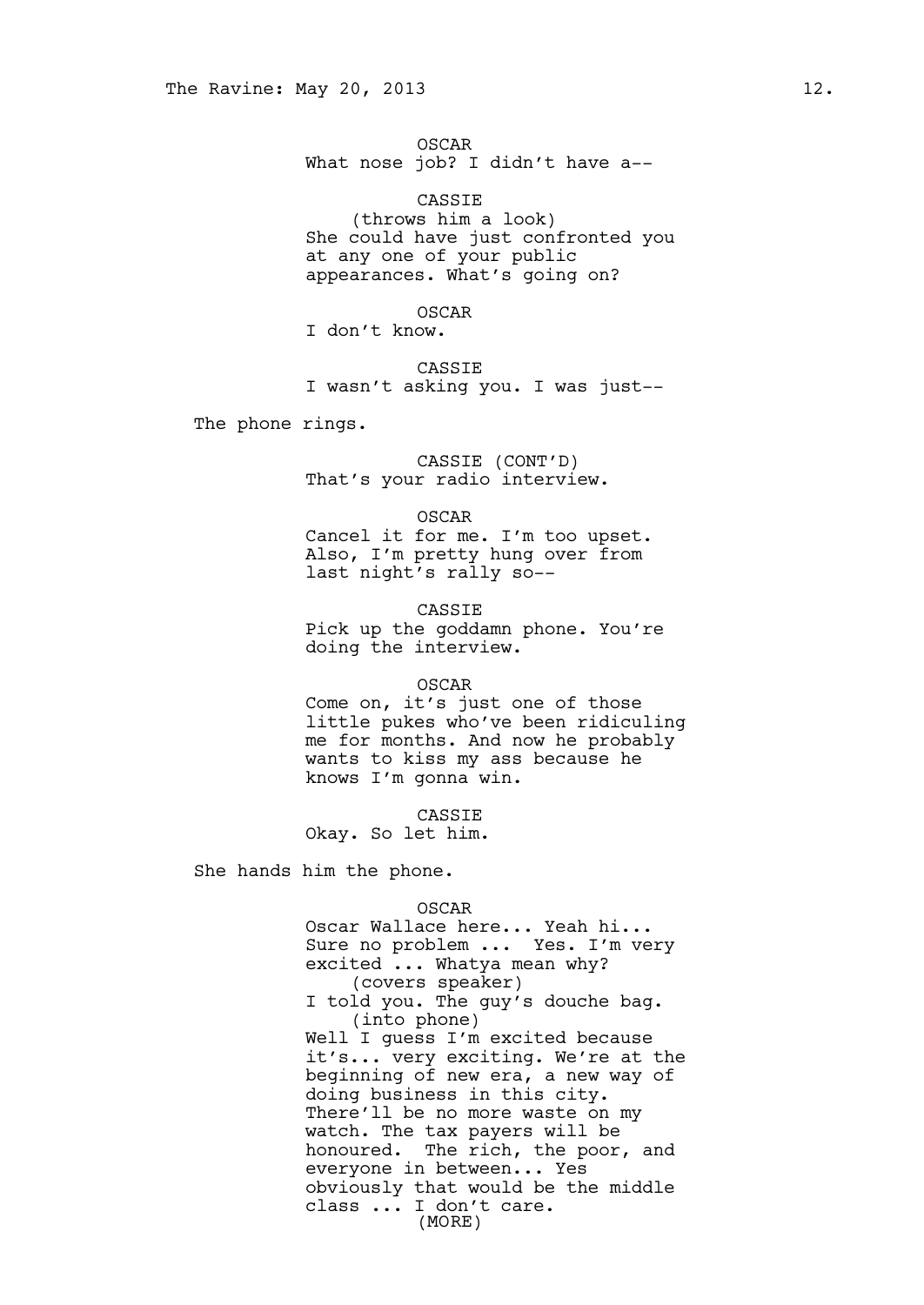You can write "everyone in between" or "the middle class," what's it matter? OSCAR (CONT'D)

Cassie mouths "middle class."

OSCAR (CONT'D) Actually middle class is better. Write middle class... (covers phone) And then you can suck my very large dick, you pile of dog vomit.

He grabs his crotch and shoves it in the face of a kneeling invisible person. Finn sticks his head back in the condo.

> FINN I forgot. Bert's Appliances wants their money.

OSCAR (into phone) Hold on a second. (to Finn) What the hell are you talking about?

FINN

You owe them for a fridge and stove. Two thousand bucks. Six hundred for the appliances and the rest is interest.

Finn leaves again. Cassie turns to Oscar.

CASSIE

Is that true?

OSCAR Maybe. I don't remember. Take care of it, will ya. (back to phone) Still there?... No I don't know why you *wouldn't* be there. (covers phone) You snarky pus-filled troll. (into phone) It was just an expression.

Blackout.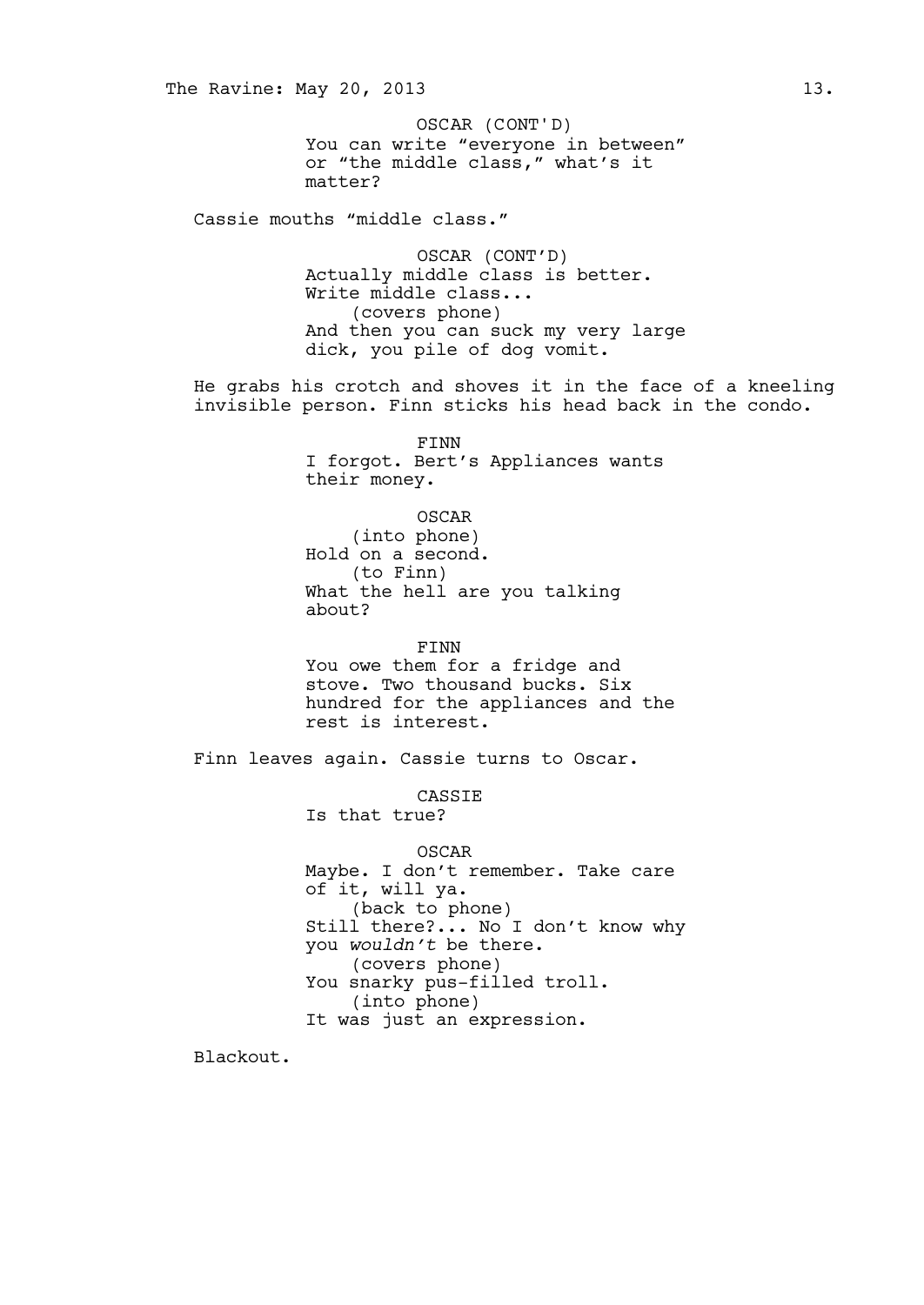### SCENE 3

The ravine. Michele is sitting in front of her lean-to reading a book. Parnell, an ageless homeless guy, stands in the rough watching her. He steps forward.

#### PARNELL

Hey.

Michele is startled.

# PARNELL (CONT'D)

I heard you talking to that guy, you know. I heard you say you were worried I might slit your throat.

# MICHELE

Yeah? What makes you think I was talking about *you*? (lowers book) You ever done that kind of thing?

## PARNELL

No. But the way you look at me suggests you think I might have. And it kinda hurts my feelings. I know I don't look so great right now, but I'm not--

### MICHELE

I was talking about that guy who lives lower down by the creek. You know, with the ferret.

## PARNELL

Cal? He's okay.

#### MICHELE

No. He is absolutely not okay. People should be careful around him. He's sitting on a lot of anger. You don't want to be anywhere near him when he blows. Look for the warning signs.

#### PARNELL

What are they?

#### MICHELE

You'll know them when you see them. And try not to irritate him. That's the thing to avoid the most. Trust me, I have experience with the male temperament.

#### PARNELL

Okay. I'll try be careful around him.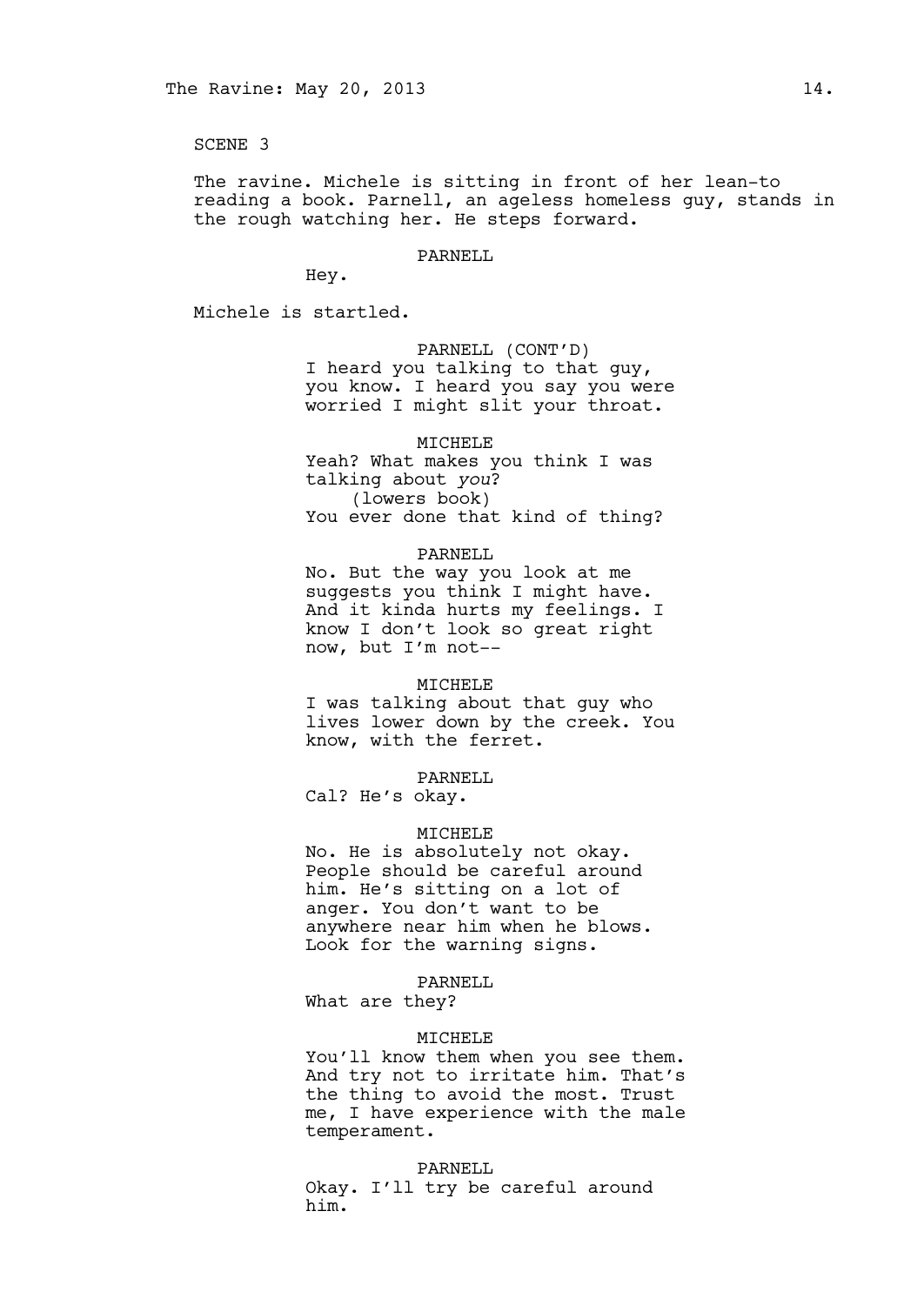### MICHELE

Good. And I guess I can try to view you in a more kindly way.

### PARNELL

It's just that I'm not used to it yet. You know, looking the way I do. Having people treat me like there's something wrong with me. Thing is, I was actually doing all right up until about three months ago.

### MICHELE

Something go wrong... (touches her head) ...up here?

#### PARNELL

No. Okay, yeah. Kinda. But I'm better now.

MICHELE Because of the medication?

PARNELL Sometimes. Sometimes just from willpower. Anyway, I'm better.

## MICHELE

Really. So why aren't you out there doing something?

PARNELL Like what?

MICHELE

Like working.

#### PARNELL

I don't know. I guess I don't see the point. You must feel kinda the same way, right?

MICHELE Absolutely not. Productive work is essential to a healthy life.

PARNELL

Except here you are...

### MICHELE

Yes here I am... doing probably the most productive thing I've ever done in my life. Was it something specific that messed up your mind?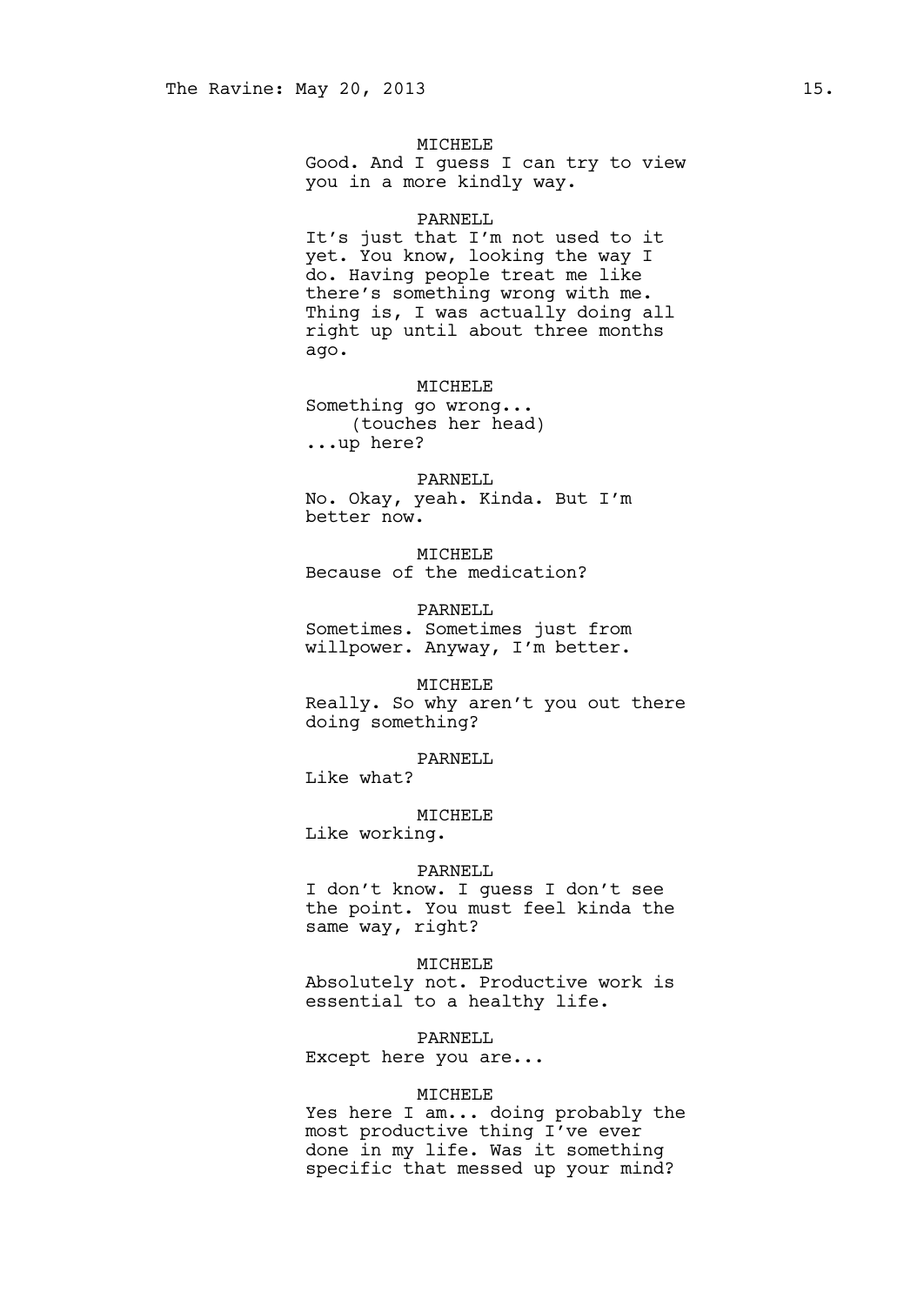### PARNELL

A table.

### MICHELE

Excuse me?

PARNELL

I put a table out with the garbage. And they wouldn't take it.

# MICHELE

That's it?

### PARNELL

Oh no that was just the beginning. You see, I thought that anything I deemed to be garbage should be taken away with all the other garbage. But the "sanitation workers" wouldn't do it. No matter how often I asked. And when it was still on my lawn after seven weeks I started to get annoyed.

#### MICHELE

Just annoyed?

#### PARNELL

Deeply annoyed. And that deep annoyance led to a feeling of victimization. And that *feeling* led to an examination of all the other ways I was being bullied and victimized.

MICHELE

By the people who picked up your garbage?

### PARNELL

Them. And others. First it was my insurance company and how after I'd had a minor car accident and paid my five hundred dollar deductible, they reluctantly agreed to pay for the damage but immediately raised my monthly payment and then refused to lower it even after they'd recouped their costs. And do you know what that makes them? It makes them unscrupulous purveyors of high interest loans with the moral fibre of common thieves. I mean that's just an example. You know, of where I was putting my energy. (MORE)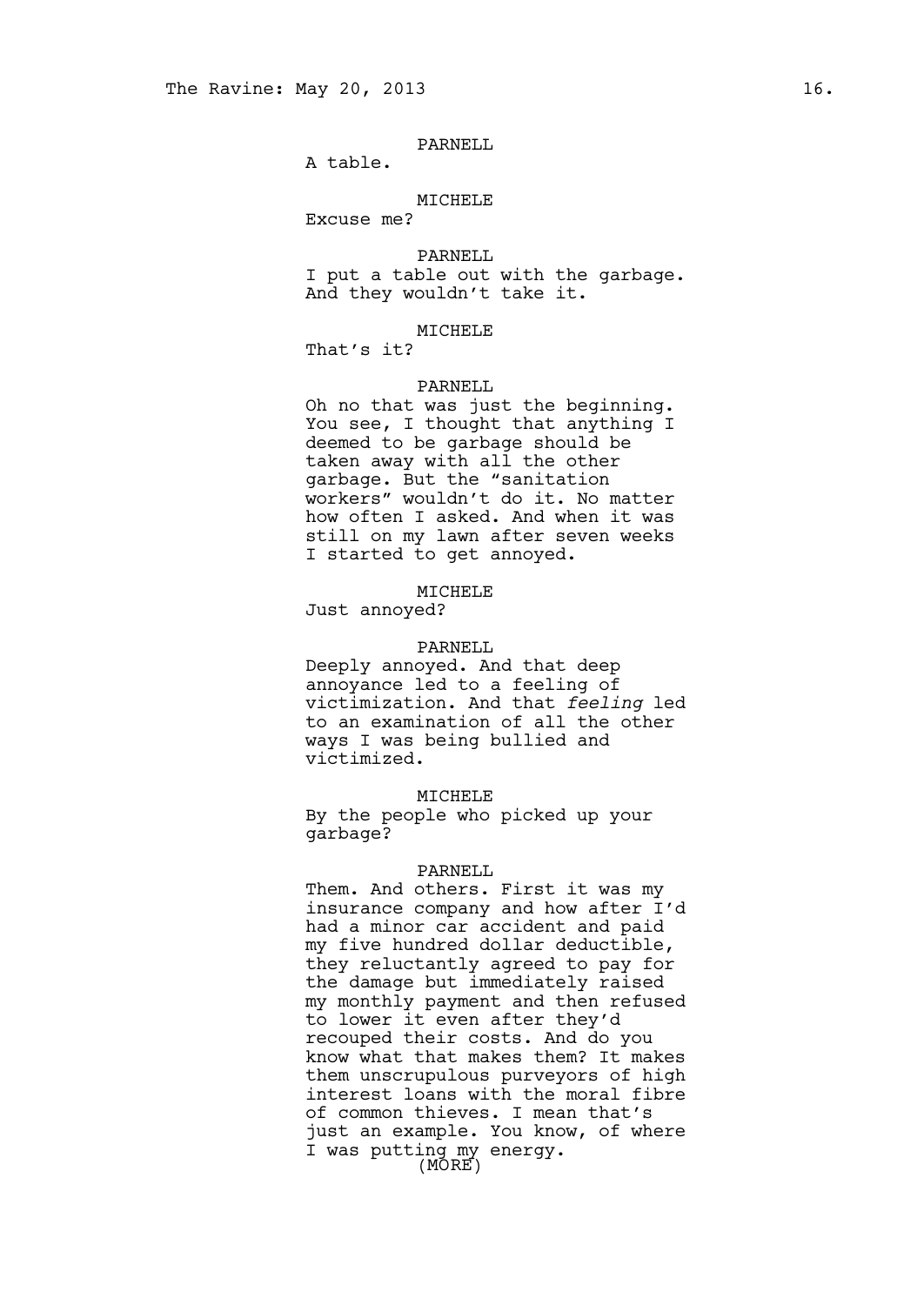# PARNELL (CONT'D)

And the more involved I got in looking at how I was being screwed by just about everyone, but especially the insurance company and of course the various levels of government--

### MICHELE

The more annoyed you got.

#### PARNELL

Well it was way beyond annoyance at that point. It was--

#### MICHELE

Anger. A lot of anger.

### PARNELL

Yeah. Raging anger. I raged and ranted at everything. From morning to night. I ranted until my family left me. I screamed until the neighbours called the police. I ran through the streets crying and ranting at everyone I came across. And then one night I was running and ranting and...all of a sudden everything went kinda blurry. And then there was darkness. And then after quite awhile... there wasn't. There was a bit of light. And noise. And a really bad smell. And that's when I found myself... put away.

#### MICHELE

In a hospital.

## PARNELL

Eventually. But first in jail. Apparently while I was in the darkness, I'd become an arsonist. They said I'd set nine fires. Five government buildings. Three insurance companies and one animal hospital. That last one was probably because of the outrageous fee they charged to put my beloved dog down. Don't know for sure. I have no memory of doing any of it.

MICHELE That's because you'd had a psychotic break. (off his look) A sudden loss of contact with reality.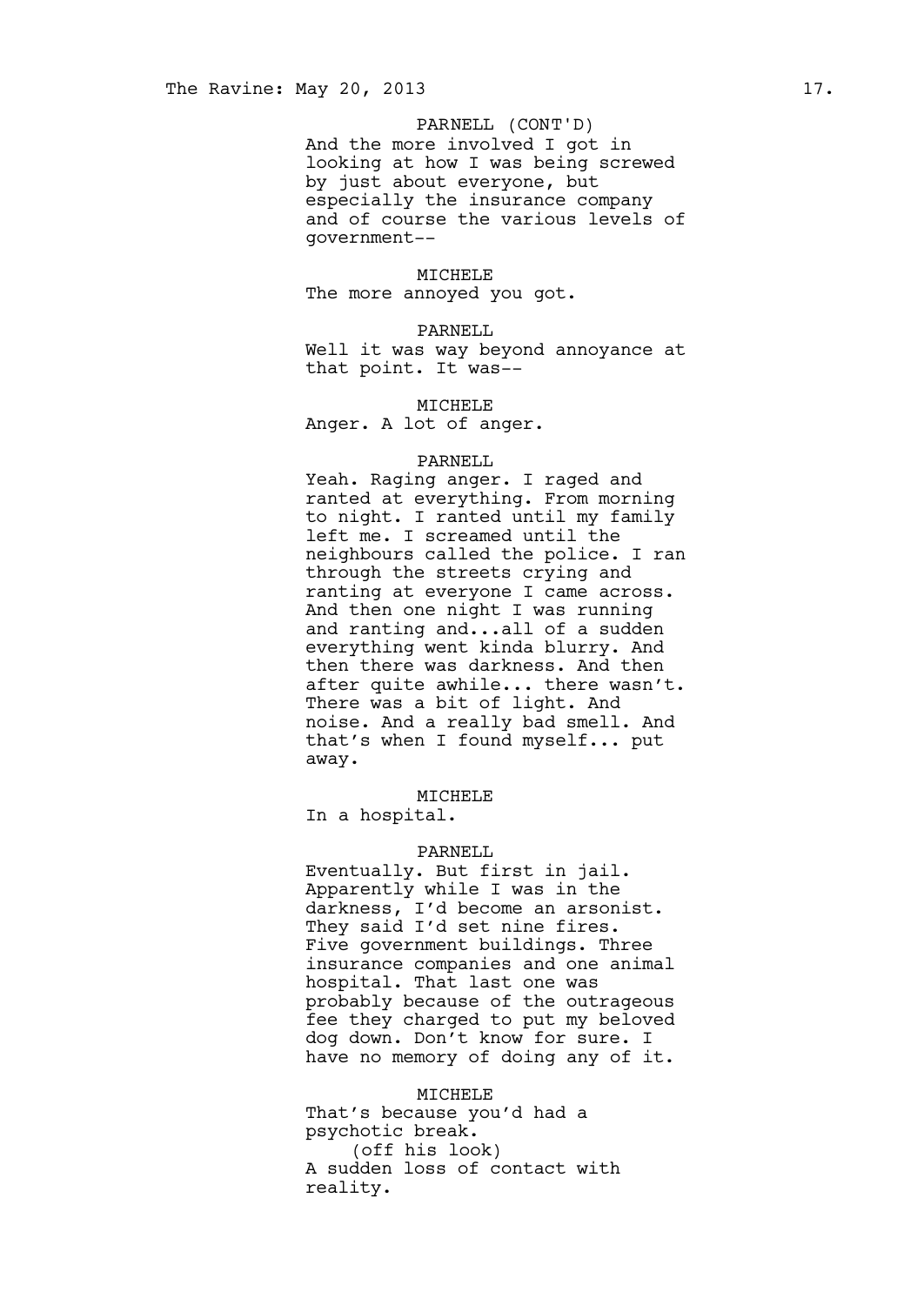PARNELL And you know this because...?

MICHELE I was a psychiatric nurse. And also well, I had one myself.

PARNELL Really. And that's why you're here?

MICHELE No. I told you why I'm here. I'm trying to do something productive.

PARNELL Right. Okay. Do you need any help?

MICHELE Maybe. Are you any good in a fight?

PARNELL You mean a real fight? Not just a heated argument?

MICHELE I'm about to enter into a conflict with a dark and powerful force.

#### PARNELL

You're not talking about the devil, are you? There are a lot of people around us here who seem to be obsessed with the devil. And most of them are...unwell. Actually as long as we're on the subject, I'm still pretty unwell myself. So I probably won't be much use to you. Tell you what though... (produces a hunting knife from his belt) ...you can borrow this if you think you might need it.

She produces a much larger hunting knife from under the bottom of her pant leg.

> MICHELE That's okay. This should do.

Blackout.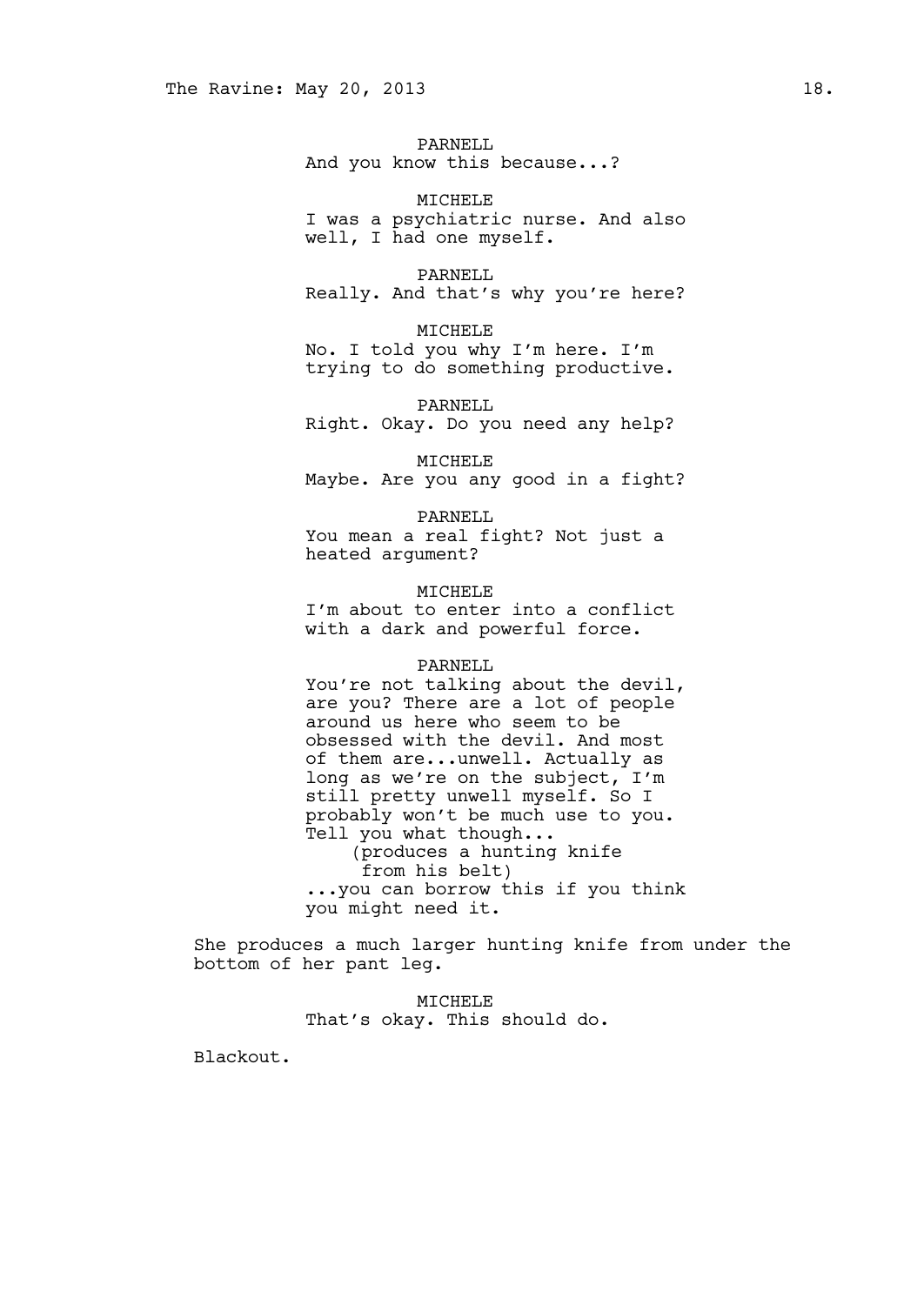SCENE 4

Late night under a lamp post on the bridge. Cassie is watching Finn approach.

# CASSIE

You're late.

FINN You're lucky I came at all. I'm a busy guy.

CASSIE Really. You've got a lot of people to track down, have you?

FINN

Yeah well when things are this rough out there, people sometimes head for the hills. How's Lesley?

CASSIE

She's fine.

FINN Send her my best.

### CASSIE

I'll think about it... So these people you find, they've usually defaulted on a debt of some kind. Except for my boss. That was a little different.

FINN

Well he owed that appliance store.

CASSIE Right. But essentially, you located him for a woman who wants to kill him.

#### FINN

Did he take care of that by the way? (off her look)

Pay for that fridge and stove.

CASSIE

It'll get sorted out.

### FINN

When? Because I'll only get my fee  $if--$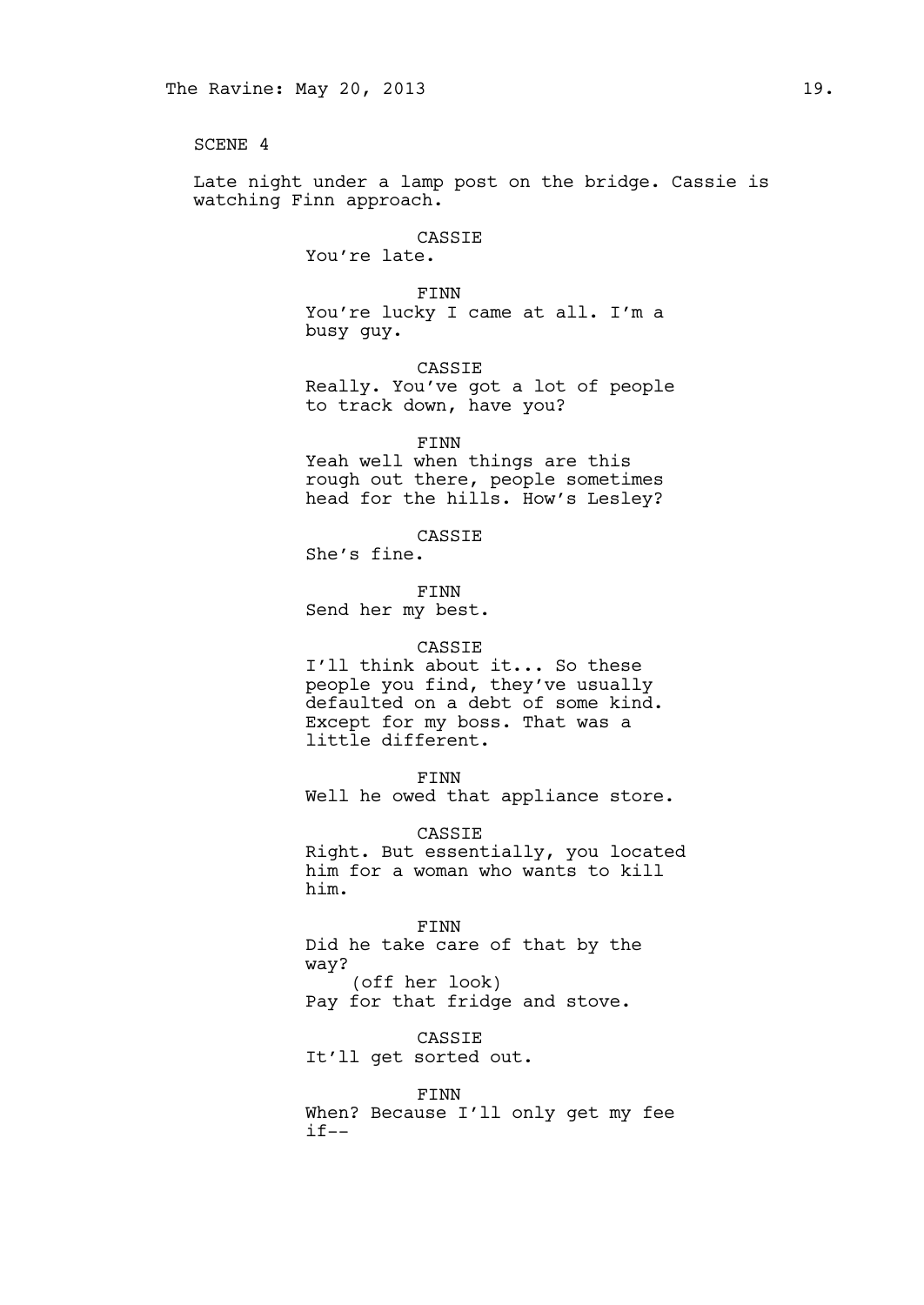### CASSIE

Hey! I didn't ask to meet you so we could talk about some goddamn appliances... Look he's basically a good man.

#### FINN

According to his ex-wife, he's basically a piece of shit.

### CASSIE

It's possible that he *used* to be a piece of shit. He's changed. I think he'll be a good mayor. I mean if you were wondering if he's worth protecting.

### FINN

I wasn't. But now that you bring it up, a lot of people think he's not very smart.

CASSIE Well he's smart enough to surround himself with the right people.

### FINN

You mean *you*.

### CASSIE

Yeah I do. So Finn, what's the deal with you anyway? I mean Lesley thinks you've actually left your old life behind. But you wanna know what I think?

FINN

Sure. What the hell.

#### CASSIE

I think this skip tracer thing is just a way to make tracking people down look legitimate. You find them then one of your pals puts a bullet in their head.

#### FINN

Instead of getting them to pay their bills, you mean.

# CASSIE

Well isn't that what the mob considers to *be* payment? Or are you saying Carmen just takes people who owe him to court these days?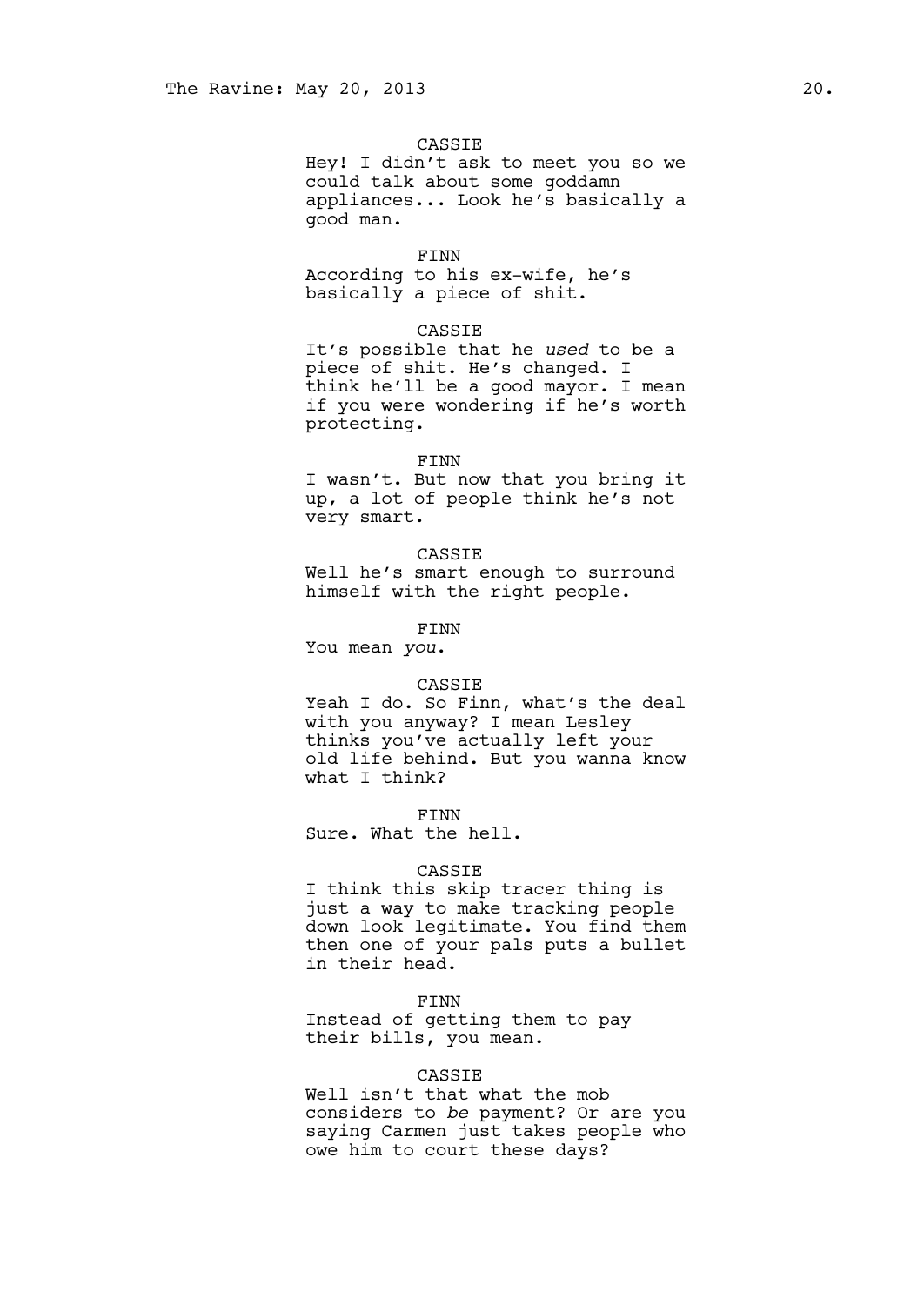FINN

I don't know what Carmen does these days. We don't move in the same circles anymore.

#### CASSIE

Right. Because you're a different person than you used to be.

#### FINN

Who I used to be was something you had all wrong, Cassie.

CASSIE

What I had was evidence that you were a hired killer.

### FINN

Evidence that you fabricated.

#### CASSIE

Ah come on, Finn. There's no one around. Just admit that you killed all those poor bastards. Bare your soul. Cleanse your conscience. Get right with Jesus, man!!

#### FINN

Wow. You're even crazier then you used to be.

#### CASSIE

You're a fucking assassin! (grabs him) Why else would that woman have hired you!?

## FINN

(holding her off) Hey. Get it together. That lady contacted me because she heard the same wrong things about me you did. (pushes her off) Yeah, she wanted me to kill your boss, but I set her straight.

### CASSIE

You talked her out of it?

## FINN

No that would have been presumptuous. I told her she'd have to find someone else. Just like any other law abiding citizen would have done.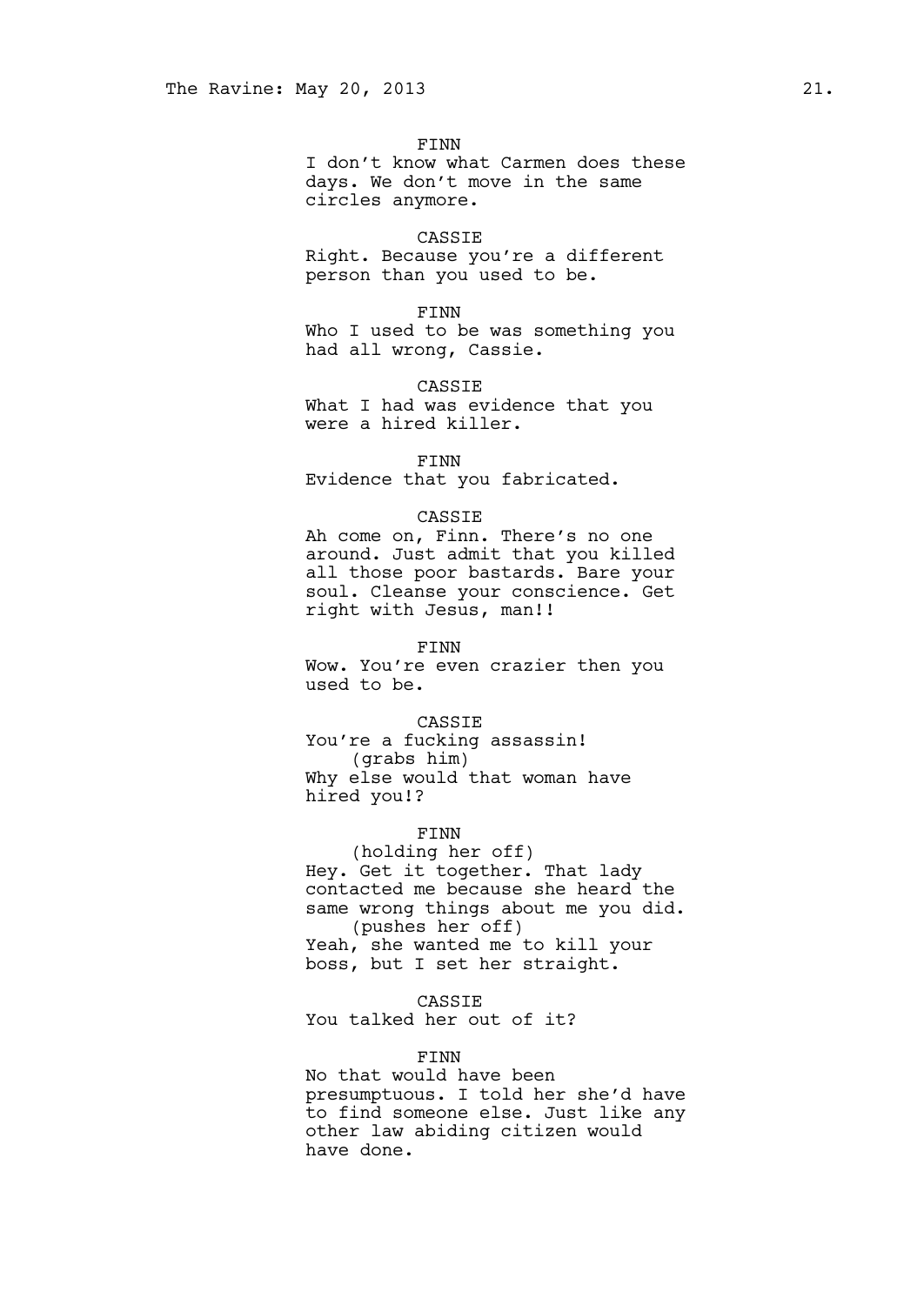### CASSIE

(putting it together) So she wants him dead because he mistreated her, and she thinks he should pay for it. But not with money. She's living in a ravine, but she doesn't want *money* from him. She just wants him dead. Is she crazy?

# FINN

Maybe.

## CASSIE

Or maybe she just wants to get him to think that. You know, get him squirming, then come at us with her real intention.

# FINN

Which is?

CASSIE To expose him as a piece of shit.

FINN You mean the piece of shit he used to be.

# CASSIE Go talk to her. Tell her we're willing to pay her to go away.

FINN

I don't think trying to buy her off is gonna work.

CASSIE Well we should still try that approach first. If it fails, we can revisit the issue.

FINN So there's a plan B.

CASSIE Yeah. So how much do you want?

FINN To talk to her? Five hundred.

CASSIE That's a bit steep.

# FINN

She's pretty hard to talk to.

Cassie takes out an envelope stuffed with bills.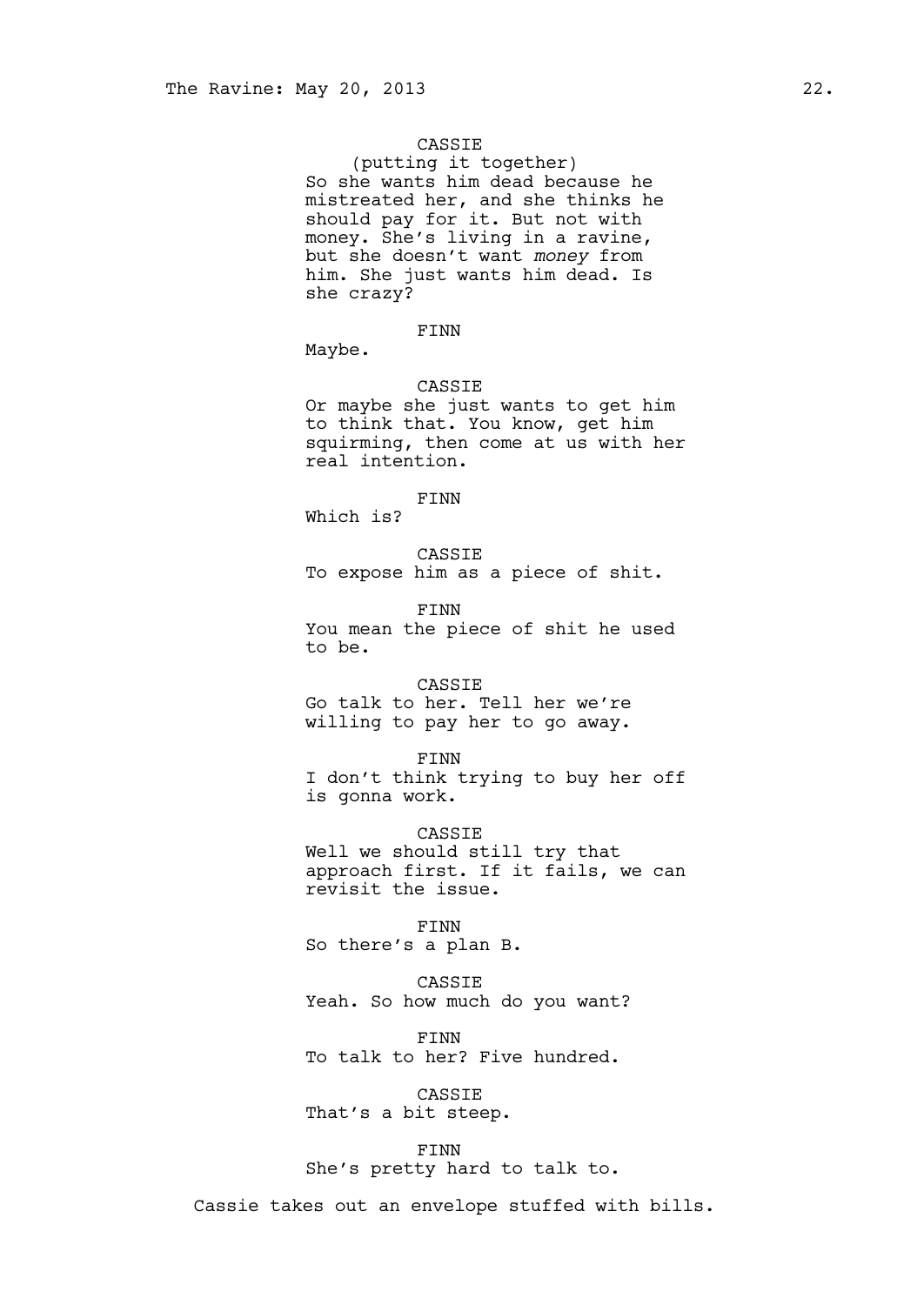CASSIE (handing him five hundred dollar bills) Here...

FINN

Looks like you've still got about a grand in there. You usually carry that much cash around?

CASSIE It was to pay you in case we skipped right to plan B.

FINN Plan B being the thing you think I used to do. That wouldn't have been enough, sweetheart.

He touches her cheek.

CASSIE (pushing his hand away) Don't!

FINN (touches her cheek again) Not nearly enough...

CASSIE (pushes his hand off again) I said don't!!

He smiles and walks away.

CASSIE (CONT'D) Asshole! Blow me!!

Blackout.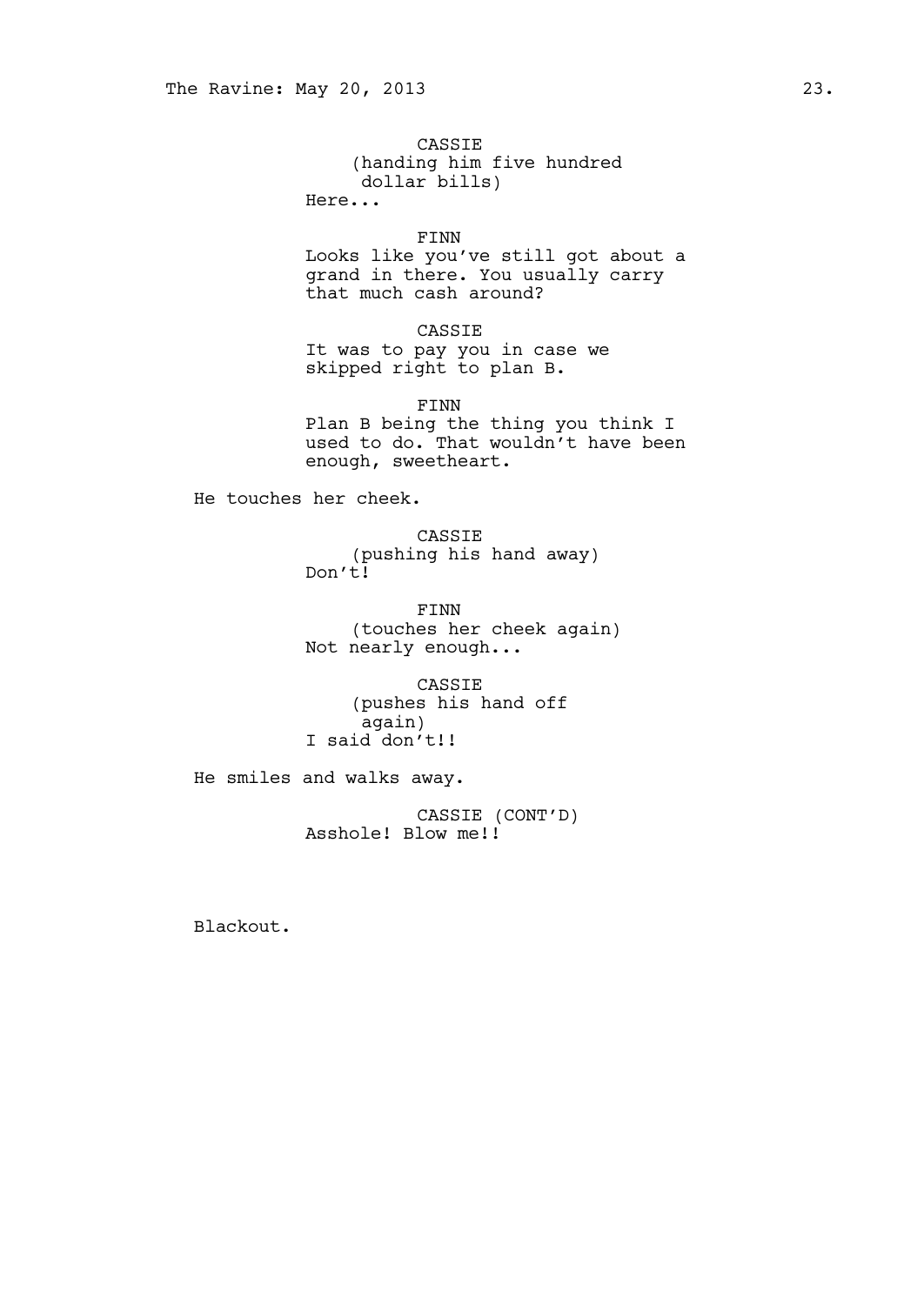SCENE 5

Michele is outside the lean-to reading a newspaper as Finn approaches.

#### MICHELE

Says here that there's going to be a big rally for his supporters at the convention centre tomorrow. He's going to be making a speech.

FINN

Where'd you get the newspaper?

### MICHELE

I have it delivered. It took some doing, but it's important to stay informed. So whatya say? That convention hall. You in the rafters with a long-range rife. You'll probably never get a better chance.

FINN He's never done anything to me.

MICHELE Like that's the issue.

#### FINN

Why didn't you just tell me who he was?

## MICHELE

Why didn't you tell me you recognized him from that photo? I guess you informed the asswipe that I was gunning for him.

FINN

Isn't that what you wanted me to do?

#### MICHELE

Maybe. I'm not sure. What now?

#### FINN

Well that's up to you. You know where he's gonna be tomorrow. If you're willing to settle for just ruining his career you can show up and tell everyone your story.

#### MICHELE

You think people will care about what he did to me? Some slightly unbalanced middle-aged woman who no one wants to listen to, fuck, or in any other way engage.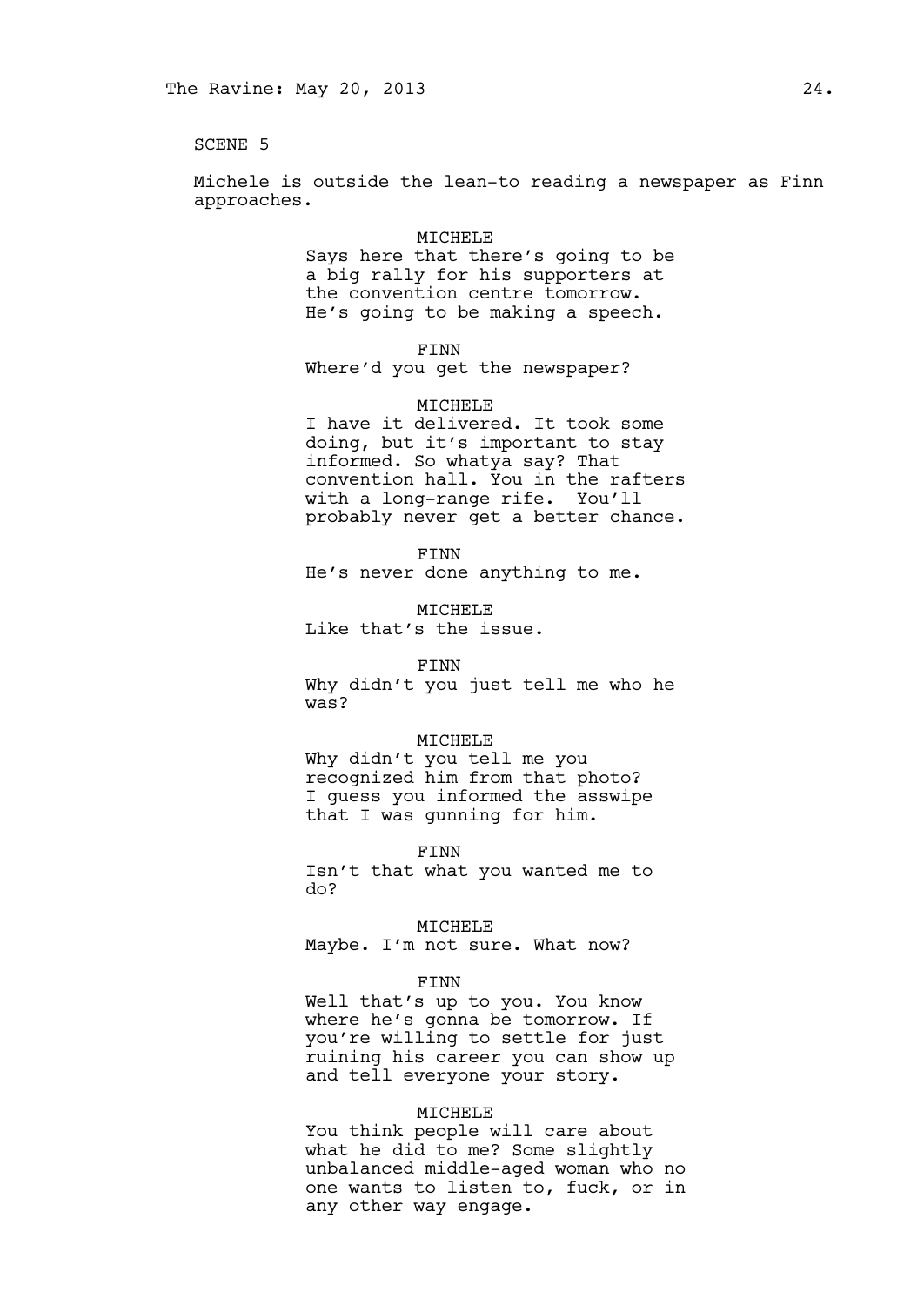FINN I think I can convince them to give you some money.

### MICHELE

Them?

# FINN

He has an... advisor. She's the one I'd be negotiating with.

# MICHELE

And as a "negotiator," you'll probably want a piece for yourself, right.

#### FINN

Twenty percent of whatever I can squeeze out of them. I think that's fair.

### MICHELE

I think it's too much.

FINN

Well that's my fee. And if that's an option you'd like to explore--

### MICHELE

It's better if he gets killed. He's not through causing harm. His kind just keeps finding new ways to do it. One bullet in the forehead and whatever ugliness he's planning to unleash won't be an issue.

FINN

Take the money.

# MICHELE

Kill him.

# FINN

No.

## MICHELE

(grabs him) Kill the bastard, or I'll do it myself!

### FINN

Okay do it yourself then! Jesus! (pushes her off) What the hell is it to me!?

Finn leaves. Michele goes after him.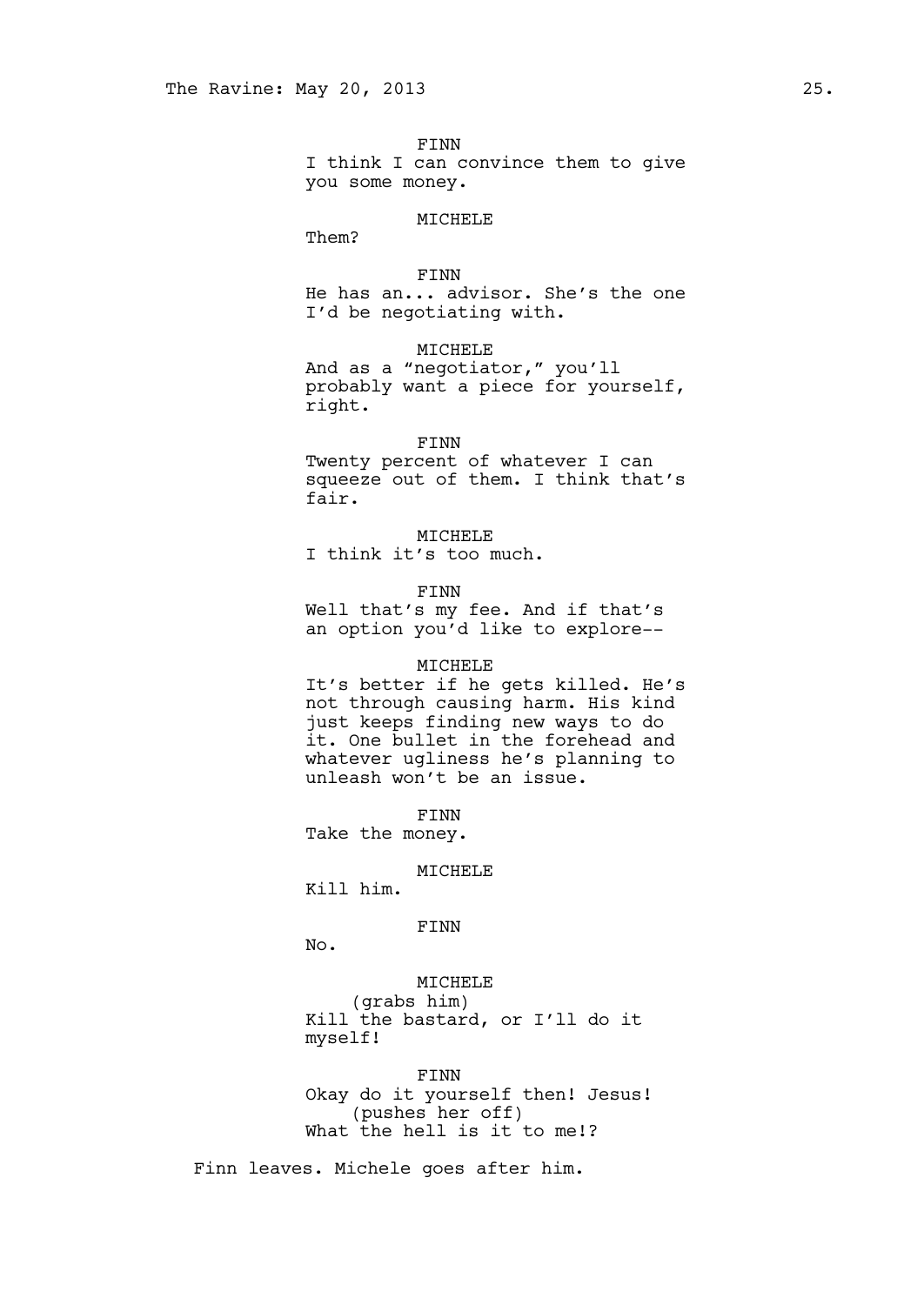MICHELE You're a human being, aren't you?!

Finn starts to run.

MICHELE (CONT'D) You've got an obligation to be helpful!

Michele turns back just as Parnell stumbles out of the brush.

MICHELE (CONT'D) What the hell do *you* want?

PARNELL I'll do it. I mean if you feel that strongly about it. I don't have a rifle though. (a tad debonair) I'll have to use my knife. Or maybe my bare hands.

MICHELE Are you serious?

PARNELL I'm always serious.

Blackout.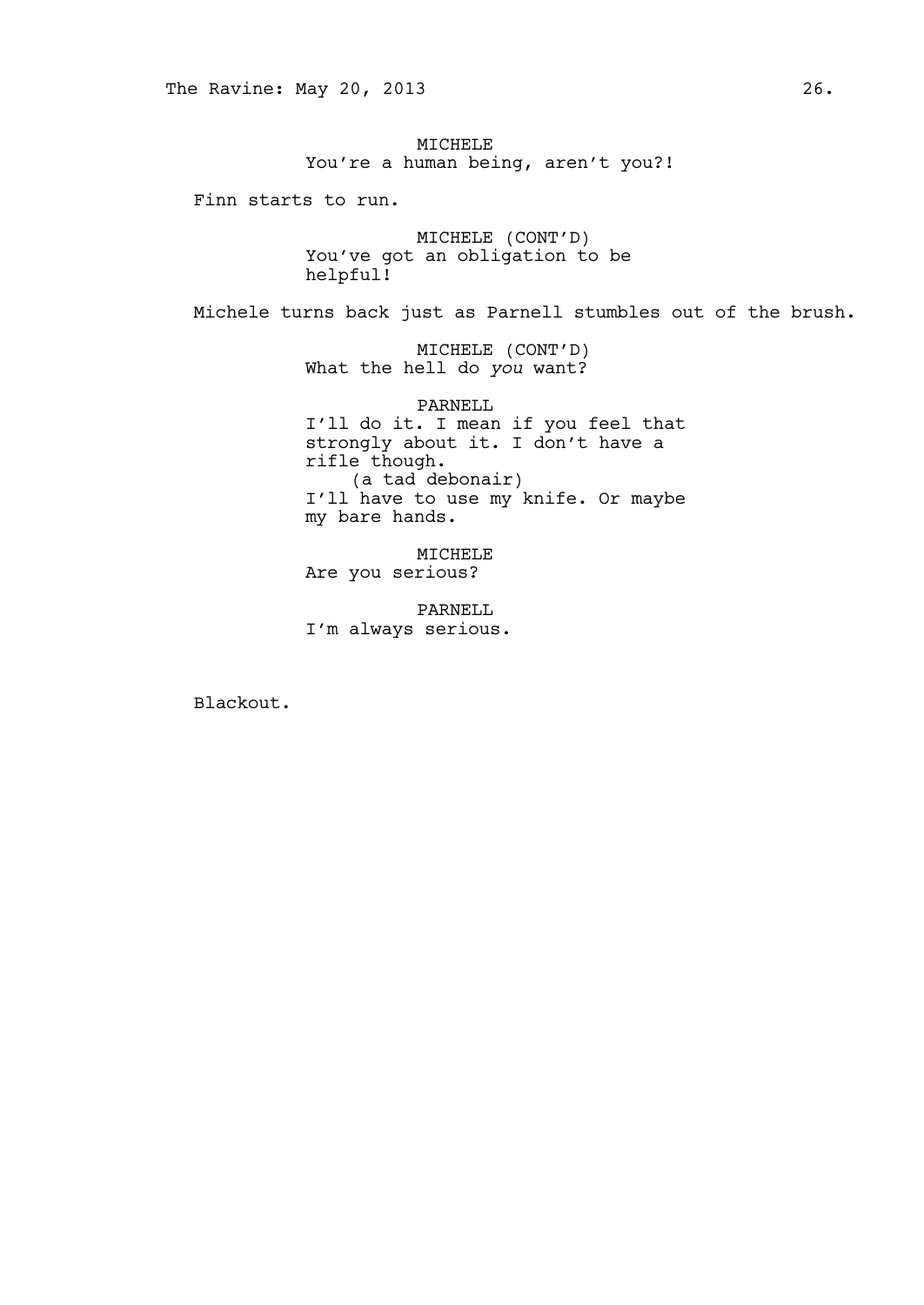SCENE 6

Convention hall. Oscar in a spotlight. The crowd chants "Oscar, Oscar, Oscar" for awhile then goes silent. Oscar looks confused and/or lost in thought. Cassie is in the audience with her partner Lesley who is eight months pregnant. Cassie is holding a placard which reads: "OSCAR WALLACE, Tough but Fair."

> LESLEY What's wrong with him?

CASSIE He's gathering his thoughts.

LESLEY You mean *your* thoughts.

CASSIE Yeah. Also, he's probably hoping they'll start to chant his name again. He likes that a lot.

LESLEY (looks around) I don't think that's gonna happen, sweetie.

CASSIE Well not without a little help. (starts a chant) Oscar! Oscar! Oscar! (nudges Lesley) Oscar! Oscar!

Lesley joins in.

LESLEY/CASSIE Oscar, Oscar, Oscar....

And many more people join in, and the Oscar chant grows to a deafening height. Oscar looks out, smiles and raises his hand for them to be quiet. And quiet, they gradually become.

> OSCAR (while they quiet) Thank you. Thank you... Thanks. Thanks a lot. Thanks. Thank you.

CASSIE (to herself) Okay...that's enough. Just...

OSCAR

Thanks...

CASSIE Start. Why won't he just start!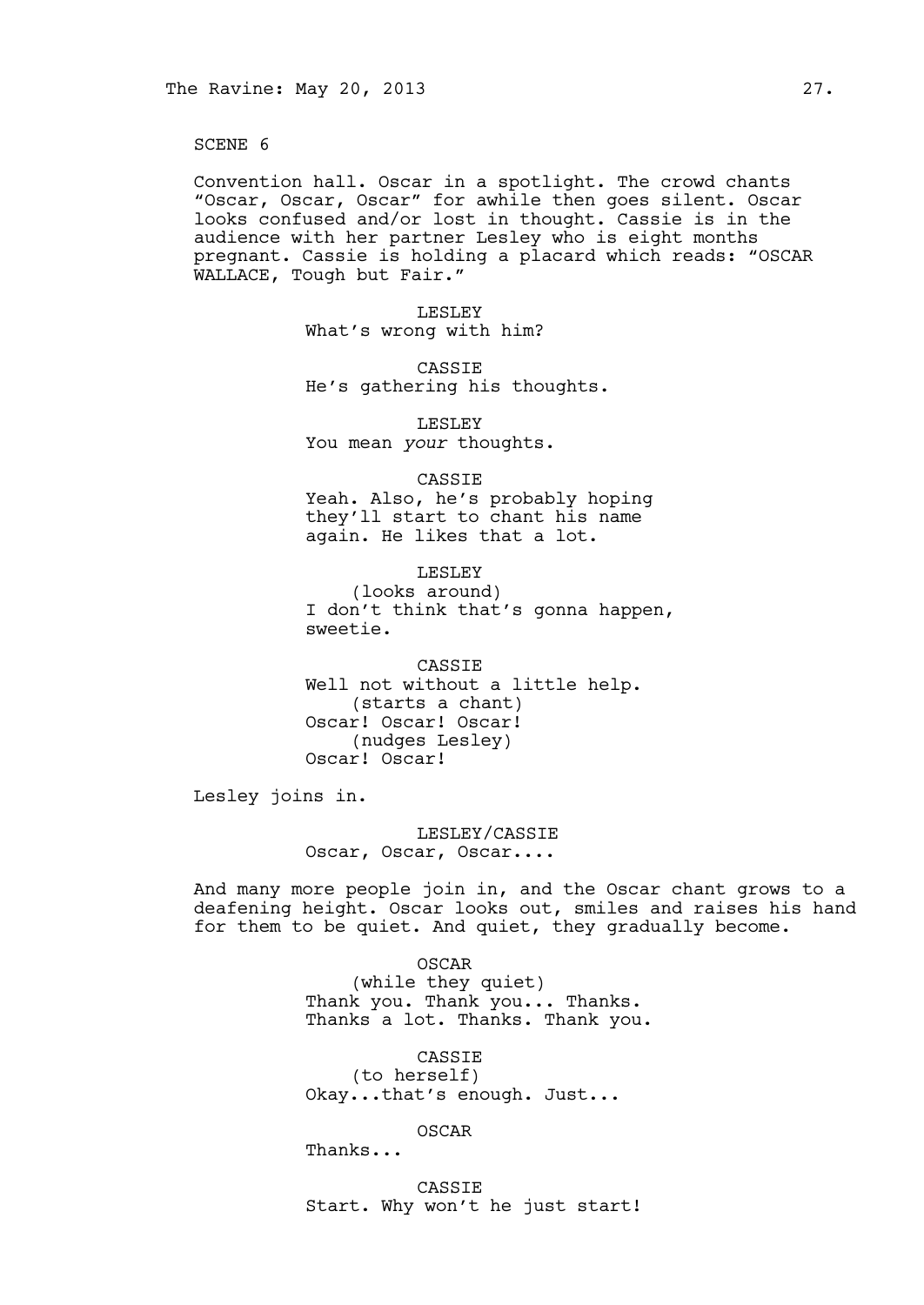LESLEY (to Cassie) Shush. OSCAR Thanks... Thanks a lot... CASSIE Jesus... OSCAR Tonight... tonight is... tonight is... CASSIE (to herself) The beginning... OSCAR Tonight is the beginning of-- CASSIE (to herself) The beginning of a new era... OSCAR A new era. A new era when... when... CASSIE (loudly to Oscar) ... when tough choices will no longer be avoided and-- OSCAR No. I think I want to tell you all a story first... CASSIE Oh sweet mother of god. OSCAR (to Cassie) Relax. (to crowd) A story about a man who I met on my way into the hall. A man who's had experience with a level of bureaucratic insensitivity that would drive most of us insane. A man who... Well why don't I just let him tell you for himself.

CASSIE

What?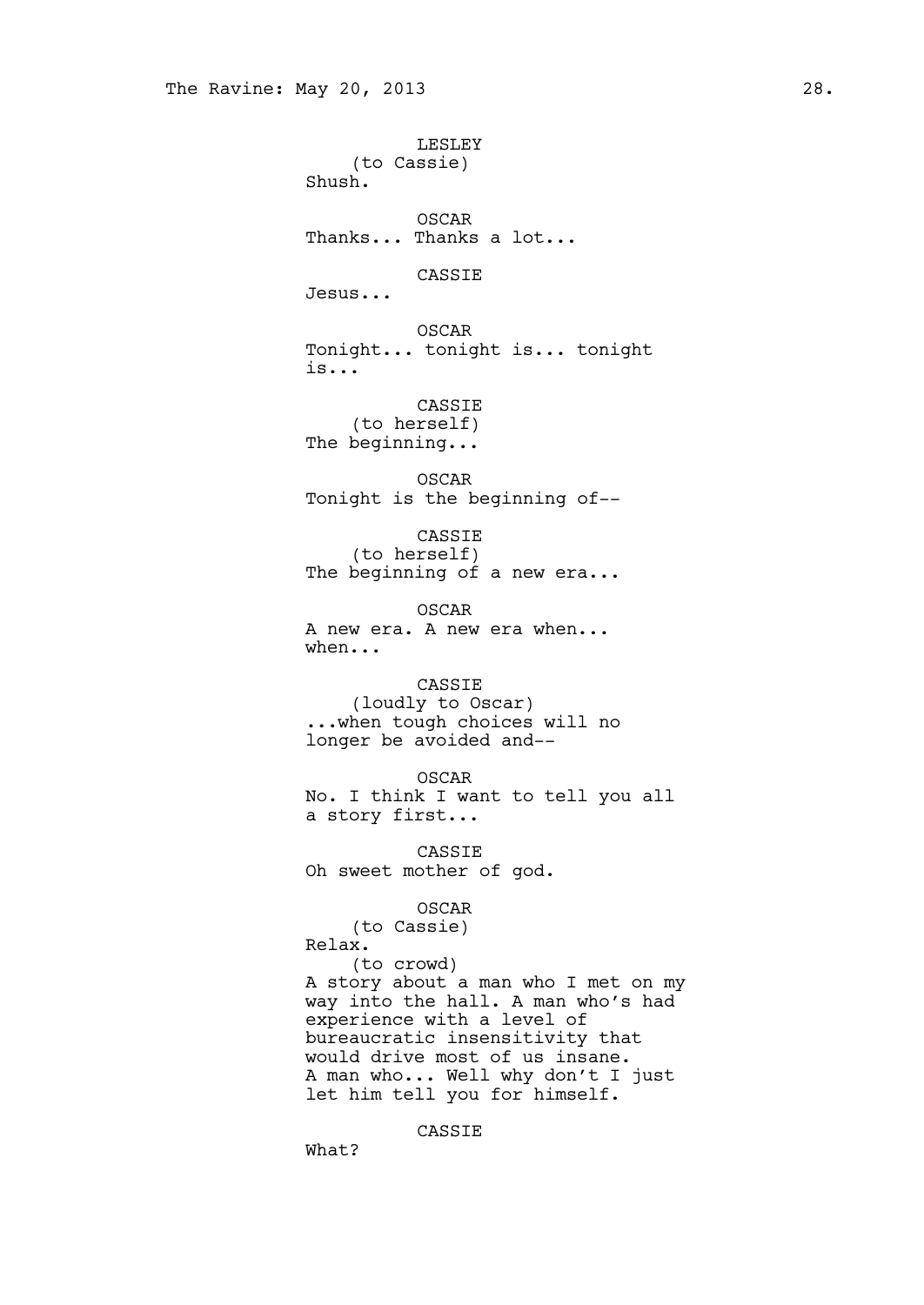OSCAR Yeah I'm just gonna bring him out here and let him tell you what he, one of your fellow citizens, has had to endure.

CASSIE (starting forward) The hell you are, you moron!

LESLEY (grabbing her) Cassie!!

OSCAR (to wings) Come on. Come on out, and tell these people your story!

Parnell enters shyly.

OSCAR (CONT'D) Let them hear just what's wrong with the way we're conducting business in this city.

Parnell joins Oscar in the spotlight.

LESLEY That man doesn't look very well.

OSCAR (to Parnell) Go ahead. Tell these people your story. Go ahead...

# PARNELL

Okay.

(to crowd) Well the thing is, I just wanted to get rid of this old table I had. So I put it out with the garbage. But they wouldn't take it.

OSCAR Who wouldn't take it?

PARNELL The garbage collectors.

## OSCAR

The garbage collectors would not take this man's garbage. They're being paid very well to take it, their union has made sure of that, but they refused.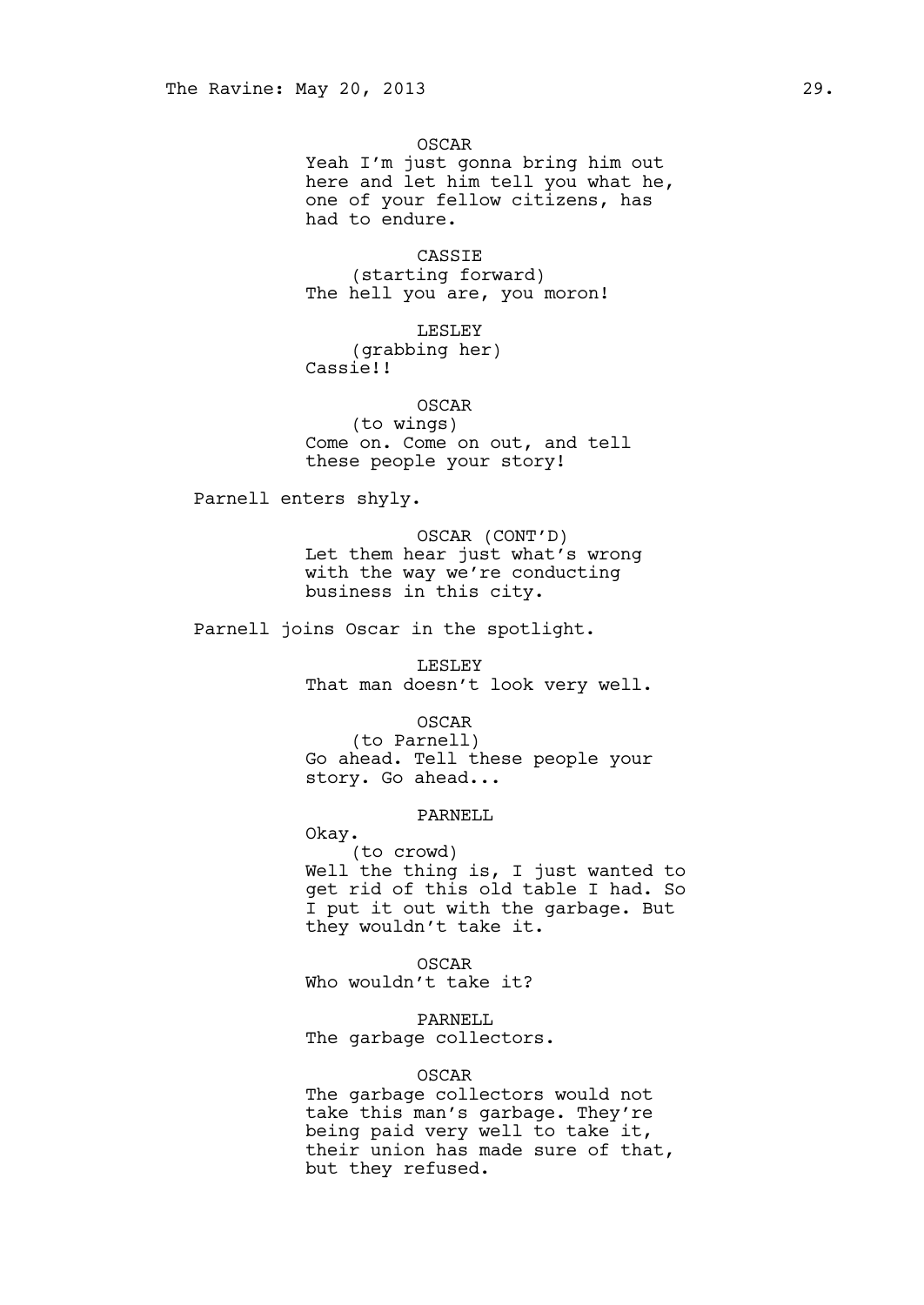PARNELL Yeah. They refused.

OSCAR And why? Why did they refuse?

PARNELL They said it wasn't garbage.

OSCAR Not garbage.

PARNELL No. I mean yes, not garbage.

OSCAR To which you replied...?

PARNELL It is. It is garbage. So please take it away.

OSCAR Please take it away. You said please, right?

PARNELL Yes. I did.

OSCAR In other words you begged.

PARNELL

Yes. I did.

OSCAR And did they take it away then?

PARNELL No. They didn't.

OSCAR

But surely they must have taken it away eventually. Did they take it away eventually?

PARNELL

No they did not.

# OSCAR

They *did not*. They *never* took it away, did they. You begged those very well paid civic employees to take away your garbage, and still they refused. In other words, they would not do their jobs. (MORE)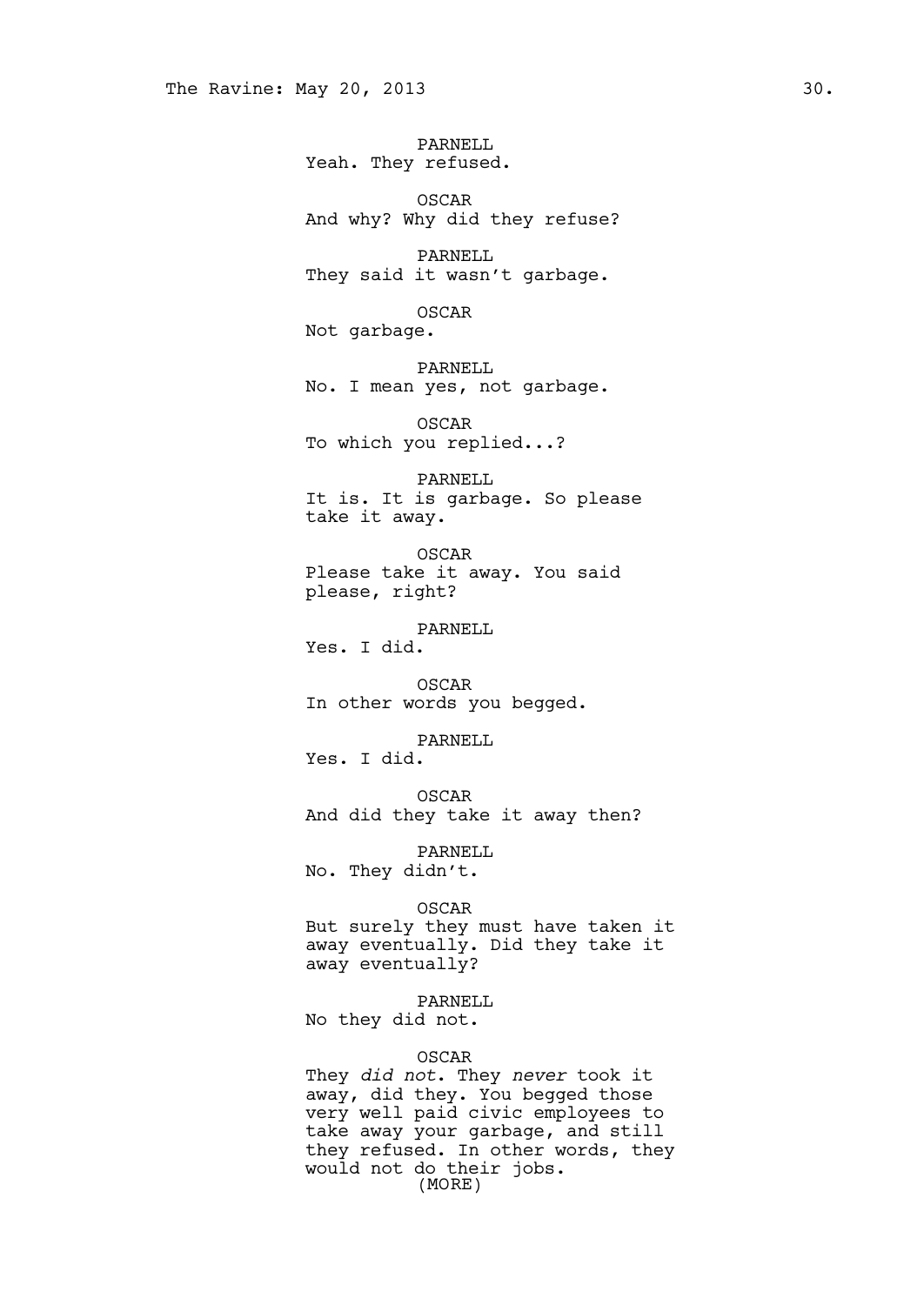# OSCAR (CONT'D)

They were being paid by you taxpayers to do these jobs, but they believed they could just ignore their duty and their obligation to this man and by association every other tax payer who pays their wages, and just... refuse! Well I for one refuse to take their refusal lying down. I take their refusal to do the jobs we pay them to do as a personal insult and a clear sign that we need a change of leadership in this city. And believe me, if I am your mayor, you will never hear about anyone refusing to do their very well paid union jobs ever again!

LESLEY Oscar! Oscar! Oscar!

Cassie looks at her as the crowd joins in.

CASSIE What are you doing?

LESLEY I've had serious issues with our garbage collection too.

CASSIE (grabbing her) Jesus...

They leave.

Oscar acknowledges the crowd, grabs Parnell's hand and raises it. They both acknowledge the crowd's chanting. They hug. Parnell seems overwhelmed.

> OSCAR And one more thing! DO... YOU... HATE GOVERNMENT!?

A rousing YES from the crowd.

OSCAR (CONT'D) Well so do I! I hate government so much it makes me wanna throw up! And if I'm elected, I promise there will *be* no more government! No more wasted time. No more "differences of opinion" about what to do. There will just be you and me actually *doing* what needs to be done! You will voice your concerns. And I will listen, and do something about them! You. And me. You and Me! (MORE)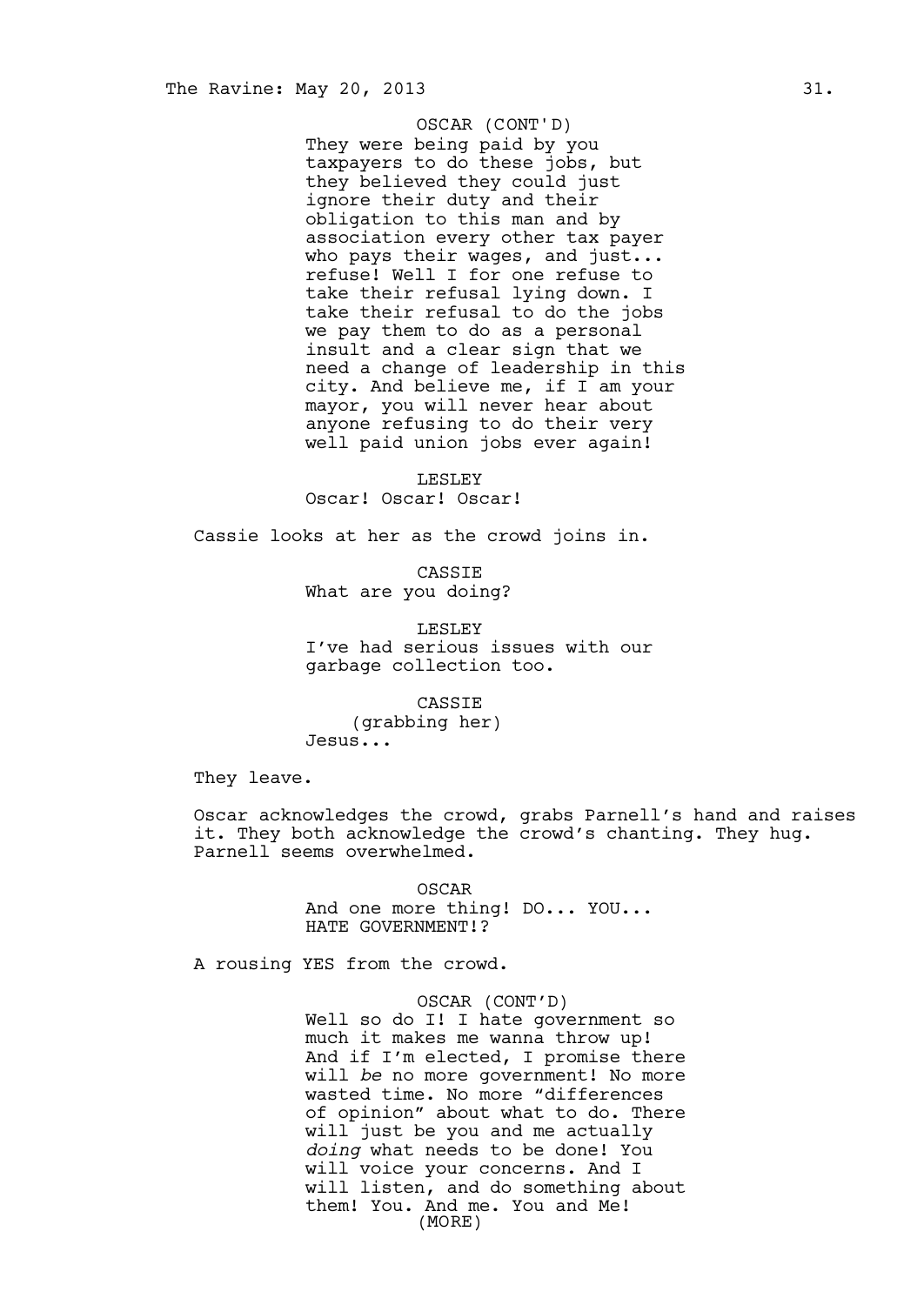You and Me! (urging the crowd to join  $\sin$ ) You. And. Me! OSCAR (CONT'D)

And the crowd does!

Blackout.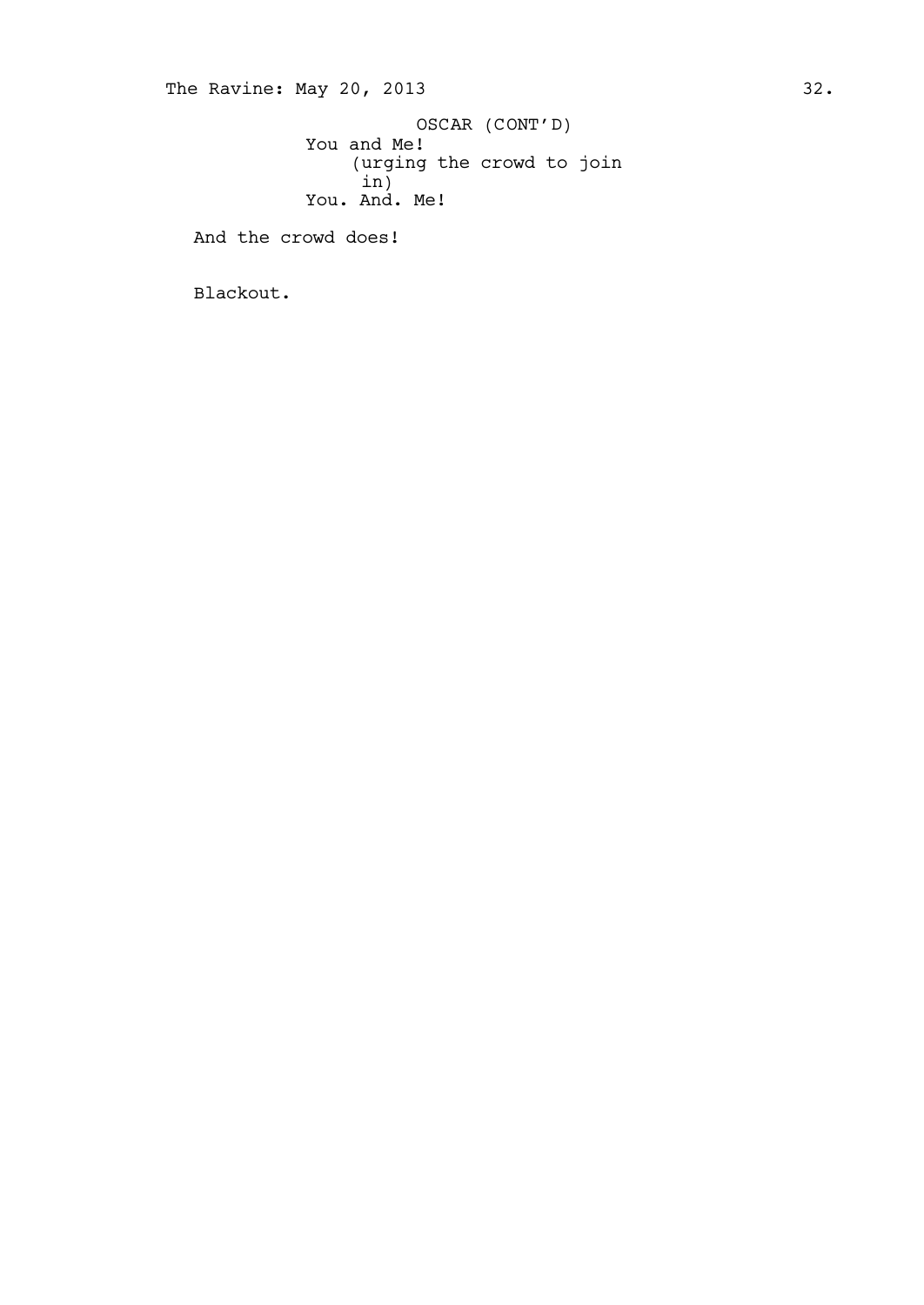SCENE 7

The ravine. Cassie and Lesley are approaching the campsite.

#### CASSIE

What's he care about why the goddamn garbage isn't taken away? Of all the issues he could use to rile people up. I worked on that speech for three goddamn months. It covered all the policy issues. It outlined in detail a five-year plan to eliminate-- Are you all right? You look pale.

#### LESLEY

I'm fine.

They are in the campsite.

## CASSIE

(looking around) Good. Two months of painstaking research and another month to put it into language that he could get his mouth and brain around. If Oscar's not going to bother delivering the speeches I write for him, what's the point of me staying on.

#### LESLEY

The pay cheque.

CASSIE

Right. But other than that...

### LESLEY

The pay cheque's a good enough reason, trust me. Or are we prepared to let this baby starve?

## CASSIE

(looking around) I don't think you should be here. This woman might be--

# LESLEY

I'll be fine. (finding somewhere to sit) And you're too worked up to do any negotiating on your own. It would have been better to let Finn handle this.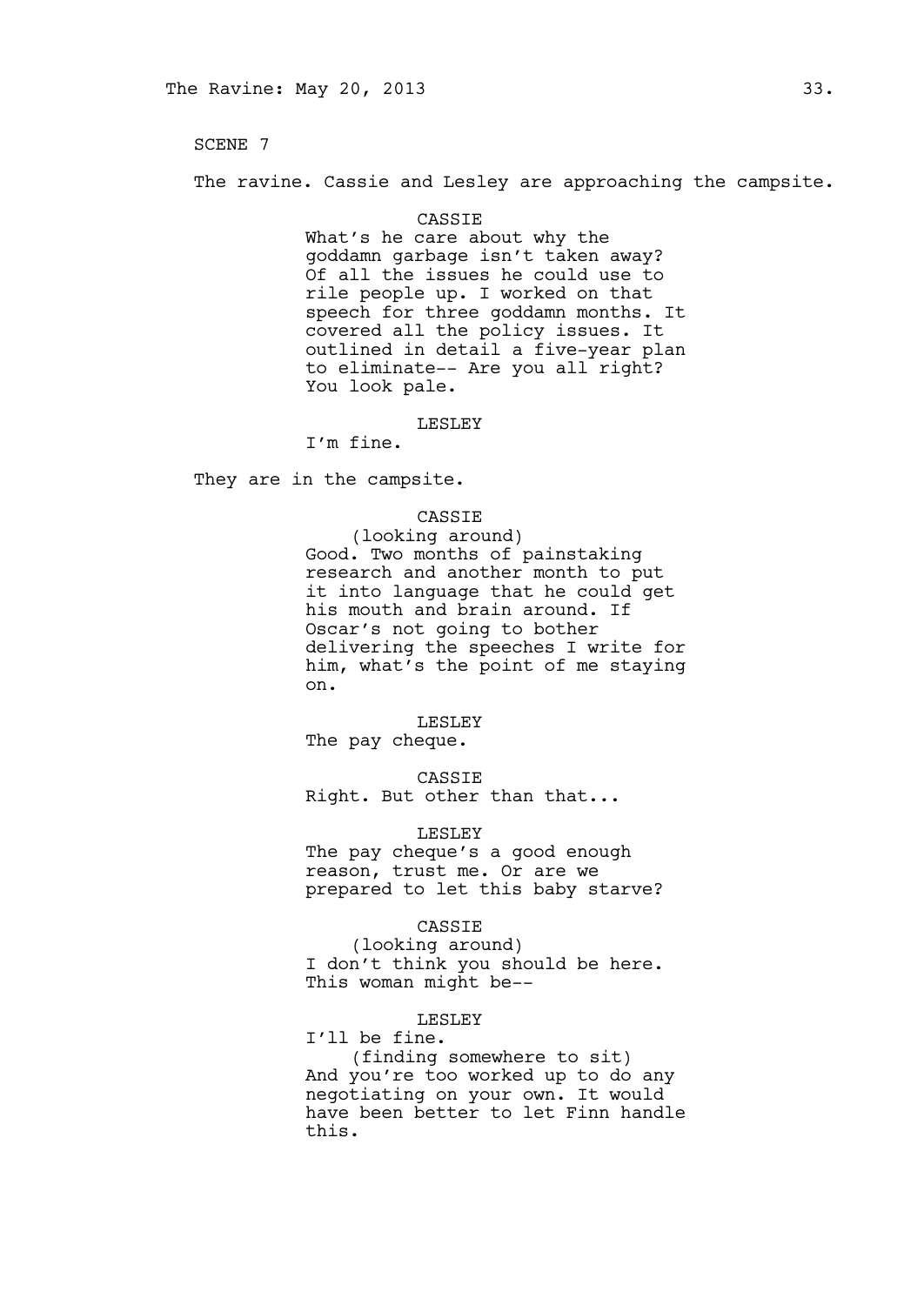### CASSIE

Well have I heard from the prick? He probably had to hop a plane and go ice someone for his boss.

#### LESLEY

You've gotta let that go, Cass. When Finn was a young guy, Carmen would occasionally have him lean on someone. But he never--

# CASSIE

Gino Volpe, Michael Gallagher, Chris Starkman. He did them all. And I proved it. Idiot judge just didn't like the way I did it.

LESLEY Neither did your boss.

CASSIE Prosecutorial malice. What a pile of shit.

Michele is coming out of the bushes, doing up her pants.

CASSIE (CONT'D) (seeing Michele approach) Jesus. Look at her. You better go.

LESLEY

I don't wanna go.

CASSIE But she looks--

MICHELE (walking up to them) Who are you?

CASSIE My name is Cassie Franz. And this is my partner...

LESLEY

(waving) Lesley Jane Smith...

> MICHELE (ignoring hand)

What kind of partner? You cops?

LESLEY

No we're--

MICHELE Lawyers?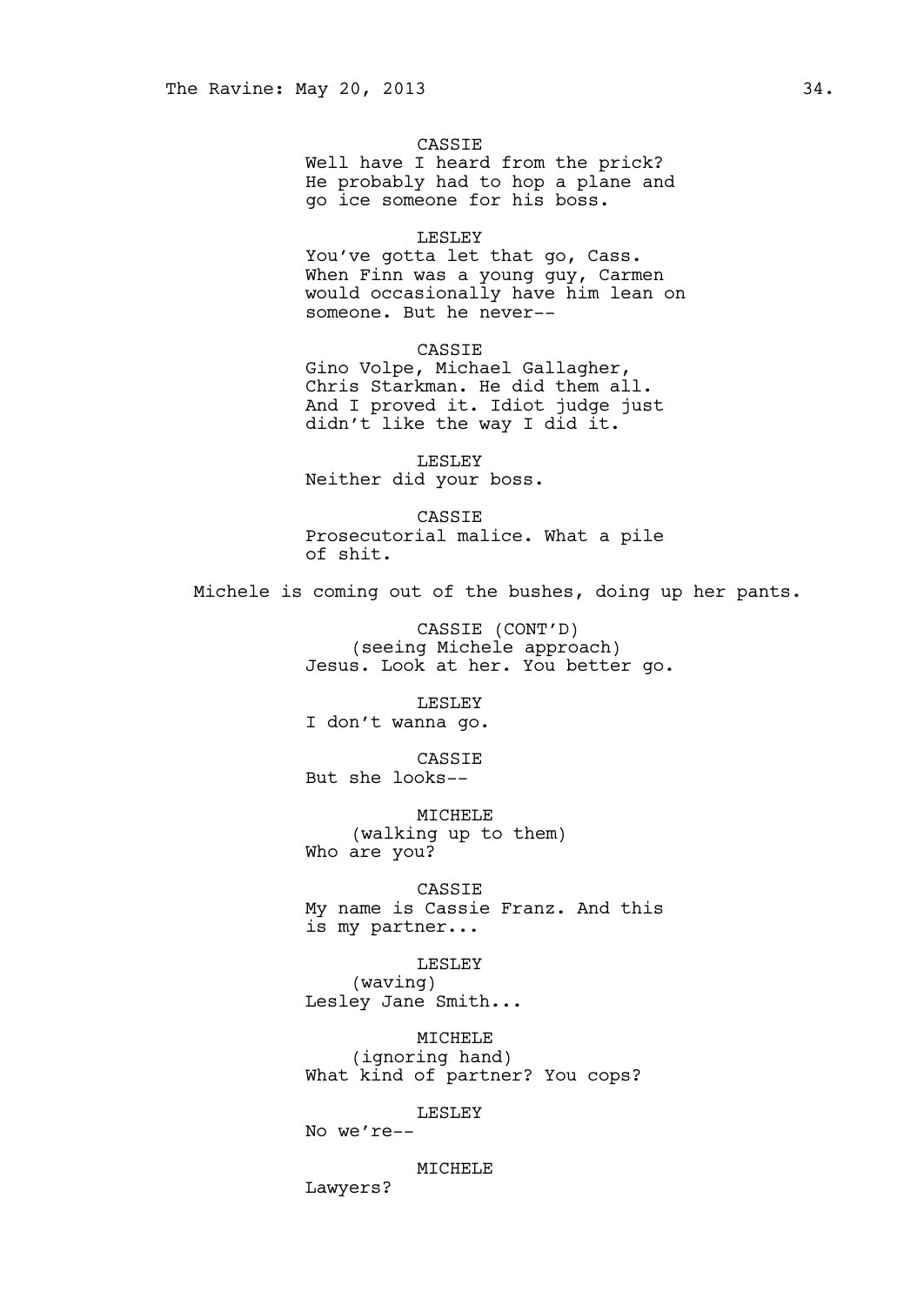LESLEY

No we're---

CASSIE Together. We're just together. She's my--

MICHELE Partner. Yeah I get it. (to Cassie) Why are you looking at me like that? Have we met before?

# CASSIE

No.

MICHELE Then why are you looking at me like you know something about me.

LESLEY Because she does. She works for Oscar Wallace.

MICHELE Oh. Who do you work for?

LESLEY Well right now I'm on leave. But I'm a probation supervisor.

### MICHELE

Am I supposed to be intimidated by that?

LESLEY Are you breaching a probation?

### MICHELE

No.

LESLEY (smiles) Then we're probably fine.

CASSIE She's just here because--

LESLEY I was worried about her coming here on her own.

## MICHELE

Yeah? (to Cassie) So you let your pregnant "partner" come along to protect you. (MORE)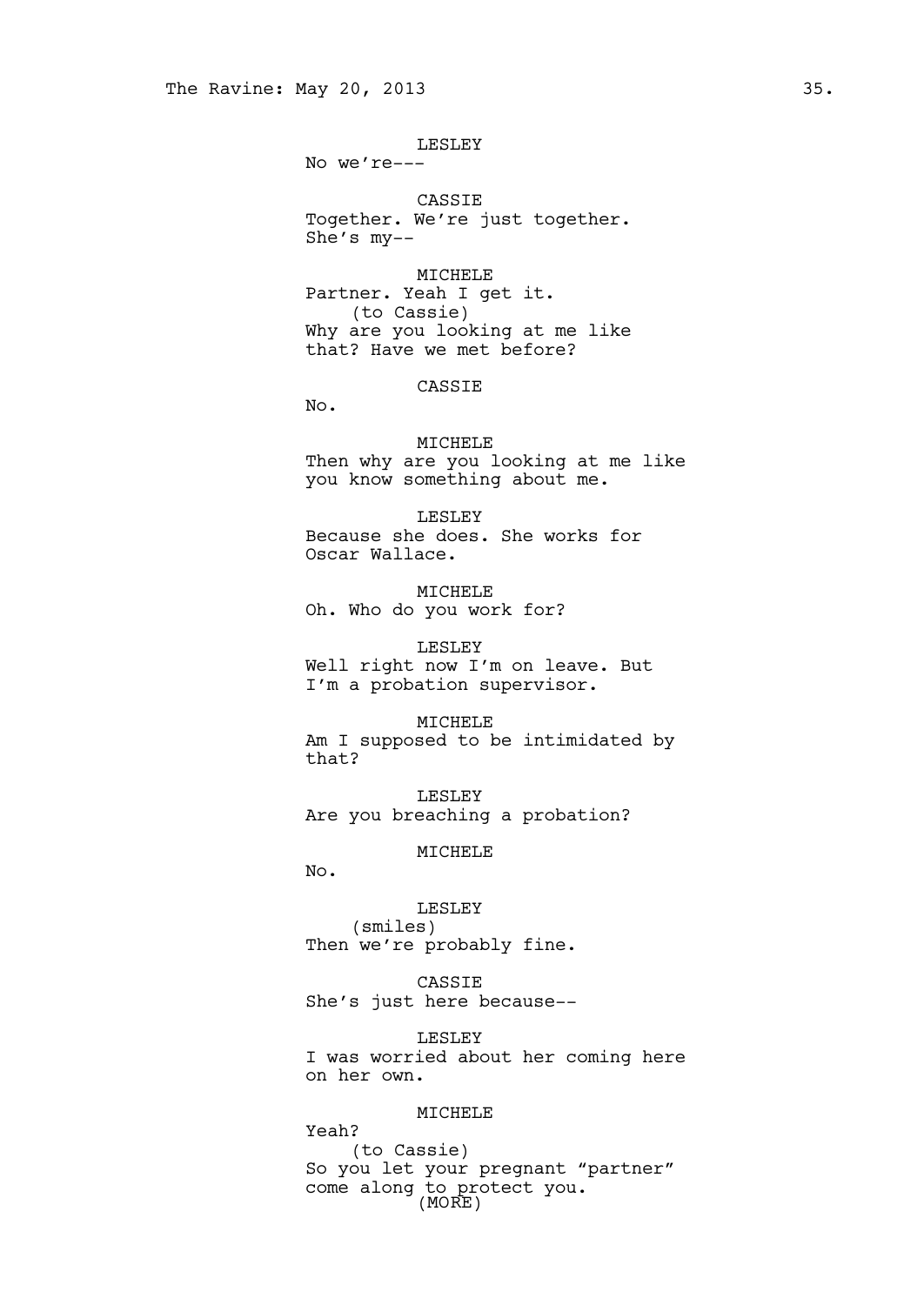### MICHELE (CONT'D)

You brought her down into this refuge for the unloved and hopeless where just about any kind of behaviour is possible. You're obviously the kind of person who'd get along just fine with Wally.

### LESLIE

Wally?

### CASSIE

Oscar... (to Michele) Who said I got along with him? I just I work for him.

#### MICHELE

Doing what?

### CASSIE Well basically I handle whatever problems arise.

MICHELE A problem like me, you mean.

### CASSIE

Why don't you just tell me what your actual issue is with my boss?

#### MICHELE

He's vile, selfish, untrustworthy, kind of dumb and totally unfit for public office.

CASSIE And that's based solely on your past dealings with him?

MICHELE (to Lesley) I was married to the dirt-bag.

#### LESLEY

She told me.

#### MICHELE

Did she tell you how he treated me and his kids during that marriage?

CASSIE He says you never had kids.

MICHELE What else would he say?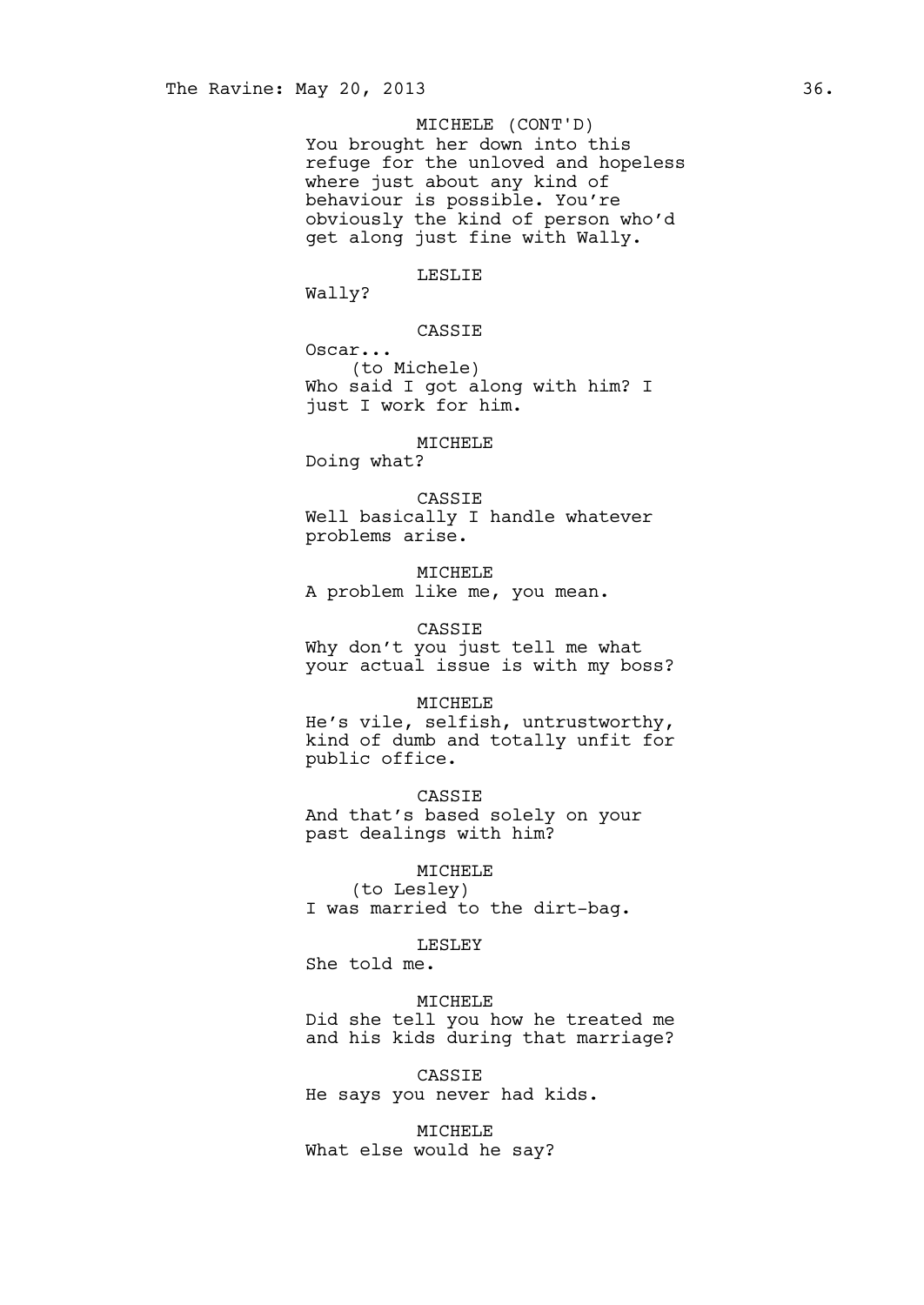LESLEY Apparently he admitted that he wasn't very nice though. MICHELE Not very nice. (to Cassie) I guess you just didn't want to upset her with the details. You know, on account of her delicate condition? LESLEY My condition isn't delicate. MICHELE That sounded like a threat. (to Cassie) You going to have your pregnant partner beat me up if things don't go well? CASSIE How much money do you want to just go away? MICHELE Five hundred million dollars. (off her look) Too much?

CASSIE So you don't want money.

MICHELE No. But I wouldn't mind a bit of company. Why don't the two of you stay awhile and visit?

Lesley and Cassie share a look.

MICHELE (CONT'D) Come on, it'll be fun. (off Lesley's stomach) So did you go the vitro route or did some guy help you out with that?

CASSIE That's none of your business.

### MICHELE

You're right. I just get so damn curious about some of the things that are transpiring these days.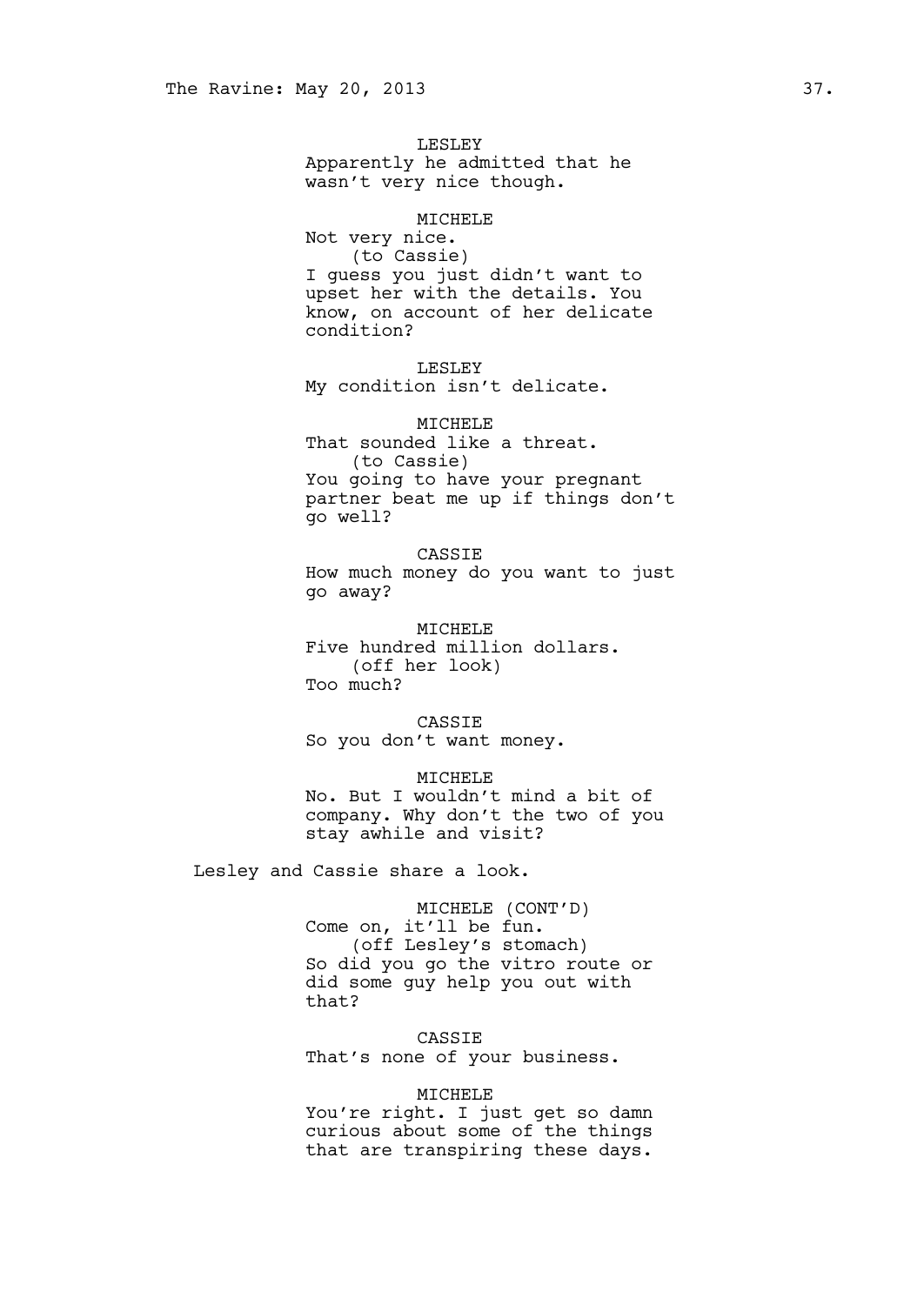LESLEY Aren't you scared... being down here all on your own?

MICHELE It's worth the sacrifice.

LESLEY I don't get it.

### MICHELE

*She* does.

CASSIE (off Lesley's look) I think she might be planning to hold a press conference.

MICHELE That's just one of my many options. (reaching into her pocket) Would you like a saltine, Lesley?

LESLEY

Yes, please.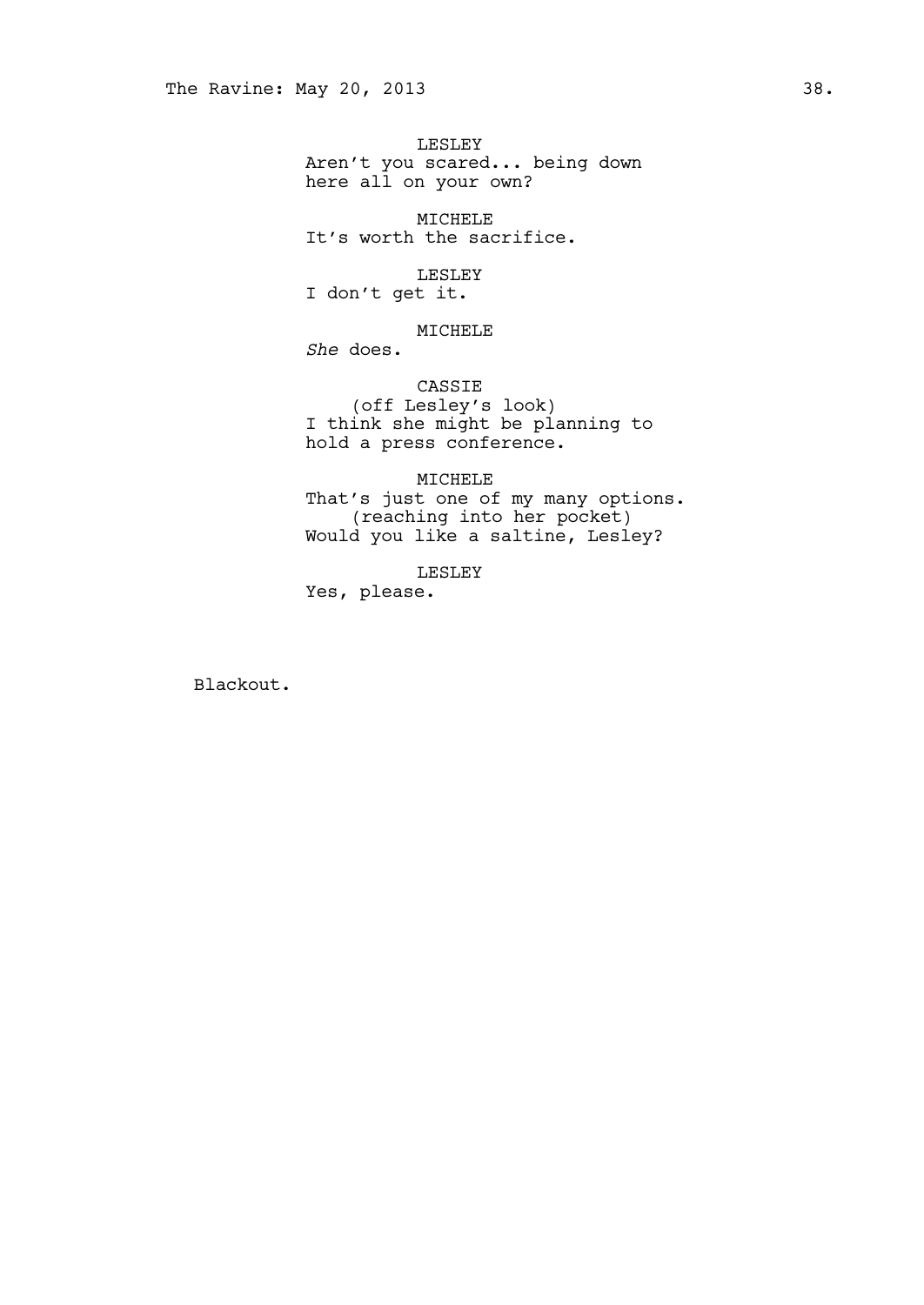Condo. Parnell and Finn.

#### PARNELL

He's a great man. A man who will make a difference. A man who can create the large picture from the smallest detail. And see the smallest detail *in* the large picture he has created. I told him my story and he *heard* a million stories inside that one story. And from those million stories he came to understand the importance of my one story.

FINN

And then he hired you.

#### PARNELL

Yes. I'm his executive director in charge of collecting stories.

FINN Where's Cassie?

#### PARNELL

Who's she?

FINN She manages his campaign.

### PARNELL

Well then let's hope she's out there somewhere doing that.

FINN I need to contact her.

#### PARNELL

Why?

FINN Do you mean what's my story?

PARNELL Yes. I suppose I do.

#### FINN

Okay we'll do it that way then. I'll tell you my story and you can tell her.

PARNELL Will I need to embellish it to make it resonate.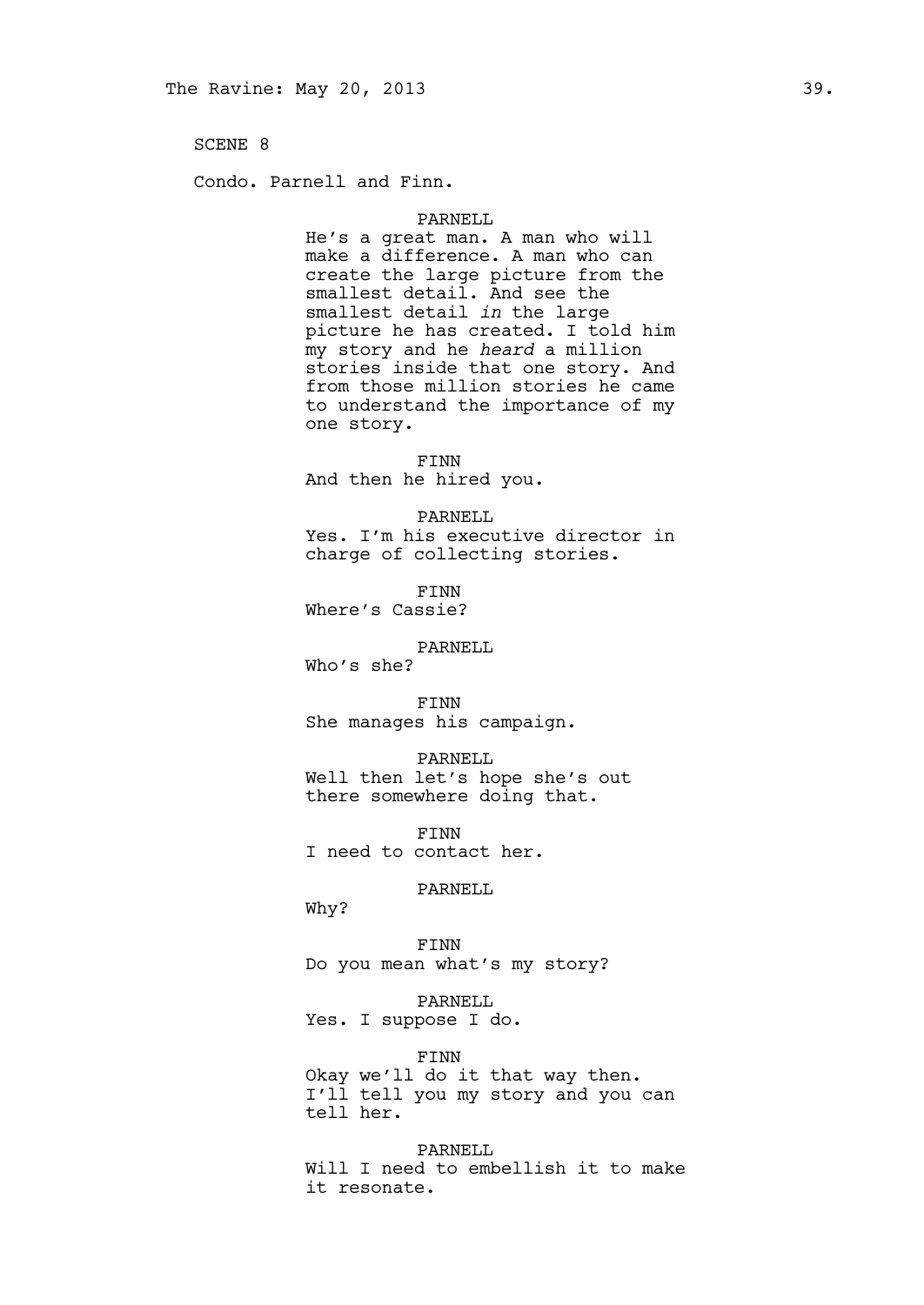#### FINN

No I think it will resonate just fine. She wanted me to talk to a certain woman, and I did that. You can tell her this woman claims not to be interested in money, but I'm not sure I believe her.

#### PARNELL

Why not?

```
FINN
```
Instinct. Tell her I think they should offer her twenty thousand dollars to start, and see what she says.

PARNELL See what who says? Cassie?

FINN No. The woman.

PARNELL

She'll say no. (off his look) Instinct.

### FINN

Right. Cassie can call me when she's decided what to do. (starts out) I hope you enjoy your new job.

#### PARNELL

I'm trying very hard to do that. He picked me off the street, you know. I was on the street just waiting to go up to him, but he approached *me* instead. He came right over to me and said... "What's your story?"

#### FINN

(returning) You were waiting for him?

PARNELL

Yes. I was going to kill him.

#### FINN

Really.

#### PARNELL

He was misrepresented to me. That happens in politics all the time apparently. I was told he was one thing when clearly he's quite the opposite.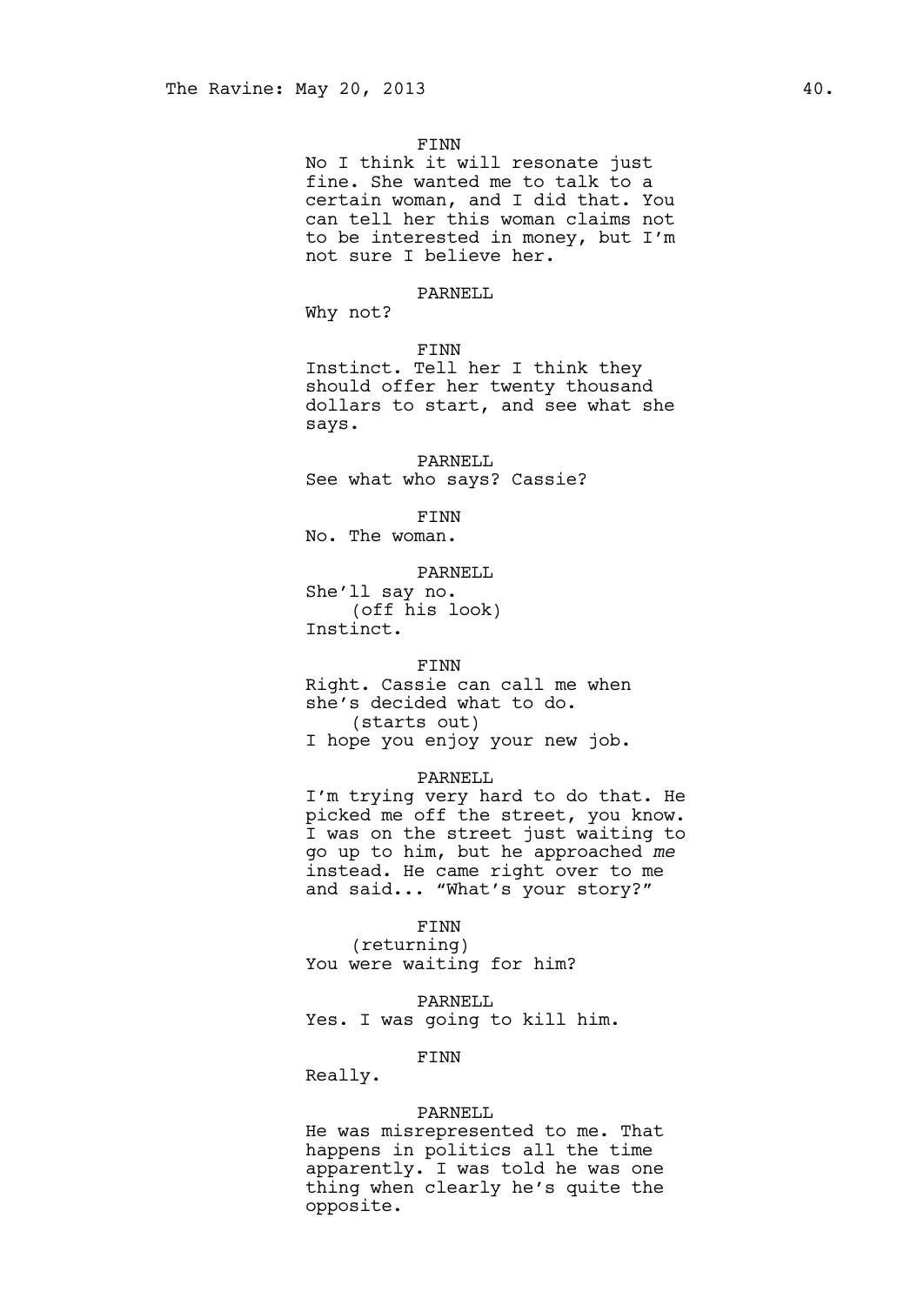FINN Does he know this?

PARNELL That he was misrepresented?

FINN

No. That you were going to kill him.

### PARNELL

Well *I* didn't tell him if that's what you're asking. Do you think we'd have bonded like we did if he'd known that was my original intention?

FINN Probably not.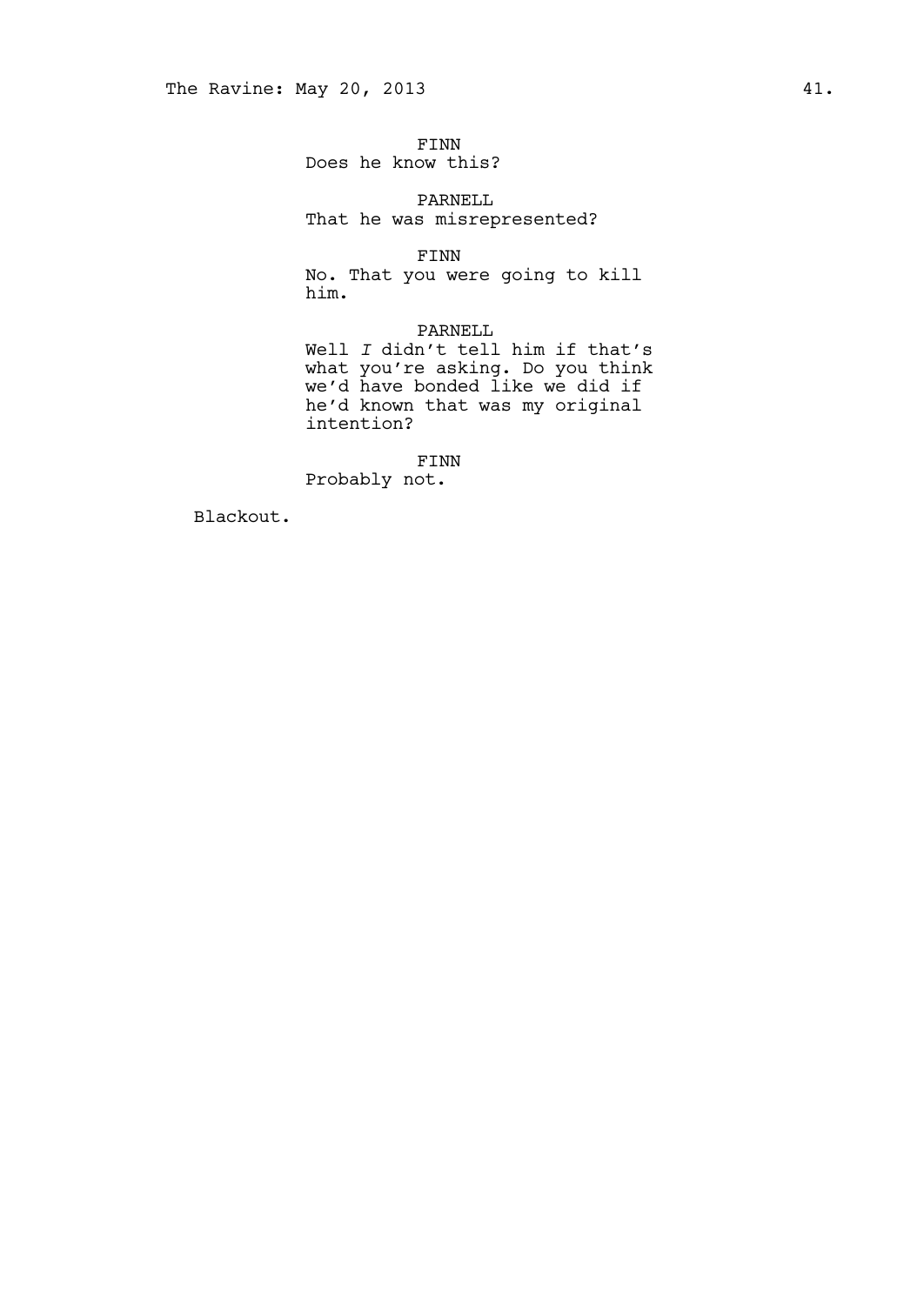The ravine. Cassie and Lesley are watching Michele read the newspaper.

> LESLEY That was pretty weird. I mean the guy just scrambled down here, handed you the paper and went away. He does that every day?

> > MICHELE

I'm a subscriber. (off the paper) Says here your boss made quite an impression at that rally. Pulling that man off the street like that.

CASSIE

Yeah it worked out well. Those kinda of things can sometimes backfire.

LESLEY She means the guy could have been a whackjob. (a gesture to Michele) Sorry.

Cassie laughs.

LESLEY (CONT'D) (discreetly) Stop it.

#### MICHELE

Wally has a gift when it comes to using people. He used a couple of seven year old kids as drug mules for a time.

#### LESLEY

(to Cassie) Did you know he was a drug dealer?

#### CASSIE

He was a bit of a user for awhile. And that was a long time ago. He's a different man now. And he has plans to make life better for a lot of people.

LESLEY She means *she* has plans to do that.

CASSIE He trusts me. He'll do what I tell him to do.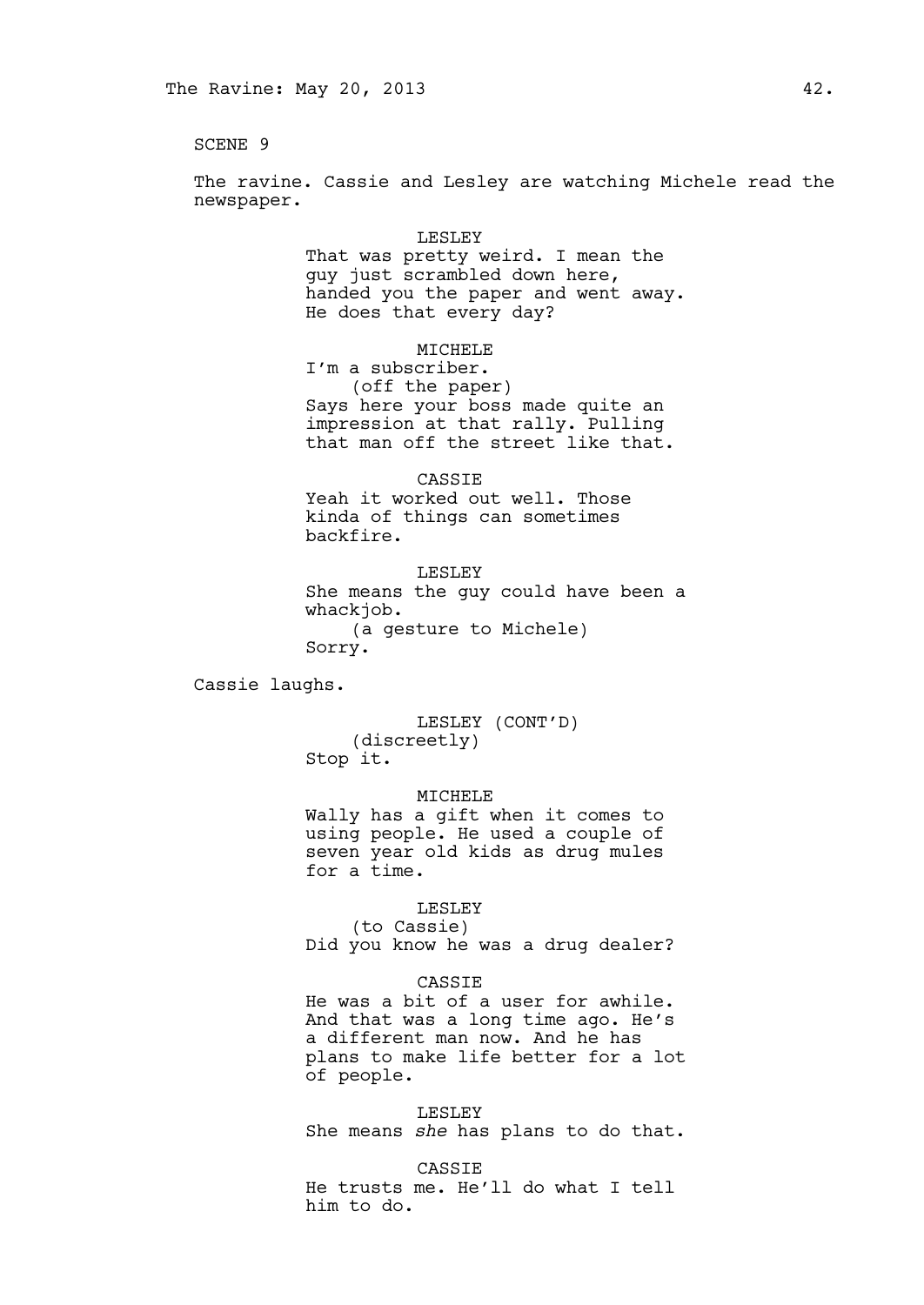#### MICHELE

Did you tell him to bring that man onto the stage with him?

#### LESLEY

No. And she didn't tell him to say all the stuff he said either. She'd written him a really excellent speech which he just--

### MICHELE

Sounds to me like he still does basically whatever he wants.

#### CASSIE

You really are going to call the press, aren't you? You're going to get them all down here to your sad little campsite and tell them this is the life he drove you to.

#### MICHELE

And quite the life it is too. Living in a ravine, surviving on a diet of Rice Krispie squares, and Fruit Roll-ups.

#### CASSIE

Is there anything that could stop you from doing that?

#### MICHELE

Sure, if someone offered to buy me a kebab every so often.

### CASSIE

I meant what would make you change your mind about talking to the press about Oscar and you?

MICHELE Well he could disappear.

#### CASSIE

Disappear as in...?

### MICHELE

As in going away voluntarily or being assisted in some way.

#### CASSIE

I've been told you're already looking for someone to "assist" with that.

MICHELE Yeah but I haven't had much luck so far. (MORE)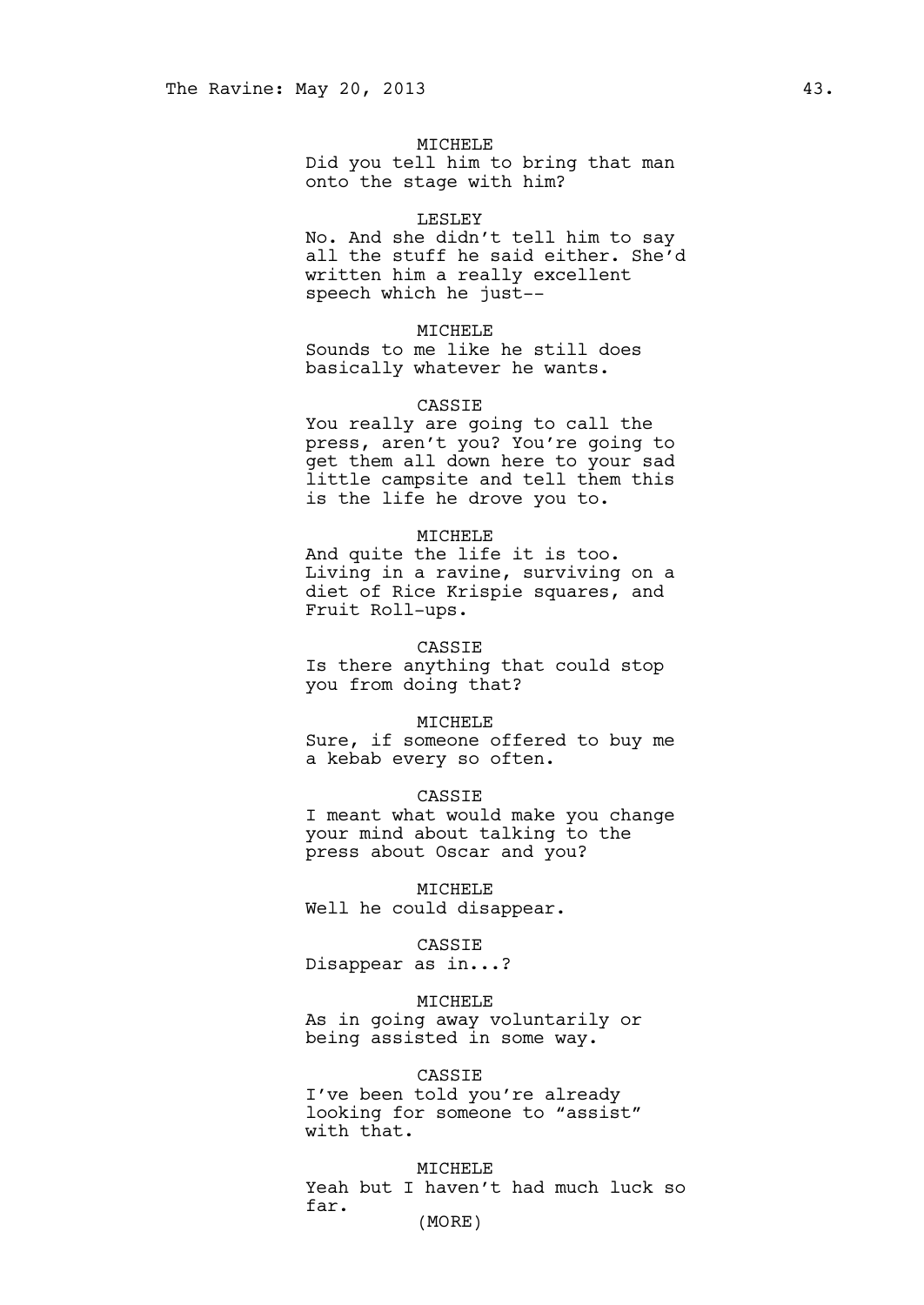I thought Parnell might give it a shot, but look what happened to him. MICHELE (CONT'D)

### CASSIE

Parnell?

Michele points to a picture of Parnell and Oscar on the front page of the newspaper.

MICHELE

Your boss's new pal.

CASSIE

Jesus. He's an assassin? You actually sent someone to kill him, you lunatic? (pulls out her cell phone) I think I'll just call the police.

MICHELE

Okay. You call the police... (taking out *her* cell phone) And I'll call the press. Let's see who gets here first. (to Lesley) Look I felt bad about exploiting Parnell's weakened mental state. But if her boss gets power he'll do a lot of real harm. (to Cassie) So are you going to help me or not?

CASSIE I'm sorry? Now you want *me* to kill him?

MICHELE Not if you can think of some other way to take him out of the picture.

CASSIE (to Lesley) Let's get out of here. She's cracked.

MICHELE

Hey. Be nice.

#### CASSIE

(to Lesley) Come on...

LESLEY

No. I think I'll stay. I want to hear more about this guy you're working for.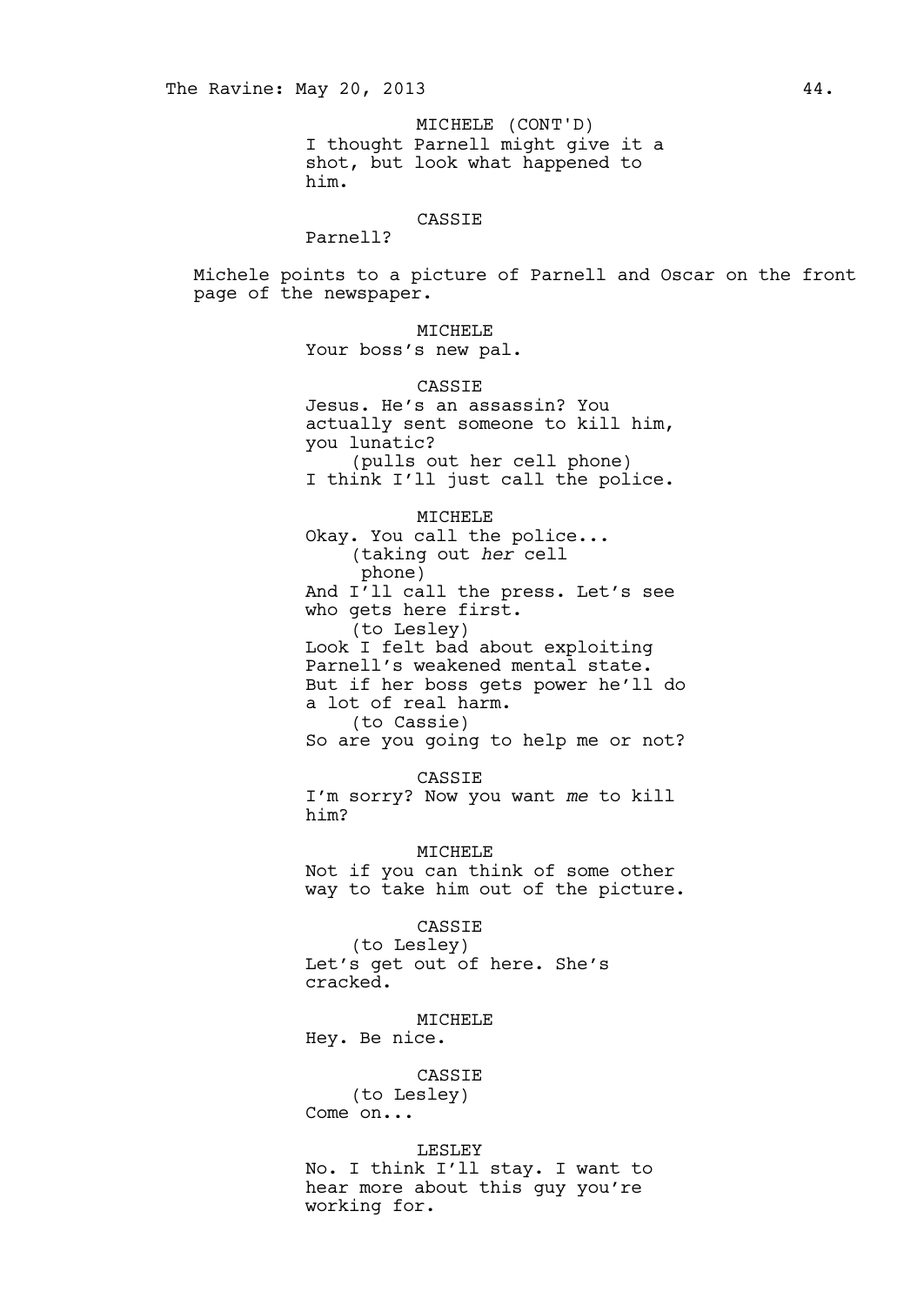### MICHELE

You're welcome to stay as long as you want. (to Cassie) You, on the other hand, probably have too much invested in Wally to ever hear the truth about him.

### CASSIE

He's told me all about his past. (to Lesley) He had a horrible childhood. Both his parents were addicted.

### MICHELE

Yeah. Addicted to money. Daddy was CEO of an investment firm. Mummsy was his social convener. He was brought up in extreme comfort. And obscene wealth.

#### CASSIE

And yet he hooked up with someone like you?

## MICHELE

Meaning?

#### CASSIE

Well how'd you even meet? Are you from obscene wealth too?

MICHELE My mother was his nanny.

CASSIE What is this? A Dickens novel? (to Lesley) I really think we should both leave.

MICHELE She doesn't want to leave.

CASSIE Stay out of this, you crazy bitch!

MICHELE (standing) Hey, I told you to be nice.

### LESLEY

Cassie.

#### CASSIE

What!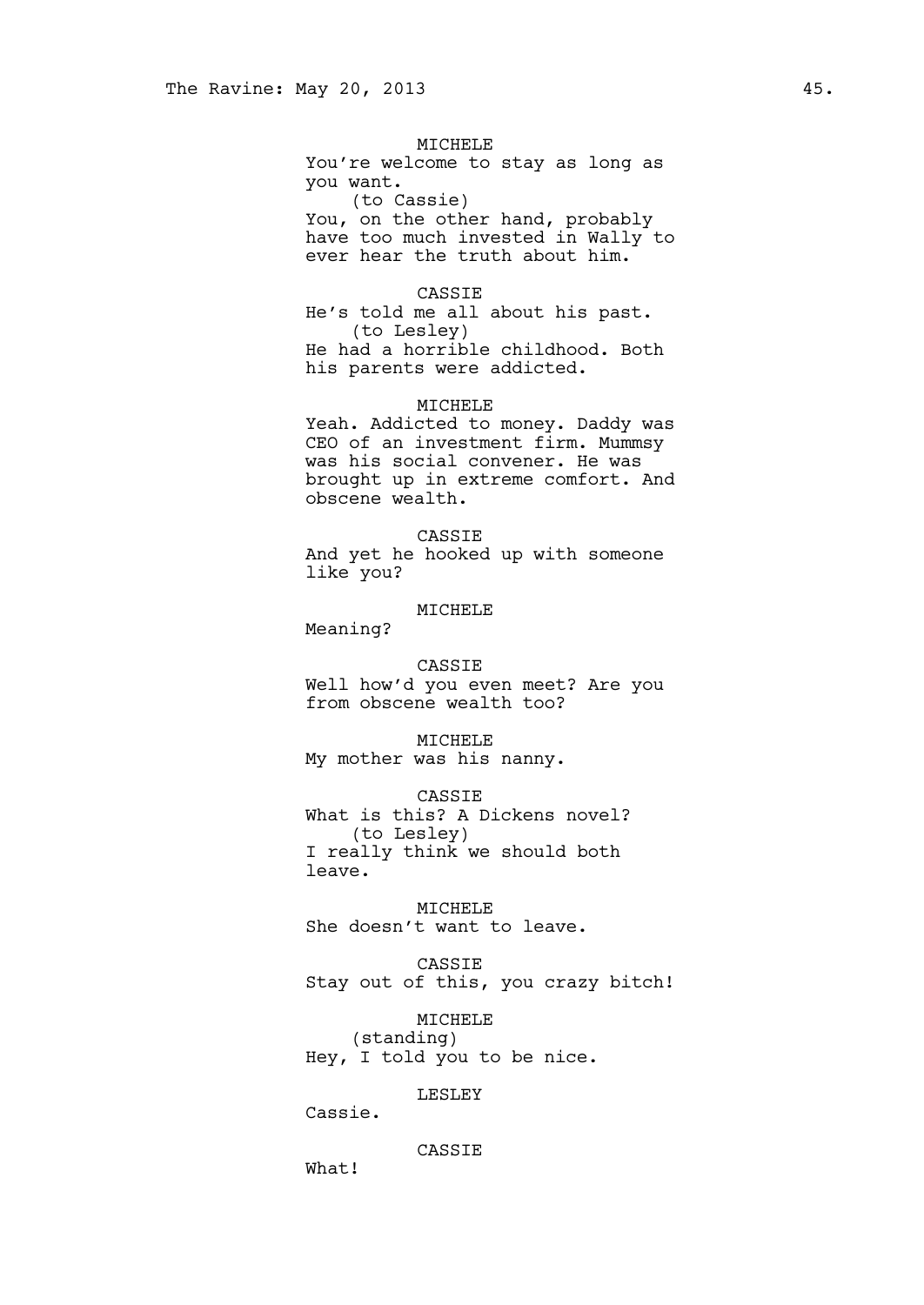### LESLEY

Just go.

CASSIE And leave you here with her and all the other loons hiding in the bushes.

LESLEY I'll be fine. Maybe this lady and I-

MICHELE

Michele...

LESLEY Maybe Michele and I can come to some... arrangement.

MICHELE

Well we can try.

LESLEY

Right... (to Cassie) Go. I'll be fine.

Cassie just looks at her. Starts off. Stops.

CASSIE I'll wait up top. Holler if there's a problem.

LESLEY Get going. Come on.

Cassie starts off again, hesitantly.

LESLEY (CONT'D) Jesus. Go!!

Cassie leaves

MICHELE So... you two seem very happy together.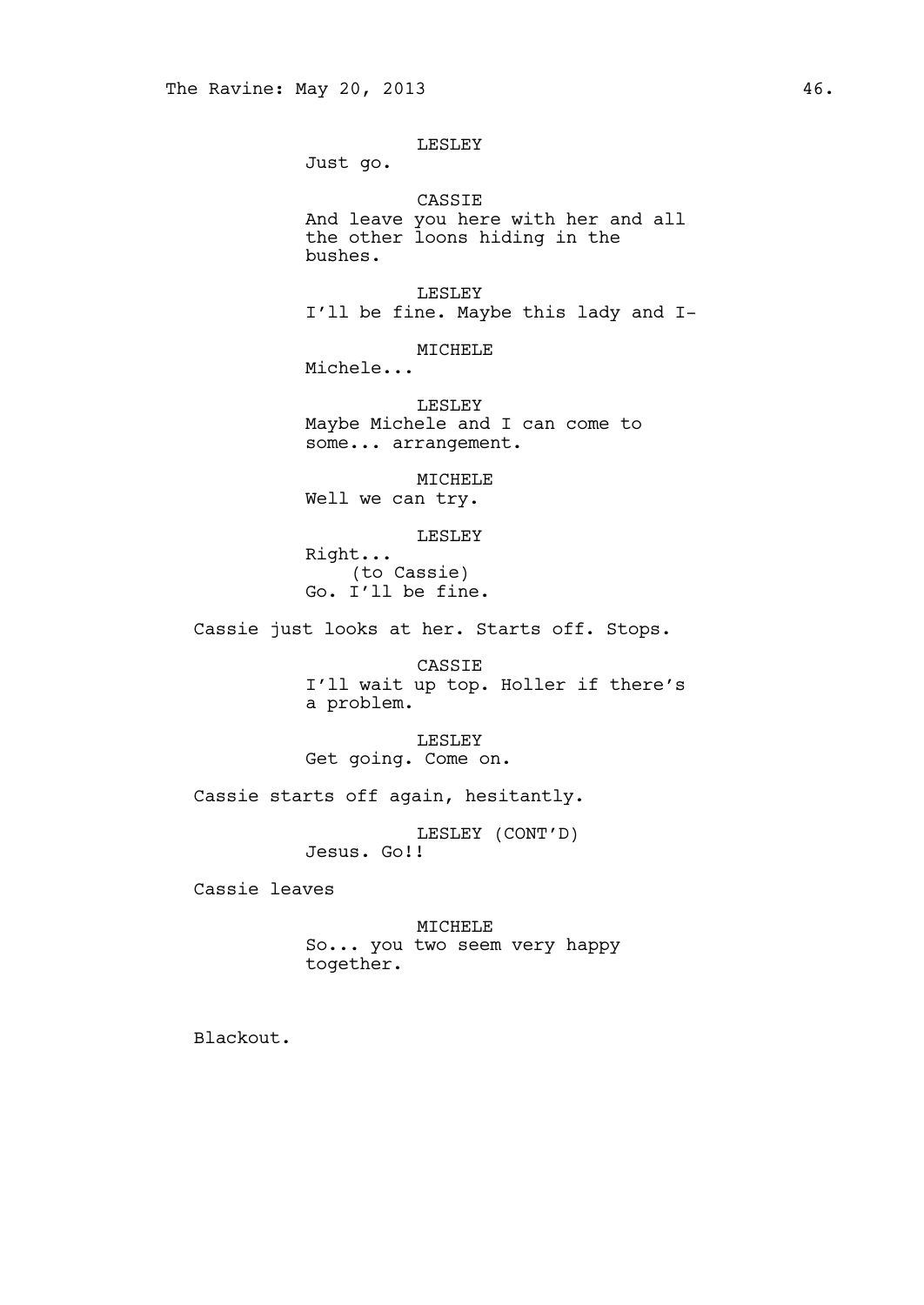Parnell and Oscar on the couch in Oscar's condo. Oscar is on the crack pipe.

#### PARNELL

It's my property. Why should I pay a fee for parking on my own property?

### OSCAR

(exhaling) You shouldn't.

### PARNELL

Right. But they say all parking pads are at least partly on city property. I think it's a government cash grab.

OSCAR Well what isn't?

#### PARNELL

Yeah. Just like when they wanted me to pay fifty bucks for a dog license.

### OSCAR

That's a lot.

### PARNELL

You're telling me. So I said screw that. But then they said they were gonna fine me. So I said screw that too. There was no way I was gonna let them suck any more money out of me.

OSCAR (lighting it up for) So what did you do?

Parnell takes a hit. Exhales.

PARNELL I got rid of the dog.

OSCAR You gave him to a shelter?

### PARNELL

Are you kidding? That was *my* dog. I'd had him since he was a puppy. I wasn't going to hand him over to a bunch of strangers. I had him put down.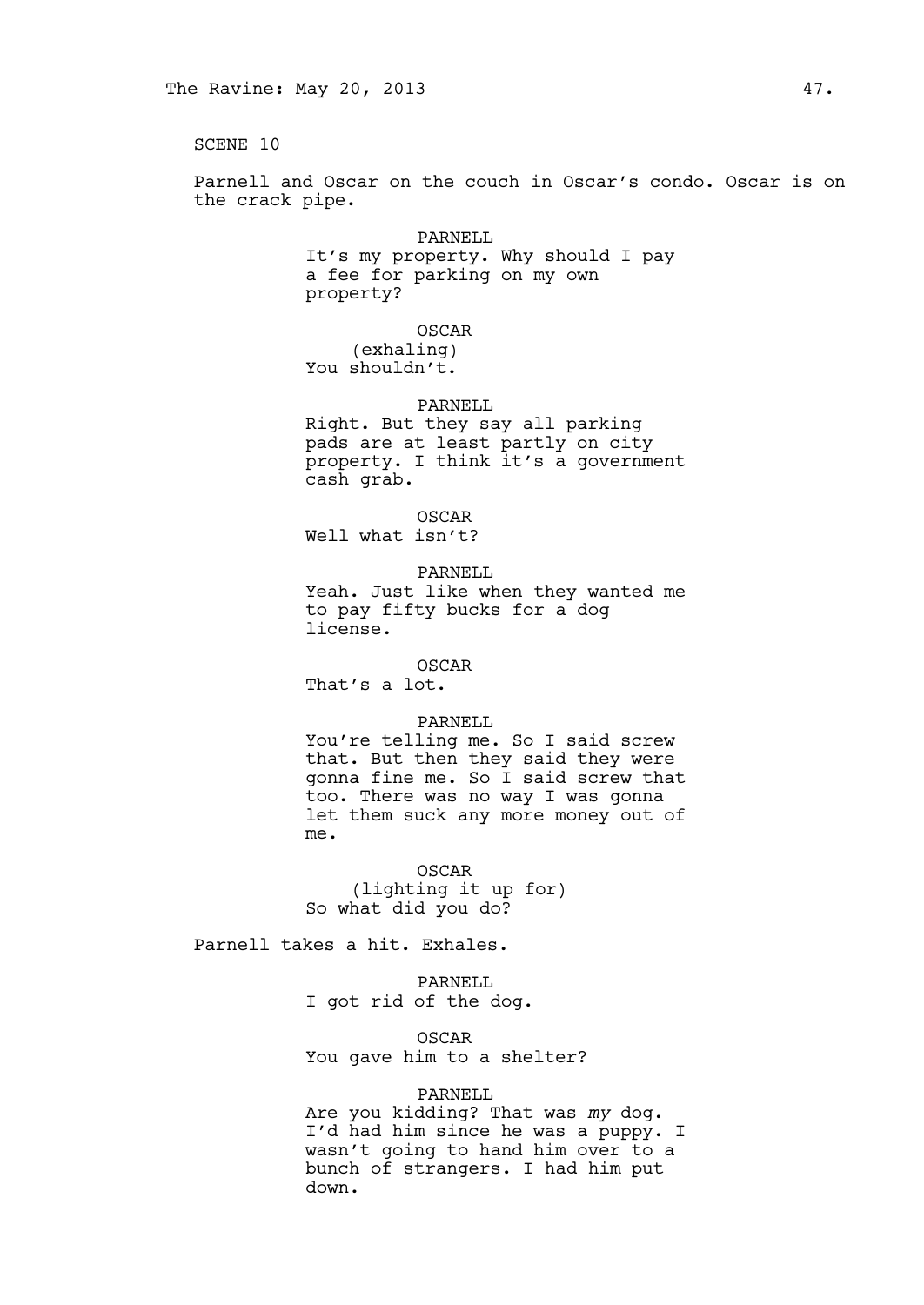OSCAR Jesus Christ...

### PARNELL It was a matter of principle!

OSCAR

Right. But even I wouldn't--

### PARNELL

Okay. I've made some mistakes. I've taken my protests to some extreme places both physically and emotionally, but that's only because of how I've been treated.

### OSCAR

Yes. You've been treated very poorly.

### PARNELL

I've been abused and ignored by a government drunk on power just like a kid gets abused by a drunken father.

### OSCAR

I was abused by my drunken father. But I learned to fight back. It took time, but eventually I was able to defend myself.

#### PARNELL

And now you're going to defend all of us.

OSCAR If I can.

### PARNELL

Well who has the balls to stop you? Those pathetic wimps running against you?

#### OSCAR

No. It won't come from a political opponent. It'll come out of the blue... unexpected, inflammatory, and hard to defend against and.

#### PARNELL

Yeah, but you've got a power that can't be overcome. I can smell it all over you.

#### OSCAR

You can?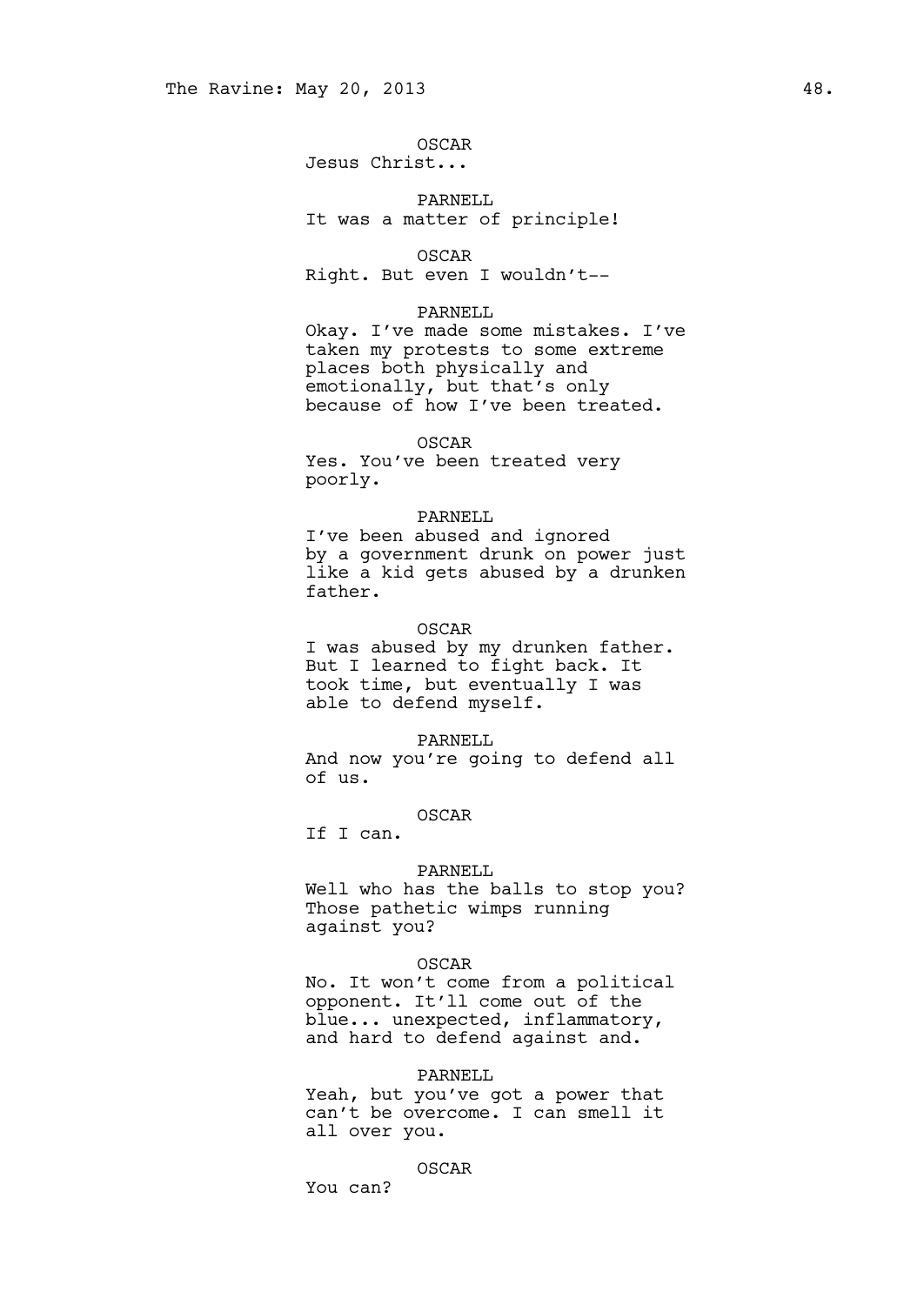PARNELL Yeah. It's kinda like the smell of porridge. Just before it burns.

#### OSCAR

(grabbing his face) I need you to help me.

#### PARNELL

Why *wouldn't* I help you. You're the man who's going to put an end to all the abuses we've had to suffer. The land transfer tax, the tax on gas... and the worst tax of all, the tax on success.

### OSCAR

It'll come from a woman.

### PARNELL

What will?

### OSCAR

The attempt to bring me down. A woman I used to know. She's out to destroy me. So I have to get her before she gets me.

#### PARNELL

And me. I mean if she gets you, she'll be getting me too. Because what am I without you? Just a guy with behavioral issues.

#### OSCAR

So you'll help me get rid of her?

#### PARNELL

Absolutely. One other thing though. What are you planning to do about the insurance companies. Because I hate *them* too. I really do.

OSCAR Number one on the list!

They hug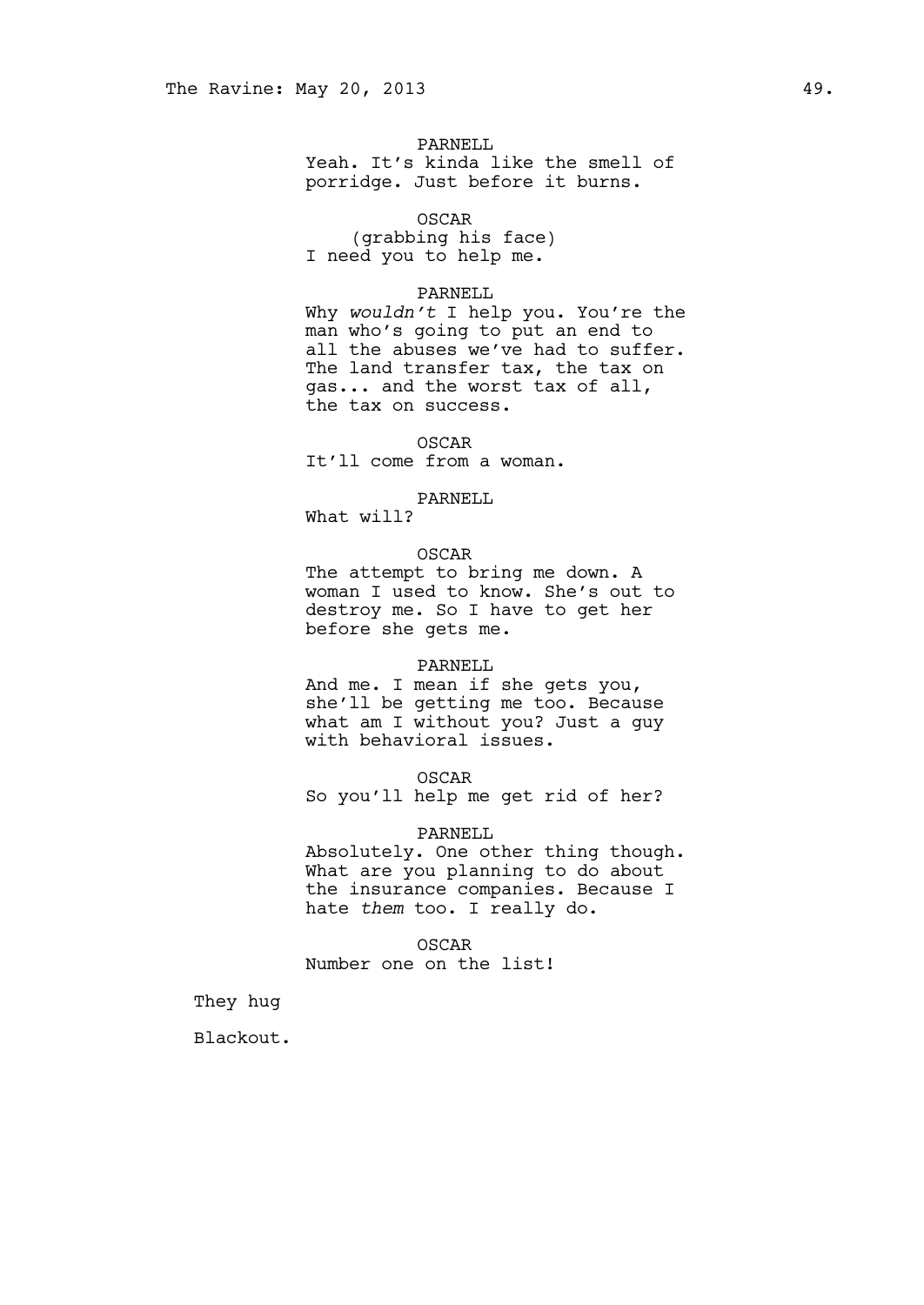SCENE 11 Finn waits on a park bench. Lesley approaches. FINN Well look at you. (points to stomach) Is that why we're meeting? LESLEY No. FINN Are you sure? I mean if it's not mine then why am I here-- LESLEY I need your help with something. FINN You in trouble? LESLEY Cassie might be. You know we're together, right. FINN Yeah. Why? LESLEY You mean why am I with a woman? FINN No I mean why are you with a lying vindictive woman. LESLEY So you're still bitter. FINN She tried to put me away for something she knew I didn't do. LESLEY She was just doing her job, Finn. FINN Oh. So prosecutors are *supposed* invent evidence. Do you think she wanted me back in prison so she'd have a clear shot at you?

### LESLEY

She and I barely knew each other at the time. And a little later, when we were both working out of the same courthouse... well something just clicked between us.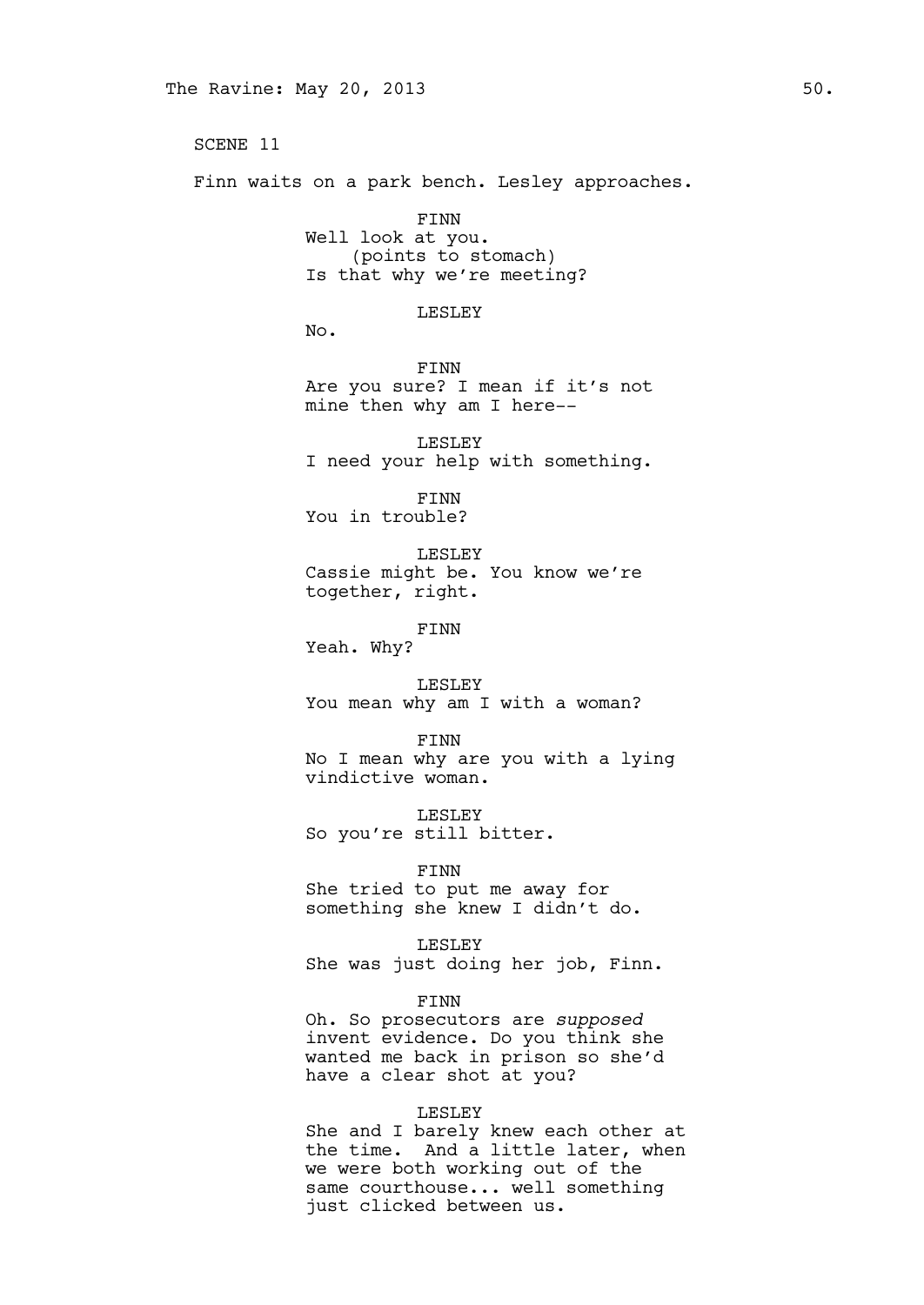FINN Really. You think maybe that was our problem? Not enough clicking?

#### LESLEY

It just became too awkward for me, Finn. I mean all those loser friends of yours being dragged in and out of court every day...

#### FINN

Sure. I get it. Ex-con/probation officer romances hardly ever work out anyway.

#### LESLEY

Cassie told me you were working for that woman. You know, the one who has some issues with Cassie's boss.

### FINN

Issues. Right.

LESLEY

Anyway, I was wondering if you'd mind--

FINN

Talking to her?

LESLEY

She needs to be convinced to just forget about whatever she's after.

FINN

She's after justice.

## LESLEY

Yeah but--

#### FINN

Justice, and revenge. And she also wants to prevent that asshole from being elected. You want me to convince her to just forget all that. Does Cassie know you're meeting me?

LESLEY No. She wouldn't want you involved.

#### FINN

Actually, that's not true. She wanted me to do a little "convincing" herself.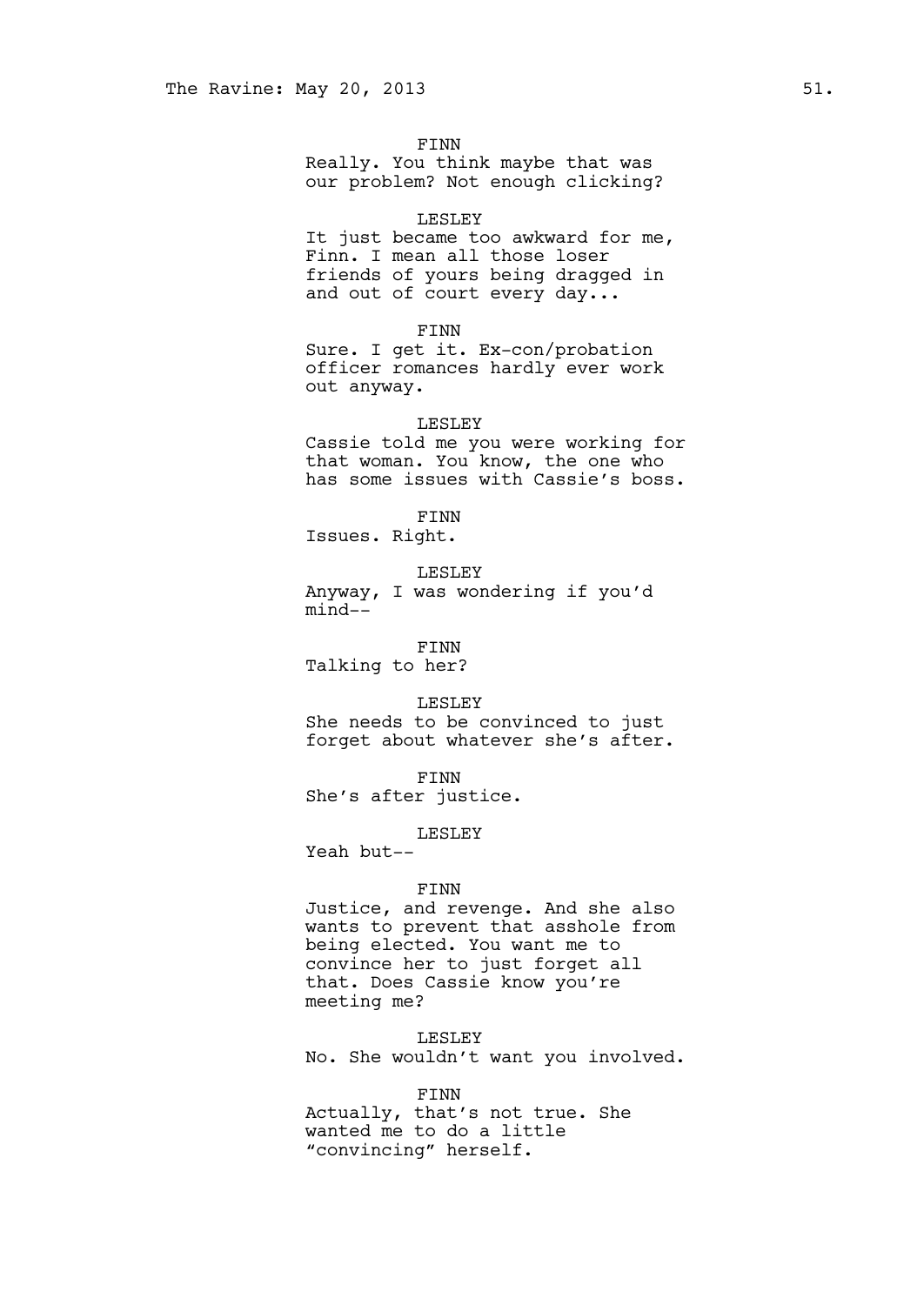#### LESLEY

No. She wanted you to talk to her. But that was just to find out what she was planning to--

#### FINN

She wanted me to *start* by talking. But if that didn't work, she had a back up plan.

#### LESLEY

I don't believe you.

#### FINN

Are you sure? I mean that's what she was trying to prove in court, isn't it? That I'm a killer for hire. She was definitely interested in having me end that woman.

#### LESLEY

I'm sure she was just speculating. Sure she's a little desperate but... Look she really needs her guy to win. If he wins, she'd really be the one in charge. She'd be--

### FINN

His brain?

#### LESLEY

Pretty much. And because she's got some actual ideas about what this city needs... really terrific ideas about taxes and infrastructure and... sewage.

FINN

Oh, so you saying *she's* the one worth killing for?

#### LESLEY

I don't want you to kill anyone. But maybe if you applied a little pressure...

FINN You mean just threaten her? What the hell's happened to you, Les?

### LESLEY

(points to belly) This has happened to me, Finn. And if I can help Cassie launch her career and secure our future a little by-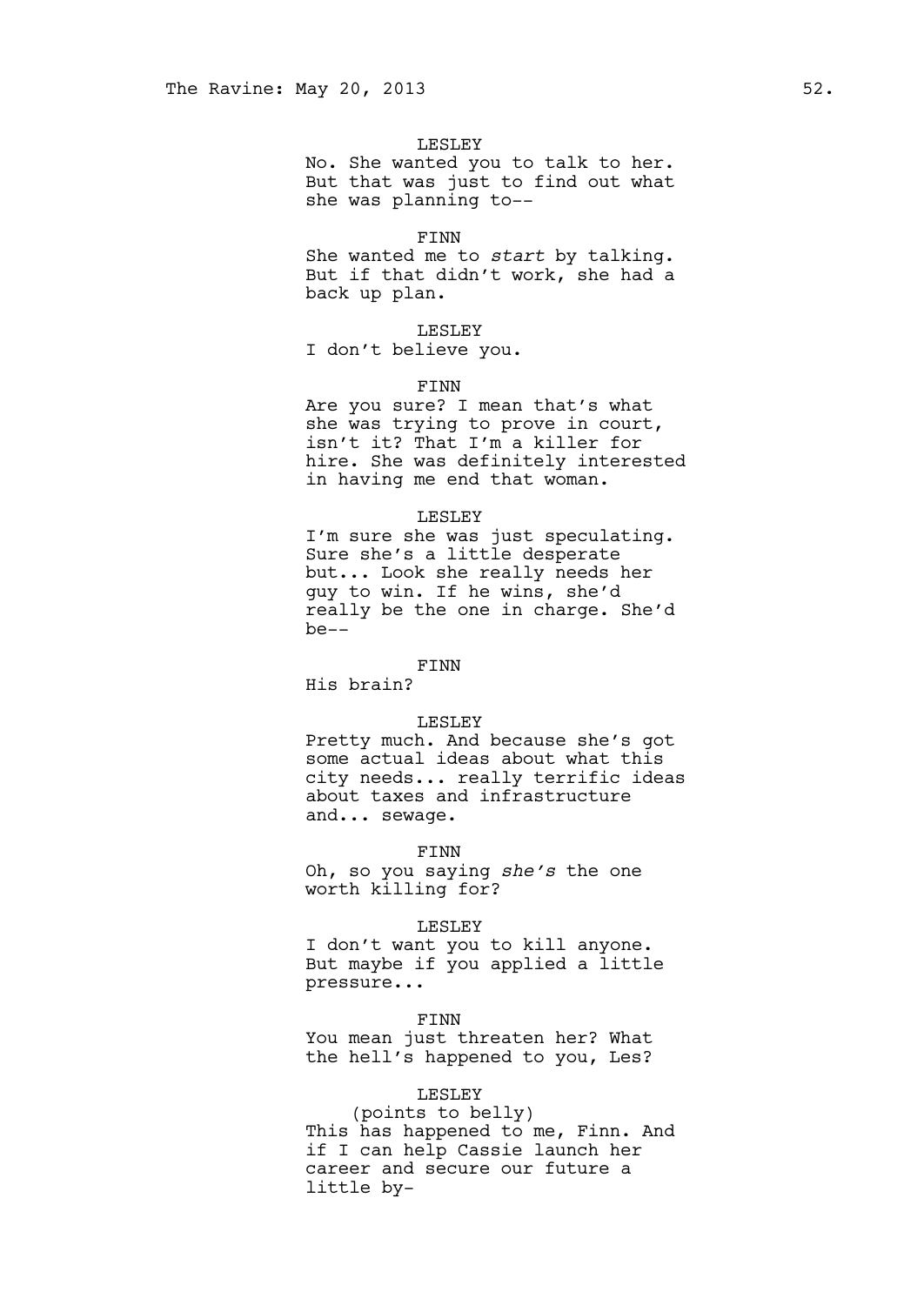FINN So you're what, seven months along? LESLEY

Close to nine.

FINN Nine. Really.

LESLEY Yeah. Are you doing the math?

FINN

Yeah...

They just look at each other.

LESLEY

Yeah.

Finn looks at her stomach. Almost smiles.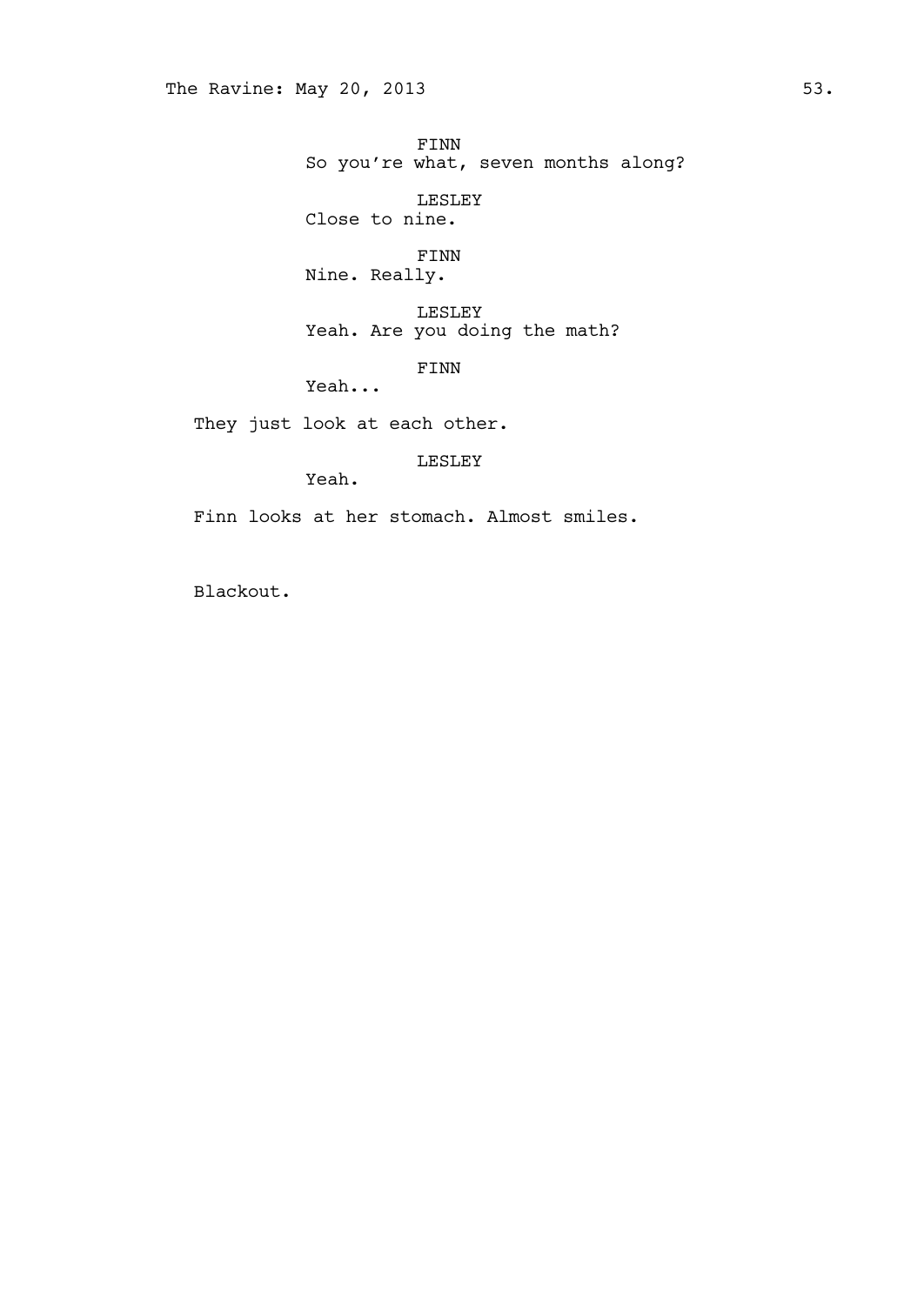The ravine. Parnell has his knife to Michele's throat.

PARNELL<sub>L</sub> I'm sorry. But he needs to be protected from whatever you're planning.

MICHELE I thought he'd probably get to you. He's a very persuasive man.

PARNELL I'm just trying to do the right thing.

MICHELE This isn't it.

### PARNELL

He has an agenda. When he's in power he's going to do something about the excesses of the insurance and veterinary industries.

### MICHELE

His campaign will be partly funded by the insurance industry.

#### PARNELL

I don't believe that. You'll say anything to stay alive.

#### MICHELE

No I won't. I won't say that if you spare my life I'll just go away and leave him alone. He can't be trusted. He's a psychopath.

PARNELL

Some people think I'm a psychopath.

#### MICHELE

They're wrong. You're just delusional.

### PARNELL

Like you?

#### MICHELE

No I'm a functioning bi-polar. You and I are relatively harmless. But he's capable of anything. I have reason to believe he killed both his parents. (MORE)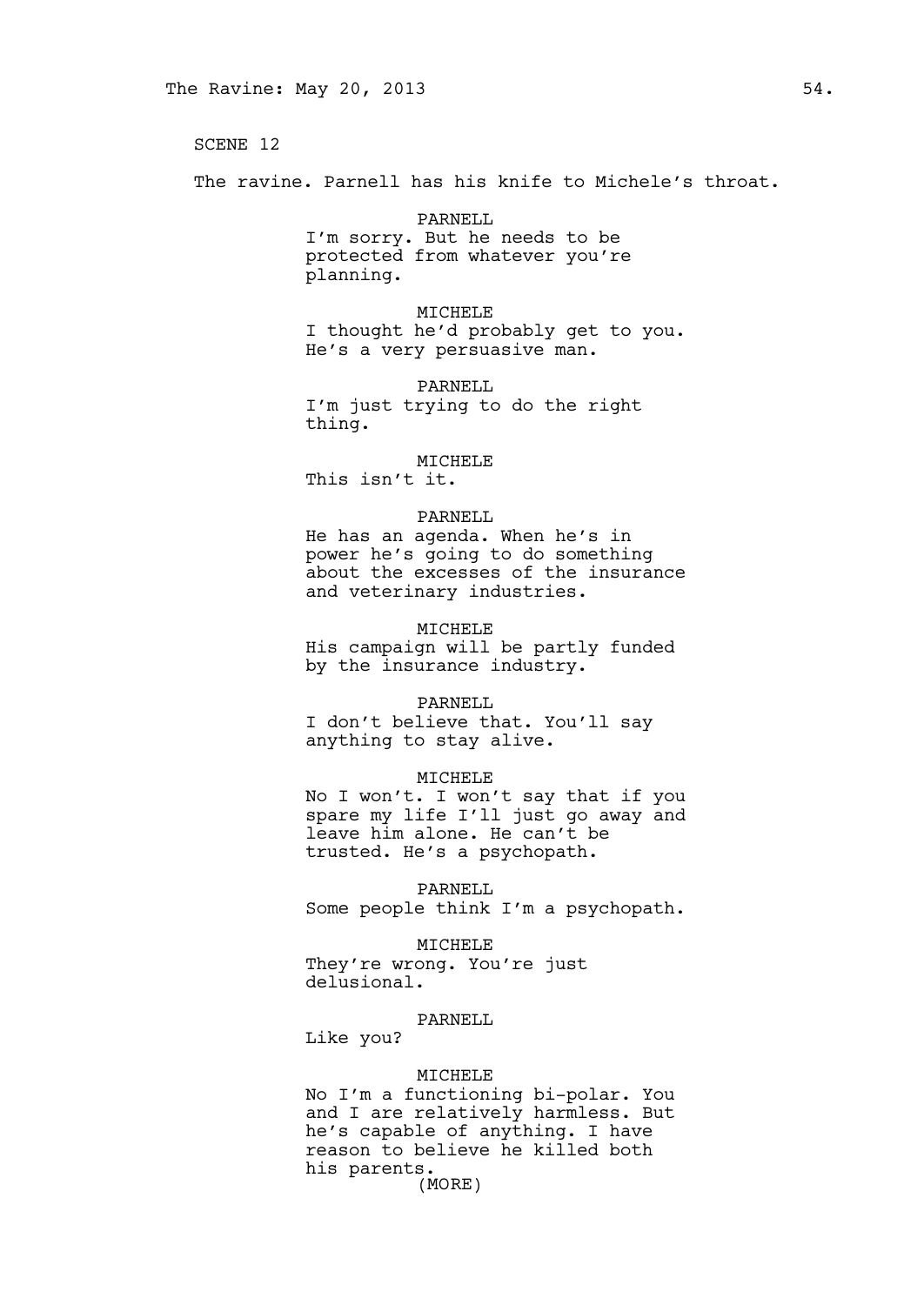He definitely tried to kill me on three separate occasions, and he once threatened to cut out our son's tongue for talking back. MICHELE (CONT'D)

#### PARNELL

(lowers knife) Oh my God...

MICHELE Yeah. He's a real monster.

### PARNELL

Yeah...

(drops knife) It's just that he seemed to actually understand my problem.

#### MICHELE

You mean that you have all this *blame* inside you, and you need somewhere to put it.

#### PARNELL

Yeah. Maybe...

### MICHELE

He's always been a big blamer himself. It just means he has a problem with personal responsibility.

#### PARNELL

But there are things that should be blamed. And he promised--

### **MTCHELE**

That he would make government more "accountable." Look it's just something that gets said. Anyway, government's too easy a target. We need to be fighting the evil in specific individuals. It's those individuals who do all the harm.

(picks up the knife) Please. Take this. Go back there and do what you were planning to do in the first place.

### PARNELL

I don't know if I can.

#### MICHELE

Just don't let him talk to you. If he talks to you he'll fill your head with emptiness. The emptiness of his beliefs. And the falseness of his certainty. (MORE)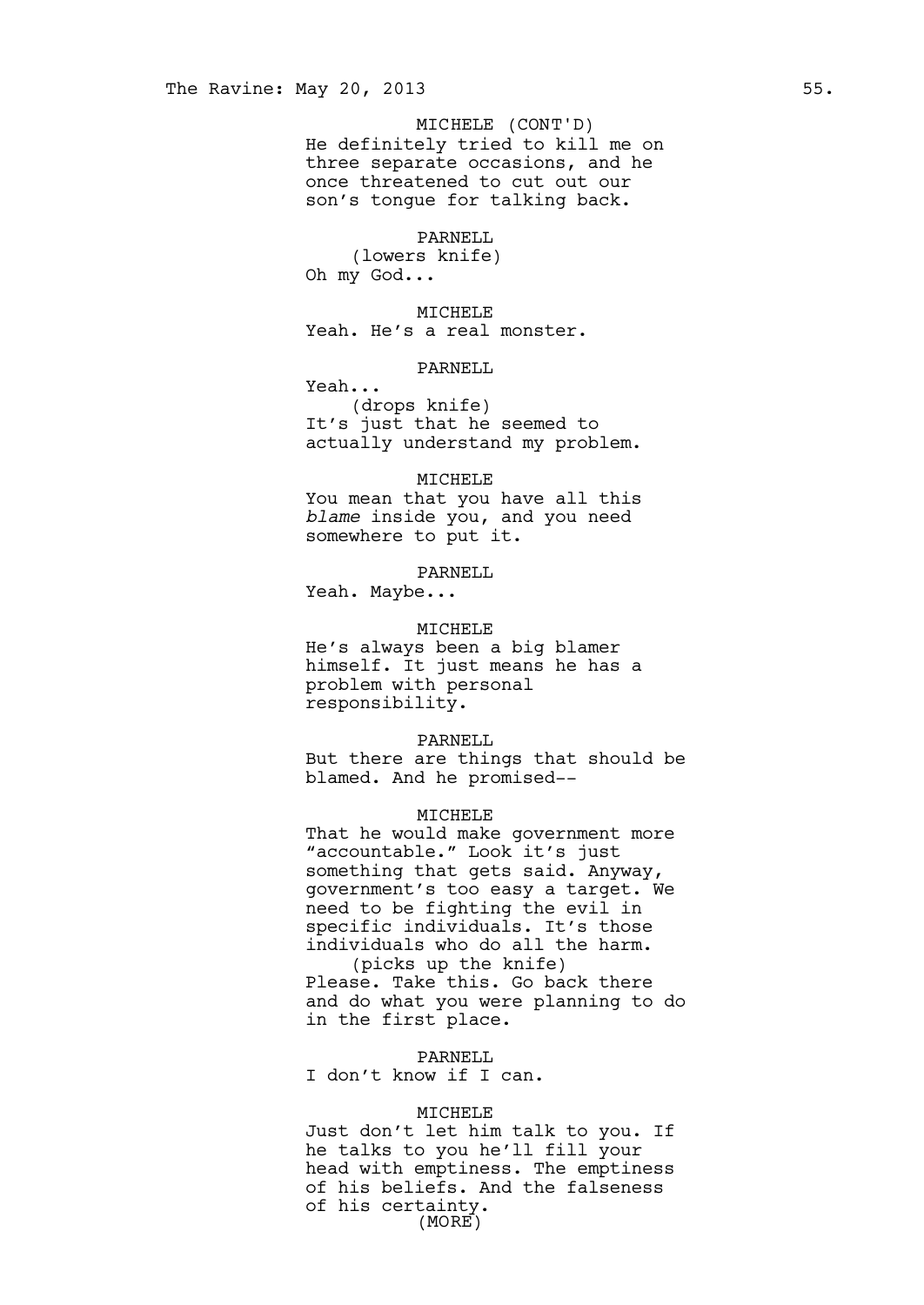So before he opens his evil lying mouth you have to slit his throat. MICHELE (CONT'D)

PARNELL But what about his agenda? He has big plans for this city.

MICHELE

Plans that will eventually destroy you. Here's the God's Awful Truth, Parnell. He hates you. And everyone like you! (hands him the knife) Here. Now go.

Parnell takes the knife. Stares at it.

PARNELL God's awful truth.

Starts off. Stops. Stares at knife again.

PARNELL (CONT'D) God's... awful ... truth.

MICHELE No. Actually go!

She pushes him.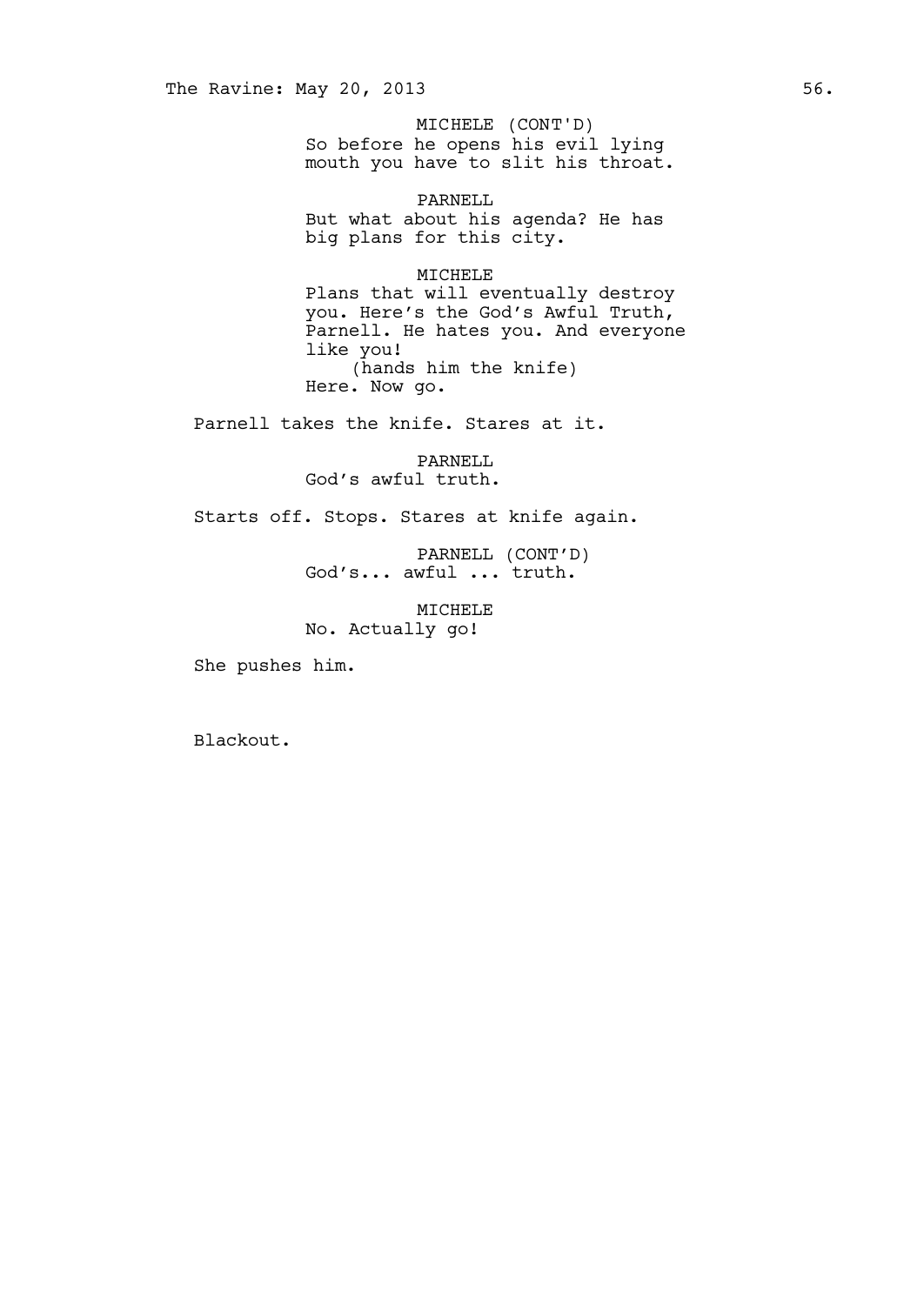Cassie in the condo making notes in a day planner. Lesley storms on

> LESLEY Hey! Are you nuts? You actually suggested to Finn that he murder her?

CASSIE I don't want to lose this job.

LESLEY So keeping a job makes it okay to have someone killed?

### CASSIE

Not *any* job. But this one could propel me to a whole new level. Anyway I was just floating the idea.

LESLEY Yeah because you thought Finn might actually do it.

CASSIE No point floating it if there wasn't a chance it'd float.

#### LESLEY

She hasn't done anything to you, Cass.

#### CASSIE

Not yet.

### LESLEY

If she takes him down you can just go find yourself another politician to control.

### CASSIE

All the time I've put in with this guy? If he gets covered in shit, I'm gonna smell too.

#### LESLEY

So quit before that happens. Eventually you could run for office yourself.

#### CASSIE

Except your asshole pal tarnished my reputation when he got me fired.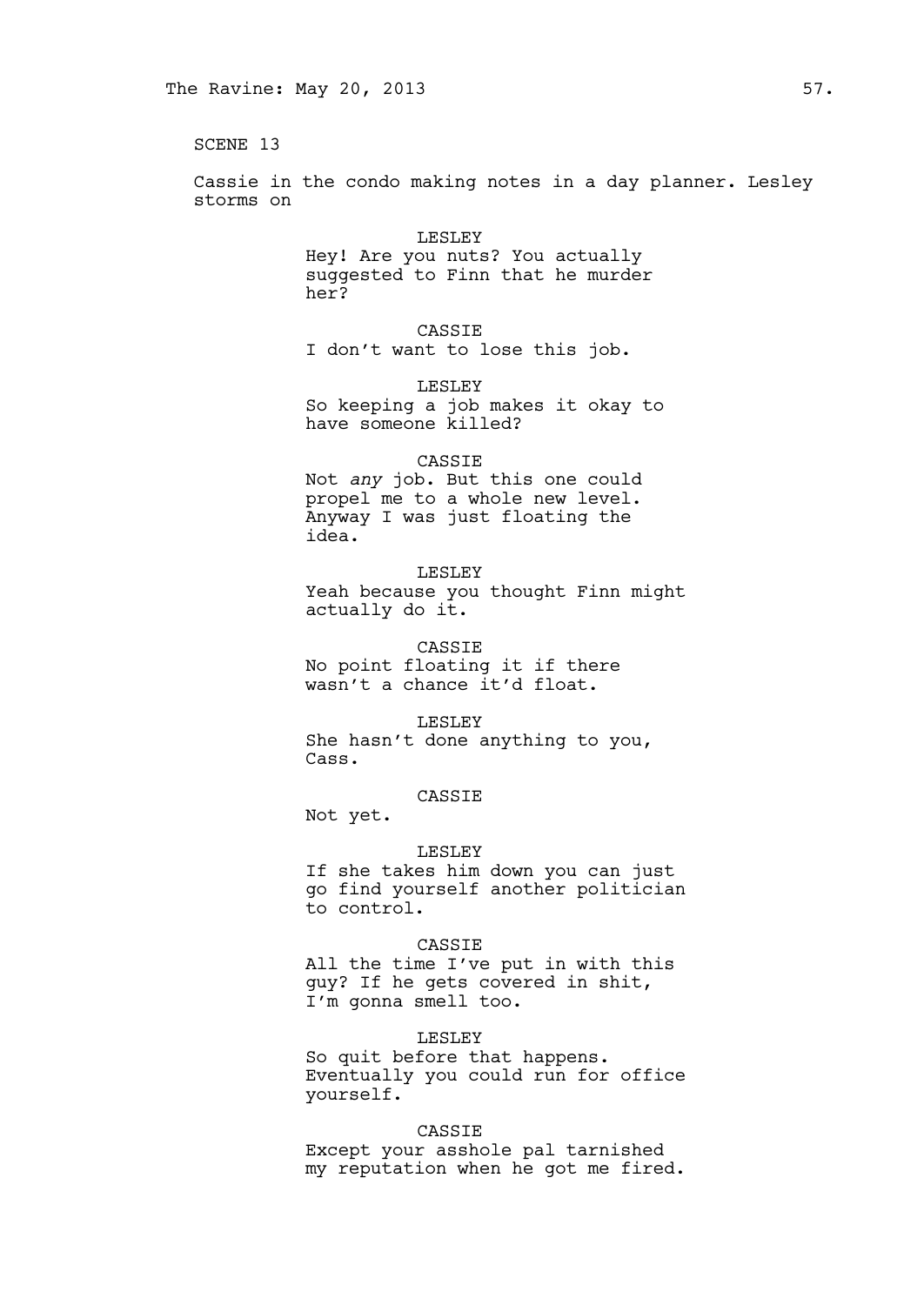### LESLEY You got yourself fired.

CASSIE Who lodged the complaint?

### LESLEY You were trying to frame him!

#### CASSIE

Big deal. How about all the murders I didn't prosecute him for. He was a major mob enforcer.

### LESLEY

For the hundredth time, that was just a rumour. The only thing he was ever convicted of was armed robbery. And that was--

#### CASSIE

What, just a hobby? Look, I know you're still fond of the dirtbag but--

### LESLEY

All I'm saying is don't blame him because you lost your job. And while you're at it, don't blame Michele for wanting to bring down Oscar either.

### CASSIE

Michele?

LESLEY That's his ex-wife's name. She has a name.

# CASSIE

Okay she has a name.

#### LESLEY

And maybe she even has someone who cares about her.

CASSIE Not children though. We already know that was a lie.

### LESLEY

Do we?

## CASSIE

I told you what Oscar said.

LESLEY And we should just believe him?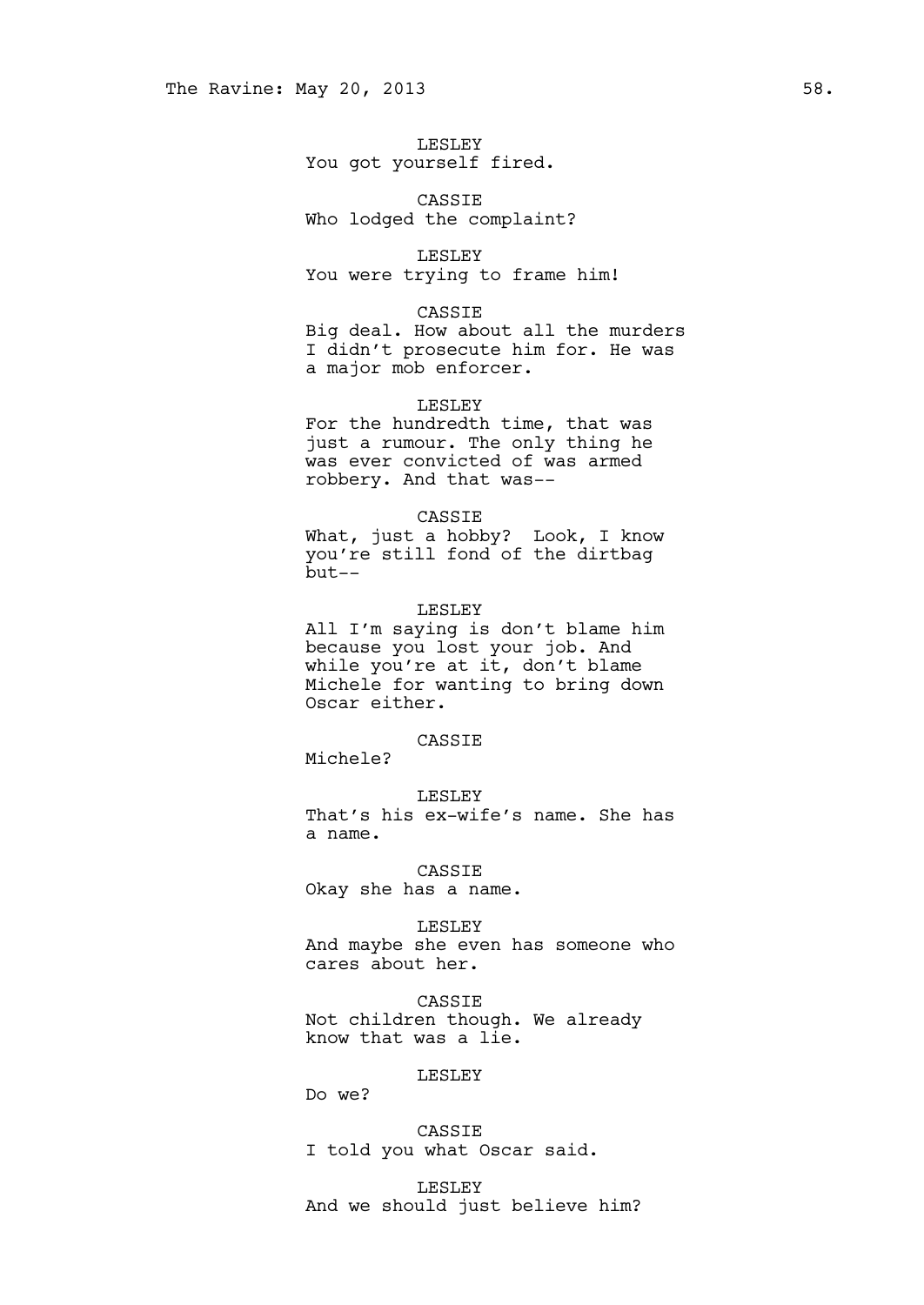CASSIE Well should believe *Marlyn*?

LESLEY Marlyn? Michele!

#### CASSIE

Whatever. Look I'd just feel better if I could take the situation into my own hands. It's all too murky now. You know how I feel about things being murky.

#### LESLEY

Sure. Just like every other control freak does. I think you need to step back from this, and let it just resolve itself.

### **CASSIE**

And deal with the fallout no matter what it is?

LESLEY Yes. Will you at least think about doing that, please? Please!

### CASSIE

Okay. (a beat) No. That won't work for me.

LESLEY That was you thinking about it? That little pause you took.

CASSIE

I think fast.

#### LESLEY

So whatya going to do? Did you get that figured out just then too?

#### CASSIE

Yeah. I did. I'm going to start by finding out who's lying about what and why. Or if they're both lying, whose lies are more damaging to Oscar. Hers or his own? Was he a total prick and is he still a total prick and a liar and maybe even worse, or was he just a stupid young guy who did stupid thoughtless things that she just can't get over. Things that have helped make her a very dangerous person.

(starts off) (MORE)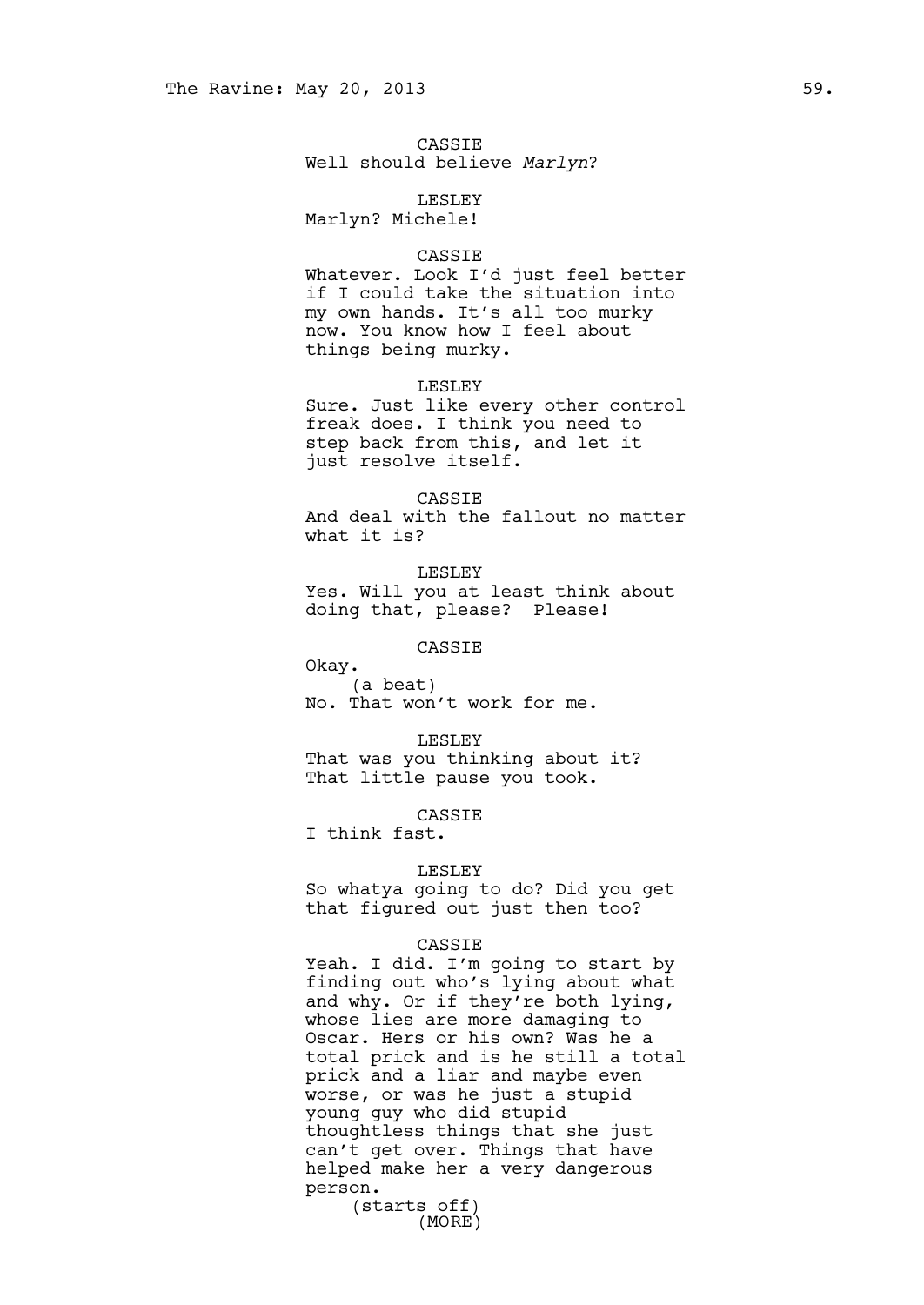Can you handle the phone while I'm gone. It'll be mostly people looking to interview Oscar. CASSIE (CONT'D)

LESLEY And what should I tell them?

CASSIE Tell them he'll talk to anyone. He's got nothing to hide.

LESLEY Except a whole other life. And maybe a whole other personality.

Cassie leaves. Lesley sits down on the couch. The phone rings. Blackout.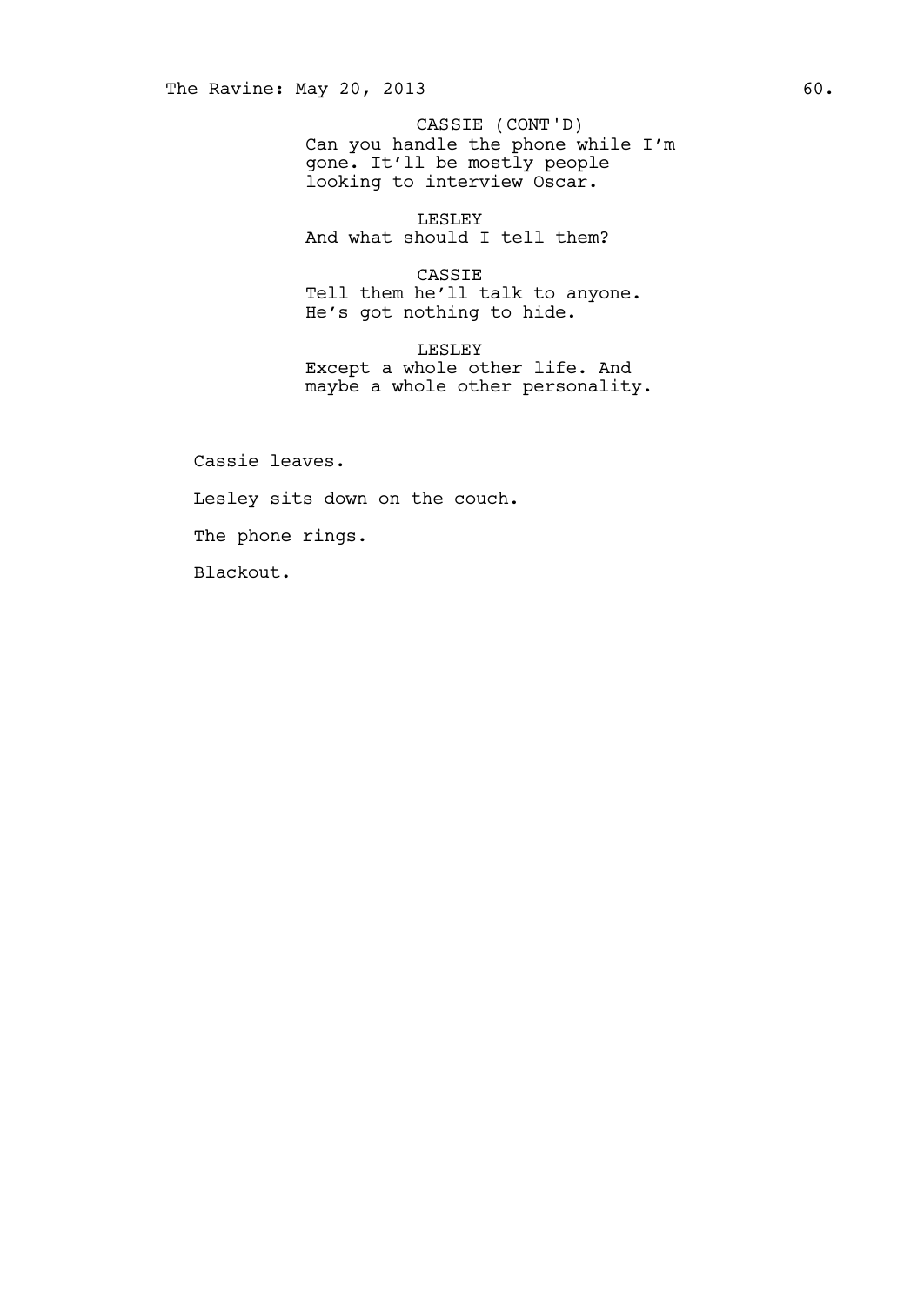The ravine. Michele is eating an apple. Finn comes on with a purpose.

> MICHELE Well it's about time.

> > FINN

Excuse me?

MICHELE You might have checked in on me occasionally. You know, because of our relationship.

FINN What relationship?

#### MICHELE

Well we've talked, haven't we? We've exchanged ideas and a bit of history.

FINN

Okay it's time to get serious.

#### MICHELE

Really. You think I've only been kidding up to now? You think I've just been messing around here!?

FINN

I'm not actually sure what you've been doing here. But I'm in the middle of this thing, and I need you to tell me what it is that will make you go away.

#### MICHELE

Oh we're back to talking money. He's given up on the more drastic measures for the time being, has he?

FINN

What's that mean?

MICHELE He sent someone to kill me.

### FINN

Who?

MICHELE One of my neighbours.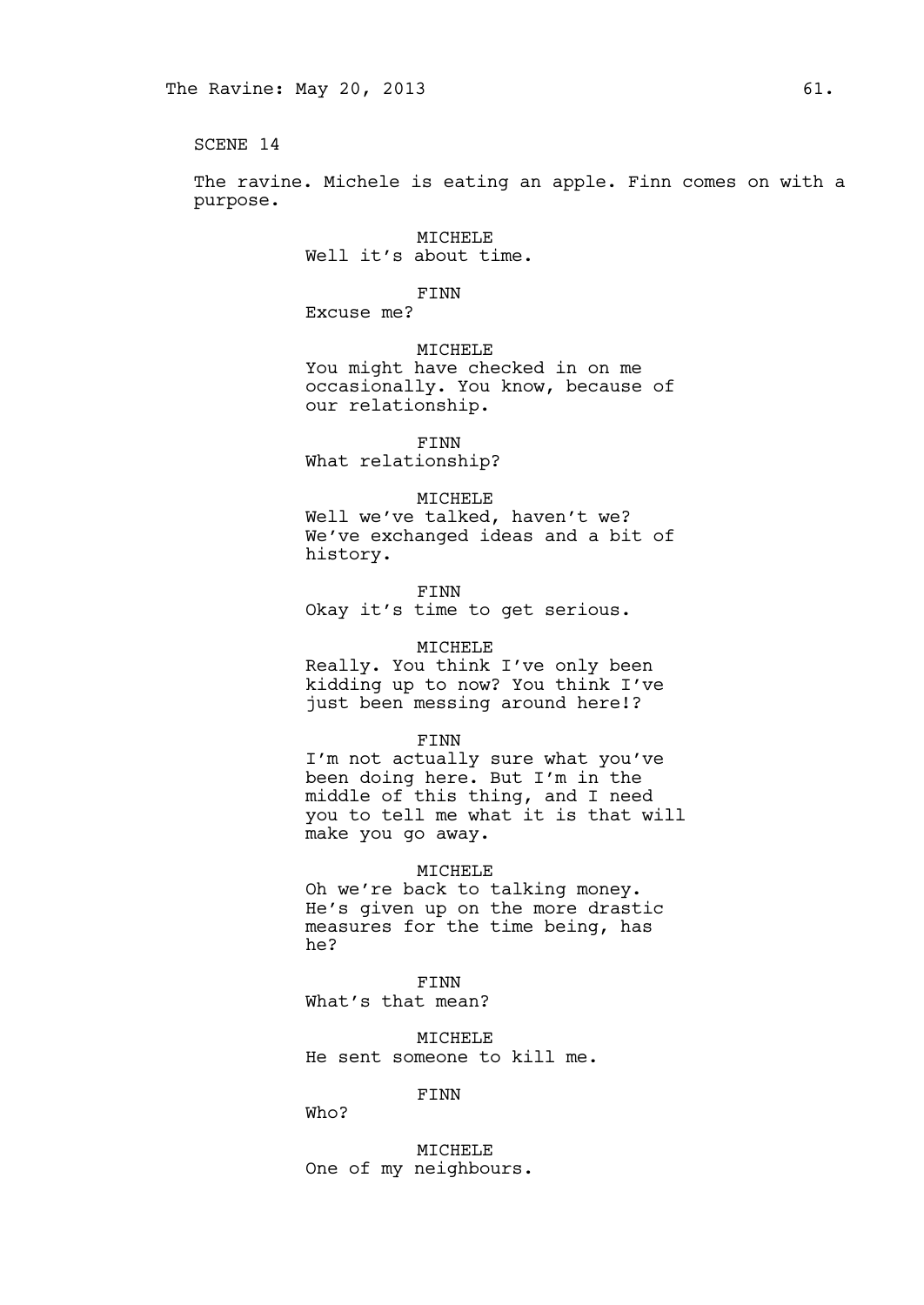FINN One of your neighbours...here?

MICHELE Well this is where I live, so yeah! Anyway, it was only because I was familiar with the assassin's weak spot that I survived the attack.

FINN

What are you talking about?

MICHELE Indiscriminate rage. The man he sent has so much of it he definitely needs to kill someone. I just pointed out that it didn't necessarily have to be me.

FINN It could be Oscar Wallace...

MICHELE

For example...

FINN So you sent a mentally ill person to do your dirty work?

MICHELE It'll be good therapy for him.

FINN

Oh fuck off.

### MICHELE

What?

FINN

You heard me. (starting off) That's just cruel.

MICHELE

Well that's pretty judgmental, coming from a hired assassin.

She takes a bite of the apple.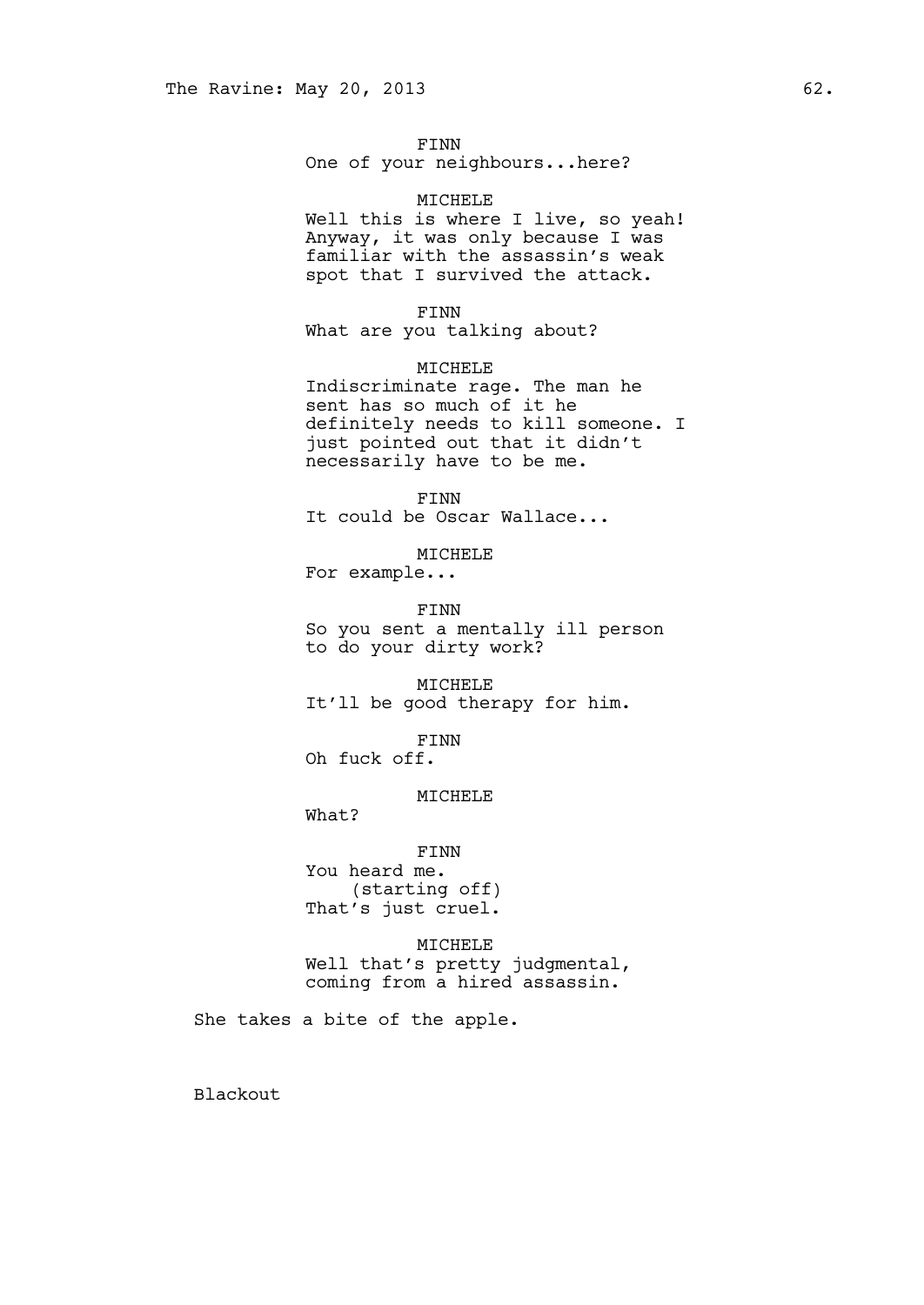The condo. Oscar is on the phone.

### OSCAR

(into phone) Whatya mean premature? I sat on that council for six years. But it only took me a week to see that this city needed a whole other approach to getting things done. I tried my best to make those other councillors see it my way but- ... No I never threatened any of them ... No "I'll wup your ass" is not a threat. It's an expression. Those elitist bastards are afraid of their own shadows. Hold on a minute.

Parnell enters.

### OSCAR (CONT'D) (hand over phone) How'd it go?

But Parnell is pacing manically. He is holding several files, occasionally reading from one and muttering to himself in disgust.

> OSCAR (CONT'D) Hey! I said how did it go? Did you do what I asked?

#### PARNELL

I don't want to talk about that now. I want to talk about what's in these position papers of yours.

OSCAR

What are you doing reading those things?

(into phone) What? ... No I didn't ... No I did not vote "no" on everything that came up. I sometimes abstained. And everything I voted against involved spending taxpayer money. Hold on. (to Parnell) Try to calm down, for chrissake. You're making it hard for me to

concentrate. PARNELL

There are some very upsetting things in these papers.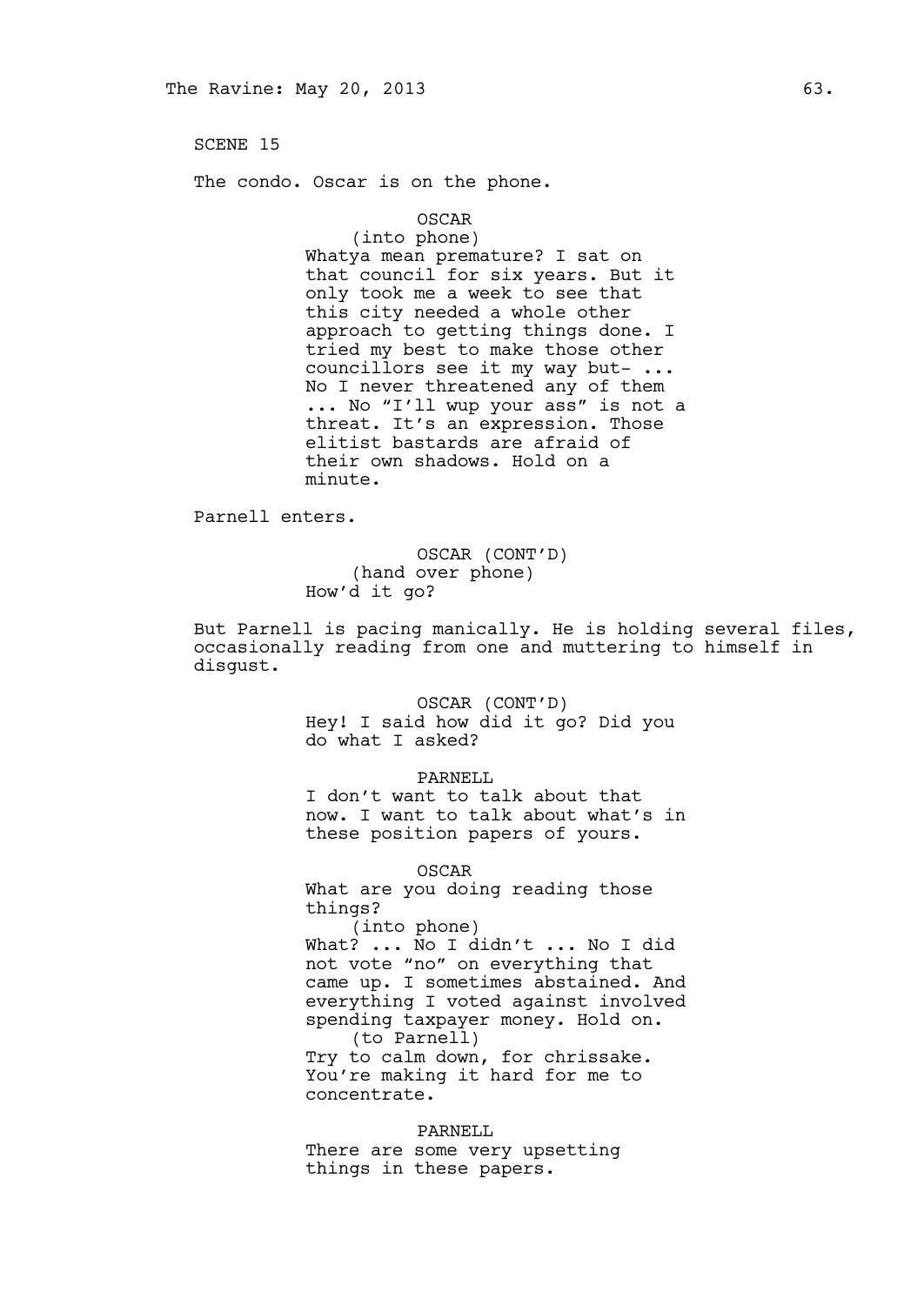OSCAR Look just ignore that shit. It doesn't mean anything.

PARNELL

It means you're not a man of your word.

OSCAR

(into phone) Excuse me. I just need a minute to-- (to Parnell) I don't even know what's in those position papers.

PARNELL

Your *positions* are what's in them. And your positions aren't--

OSCAR

Listen, we'll discuss it after I finish with this asshole, okay. (back to phone) Look pal, we both know there's nothing I can say to get you on my side. Your paper has it in for me ... Oh no. There's *nothing* fair about how you've reported my campaign. You've made it sound like I'm-- ... What ridiculous ideas? First of all, I don't have ideas. I have beliefs ... You heard me. I believe in the tax payer. I believe in *protecting* the tax payer.

PARNELL

(throws down the files) Like hell you do!! (trying to speak into phone) That's a lie! You hear me? A lie!

OSCAR

(into phone) I'll have to call you back. Actually, forget it. Write whatever you want, scumbag.

He disconnects. Moves towards Parnell.

OSCAR (CONT'D) Look you gotta settle down, okay. Whatever you've read in there is just--

PARNELL You believe in protecting the tax payer, do you. (MORE)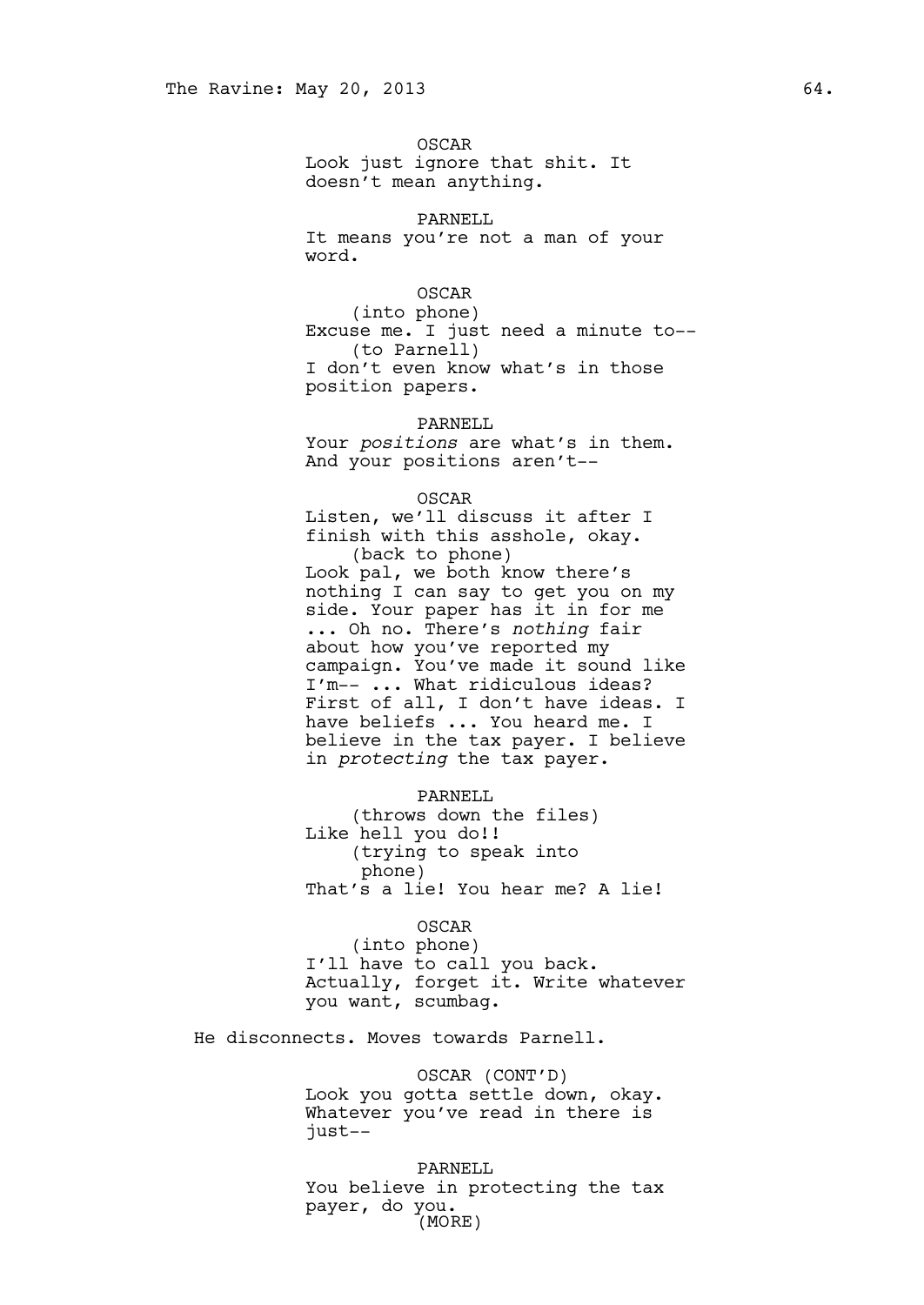### PARNELL (CONT'D)

Well what about the insurance customer. Isn't the insurance customer a tax payer? There's nothing in your so-called "agenda" about helping out the insurance customer. I've looked and looked and looked and looked!! But there's nothing! And you promised me. You promised!

### OSCAR

Okay just--

### PARNELL

I gave you my support. Didn't I? Didn't I give you my total support?

OSCAR Yes you did. You gave me your support.

#### PARNELL

My *total* support. Wasn't I there when you needed me. When you needed to show them a victim of government abuse and indifference wasn't I always there for you?

OSCAR

Yes. You were.

PARNELL

Yes I was. But she was right.

OSCAR

Who was right.

### PARNELL

Your wife. She was so right! She told me you'd let me down. She told me you couldn't be trusted and... (out comes his knife) She was so so right--

OSCAR

Hey. Hold on--

PARNELL No. She was definitely right. You have to die!

He attacks Oscar.

They struggle.

But Oscar manages take the knife away. He gets behind Parnell and puts the knife to Parnell's throat.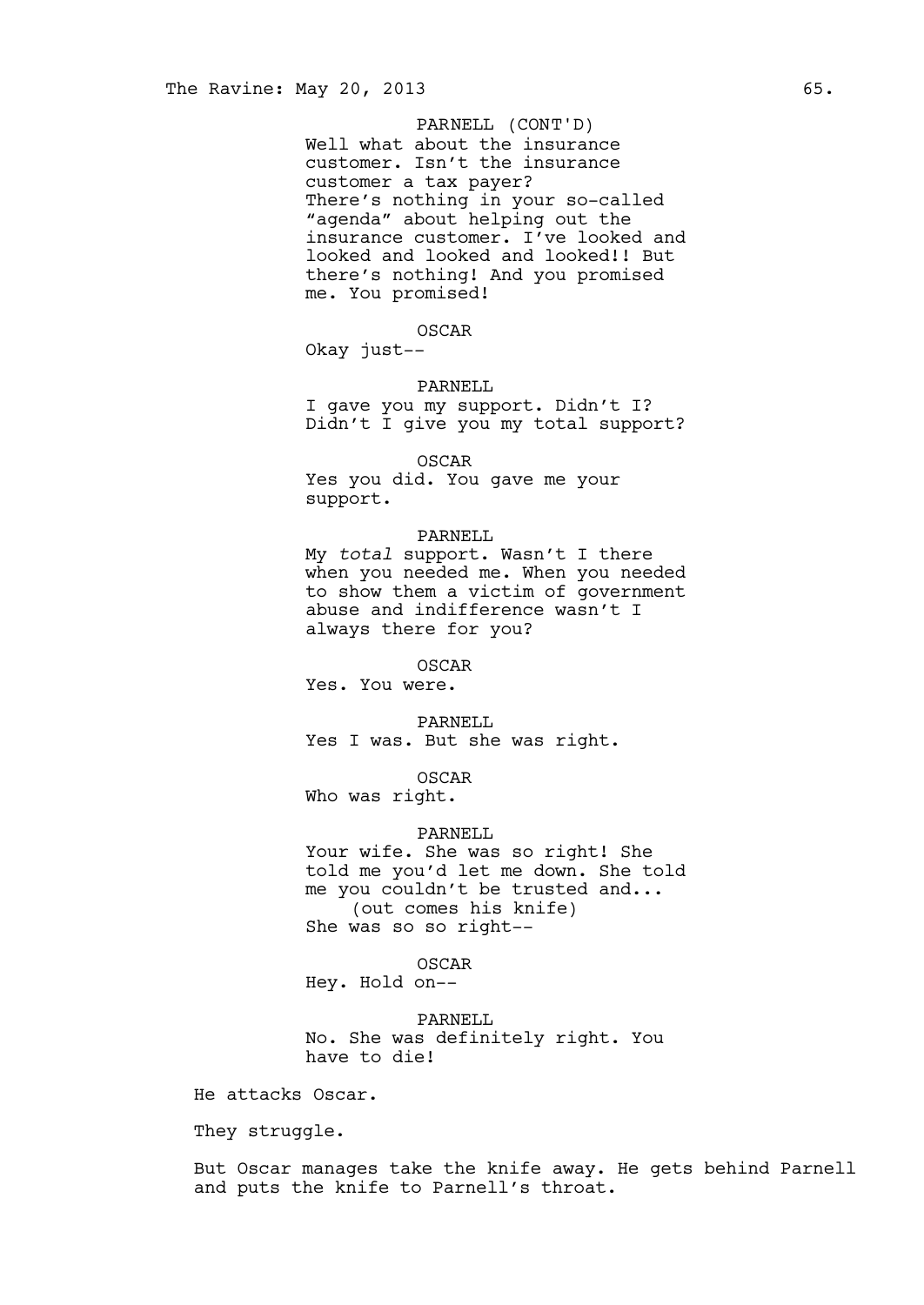OSCAR You pathetic turd. What made you think you were in any condition to take a man like me on?

PARNELL I'm not sure. I think maybe I lost touch with reality again.

OSCAR This is very disappointing, Parnell. I sent you to waste that unforgiving bitch, and... (checks watch) ...not even two hours later you're back here trying to waste *me*? Did she offer you money?

PARNELL No. But she made a good case against letting you live.

OSCAR Yeah? Well here's a case against letting *you* live.

He cuts Parnell's throat, lets his body fall to the floor.

He rushes out.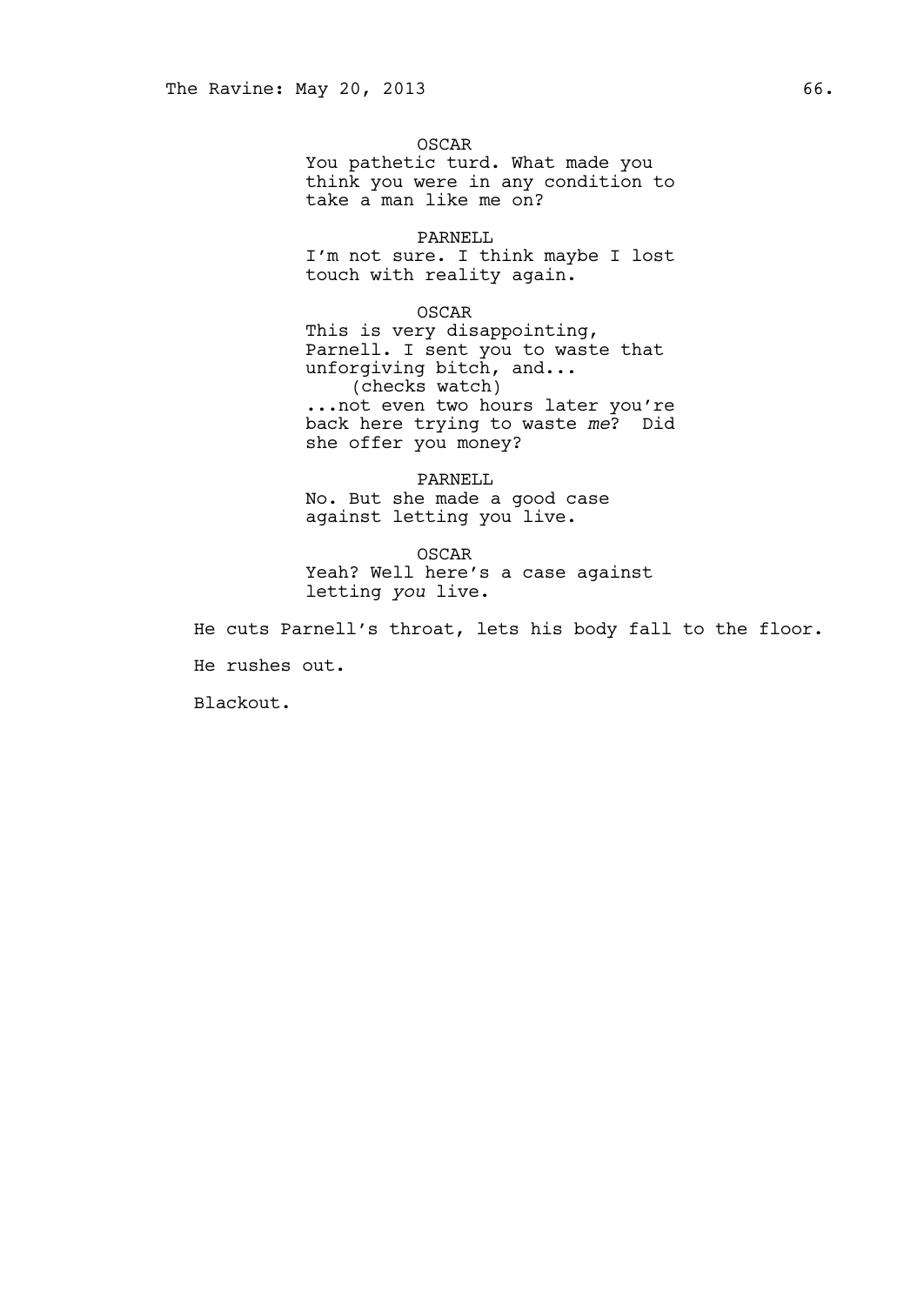Finn intercepts Oscar leaving his condo building.

FINN Hey, slow down. We need to talk.

OSCAR Not now. I have to-- Wait. Maybe you can help me.

FINN

No listen, I have to tell you-- Help you do what?

OSCAR I need assistance in disposing of some things.

FINN What kind of things?

OSCAR

Things like bodies. Well just one really. I mean for now. Because it's possible there might be more. At least one more. But in the meantime. What's the charge for just one?

FINN What are you talking about?

#### OSCAR

I don't think that's a question you should be asking. Isn't there a code of silence that goes along with this kind of stuff?

FINN What the hell did you do?!

OSCAR Jesus. Okay forget it. I'll find someone else. Questions, questions...

He rushes off, taking out his cell.

Transition.

Finn hurries into the condo and sees Parnell's body

FINN

Holy shit!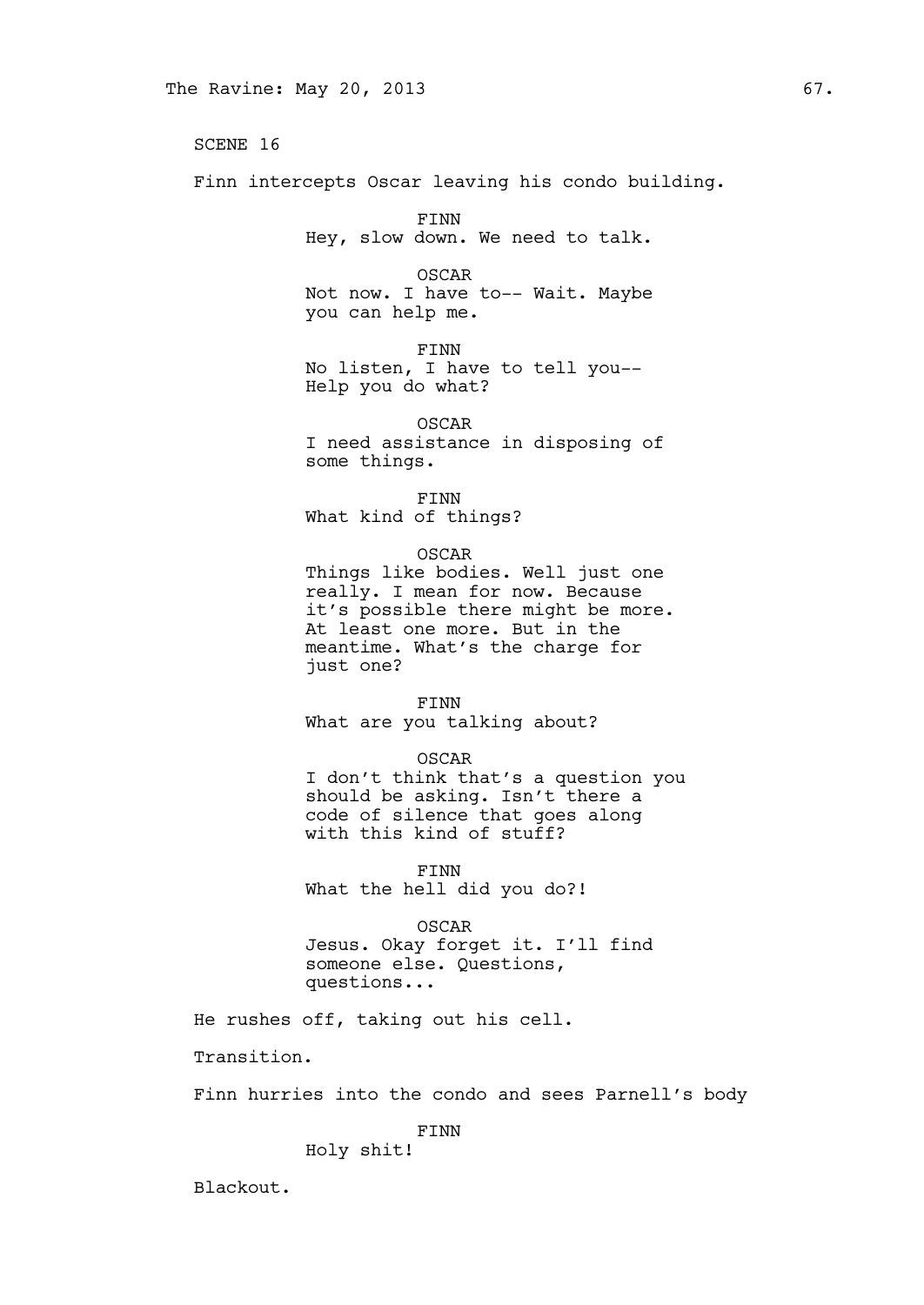In a park. Lesley is on her back on the grass, knees up. Cassie is supposed to be helping her do birthing exercises. But she starts to fade into her own world, doing primal breathing expulsions which are getting louder and scarier and bringing Lesley up on to her elbows to watch.

> LESLEY Hey. Nutbar! You're supposed to be helping me. That was the whole point of this, right? Helping *me*.

CASSIE Yeah, Sorry. I was just--

Cassie's cell rings.

CASSIE (CONT'D)

It's Oscar.

#### LESLEY

Ignore it.

CASSIE It might be important. I'll keep it short. (answers the phone) Hi ... What's wrong, it sounds like you're running or something ... Why

the hell are you running? ... Sorry Say that again ... Jesus.

LESLEY

What?

CASSIE Parnell attacked him.

#### LESLEY

Parnell? That crazy guy he has following him around. Why would he do that?

CASSIE Maybe because he's crazy? (into phone) But you're okay, right. So what's the problem? ... You did what? ... Jesus...

LESLEY What? What did he do?

CASSIE He killed him.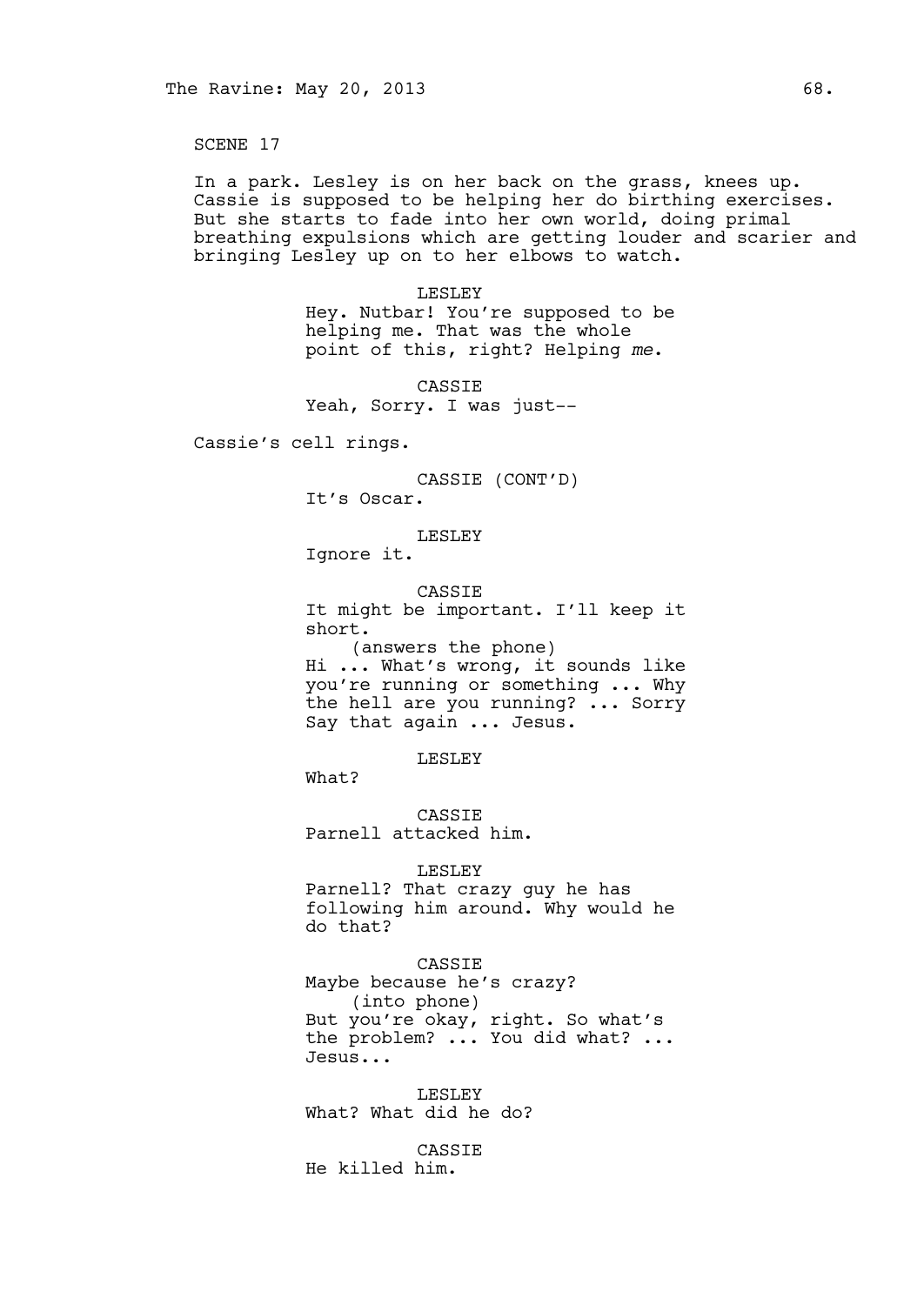LESLEY

Parnell?

### CASSIE

Yeah...

LESLEY He killed him? Really? Maybe he just hurt him. Ask him if he's sure.

CASSIE (into phone) Are you sure he's dead ... (to Lesley) Definitely.

LESLEY Did he take his pulse?

CASSIE (into phone) Did you take his pulse? ... (to Lesley) No, he slit his throat!

LESLEY

On my god...

### CASSIE

(into phone) Okay... but if it was self defense you can just call the police ... Why not ... What are you talking about?

LESLEY What's he talking about?

CASSIE How he did it. He thinks how he did it is important.

LESLEY

And how's that?

CASSIE Professionally...

#### LESLEY

He slit his throat professionally? What the hell does that mean?

## CASSIE

(into phone) Oscar listen, you should still call the police. (MORE)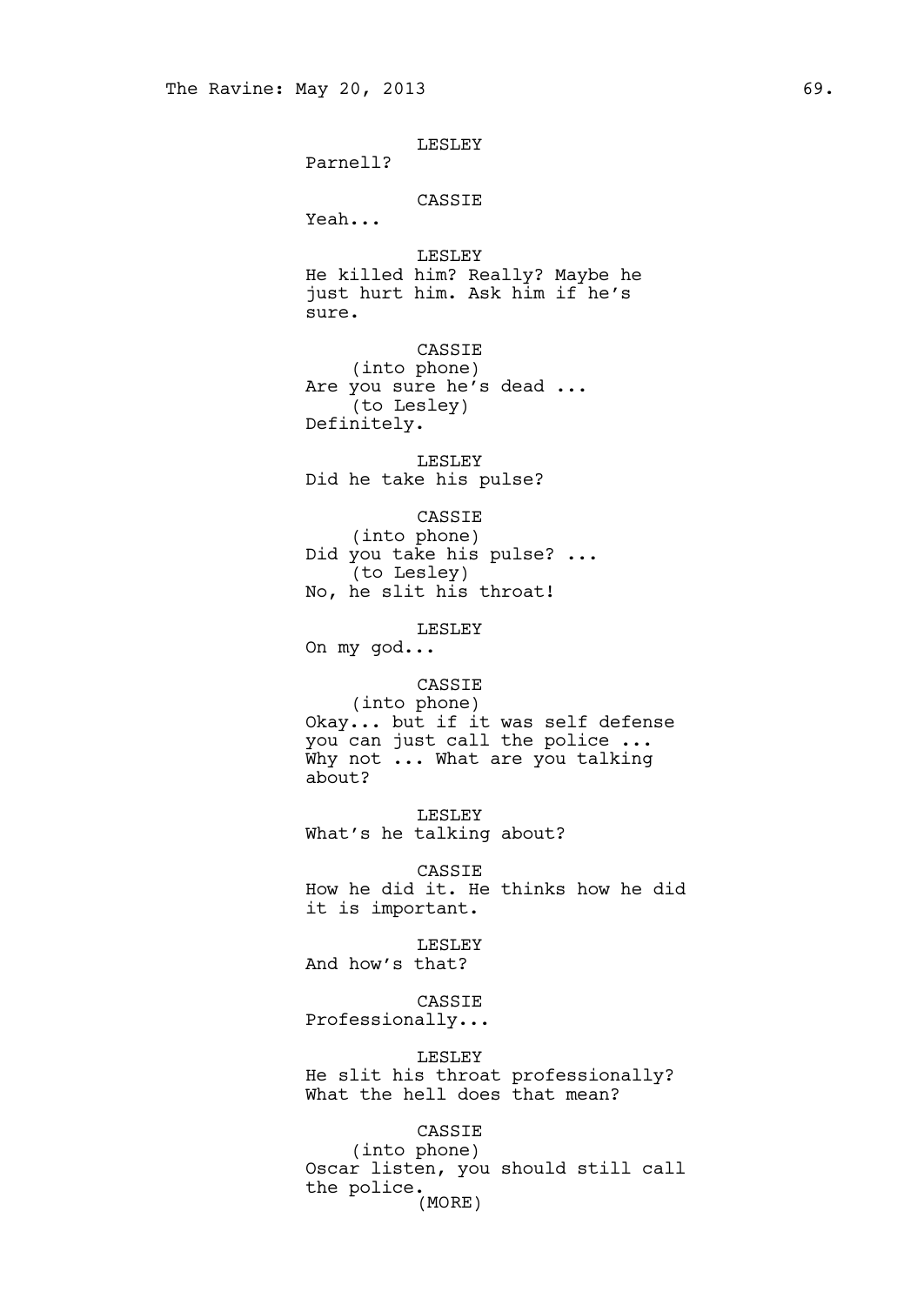Just because you were able to defend yourself with a certain amount of expertise isn't-- ... Oh... (to Leslie) He think it will look like he's done it before. LESLEY Has he? CASSIE (into phone) Have you? Cassie is listening to Oscar. CASSIE (CONT'D) (into phone) What? LESLEY Well has he, or hasn't he? CASSIE He won't say. LESLEY Well he's saying something. CASSIE Yeah he's saying he wants me to dispose of the body. (into phone) Oscar, I can't do that kind of thing ... Yes I value my job, but there's no way I can do that, okay. LESLEY The Ravine: May 20, 2013 70. CASSIE (CONT'D)

(thinking) Yes you can.

### CASSIE

What?

LESLEY Tell him you'll do it. Trust me. Go ahead. Tell him.

#### CASSIE

Yeah but--

LESLEY Think of your reputation. Think of our unborn child. Do it!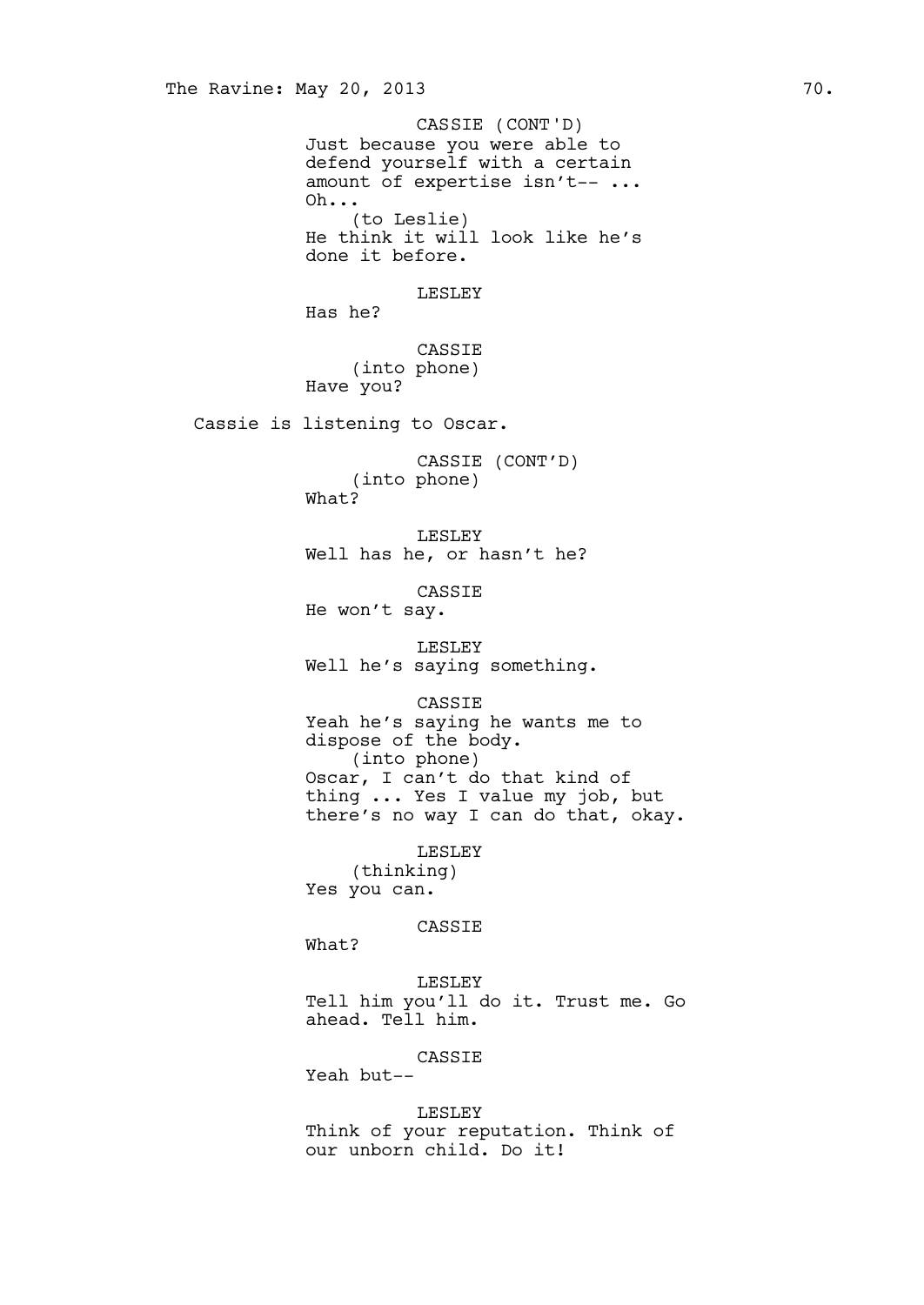CASSIE Yeah, okay. (into phone) Okay. I'll do it ... Yeah really ... Right. Get rid of the blood too ... Wash with bleach, yeah ... Yeah. Got it... (disconnects, turns to Lesley) What the fuck!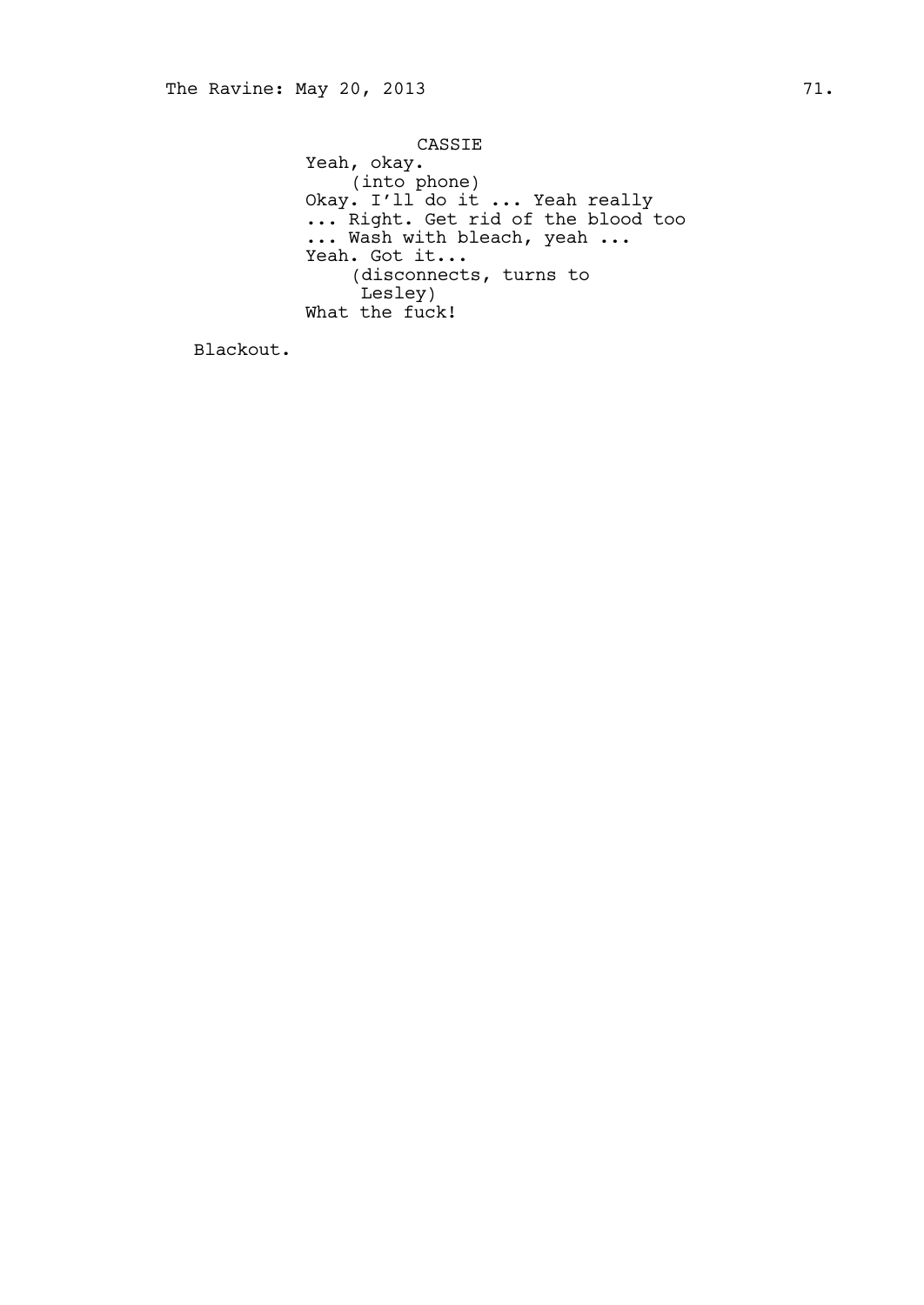The ravine. Michele is drawing in a large sketch pad. Looking occasionally at a handful of leaves which she lets drop one by one to the ground

### MICHELE

(to herself) Every leaf does *not* look the same. Struggle to grant everything its own identity. Find it in yourself to be a just and attentive creator. But demand from yourself obedience to the laws of fairness. (hears something) And the solemn purpose of retribution.

Oscar comes out of the brush. They just look at each other for a moment.

> MICHELE (CONT'D) So you've finally come.

> > OSCAR

What?

MICHELE

You're here.

OSCAR Yeah... right. Is this where Michele lives?

MICHELE

Yeah. This is where "Michele" lives all right. You like it?

OSCAR Yeah it's great. I'm sorry... who are you?

MICHELE

You're saying you don't recognize me? That's your strategy? She can't really be my ex-wife because I "don't recognize" her.

OSCAR My ex-wife. You're saying you're Michele?

MICHELE Yeah. You got a problem with that?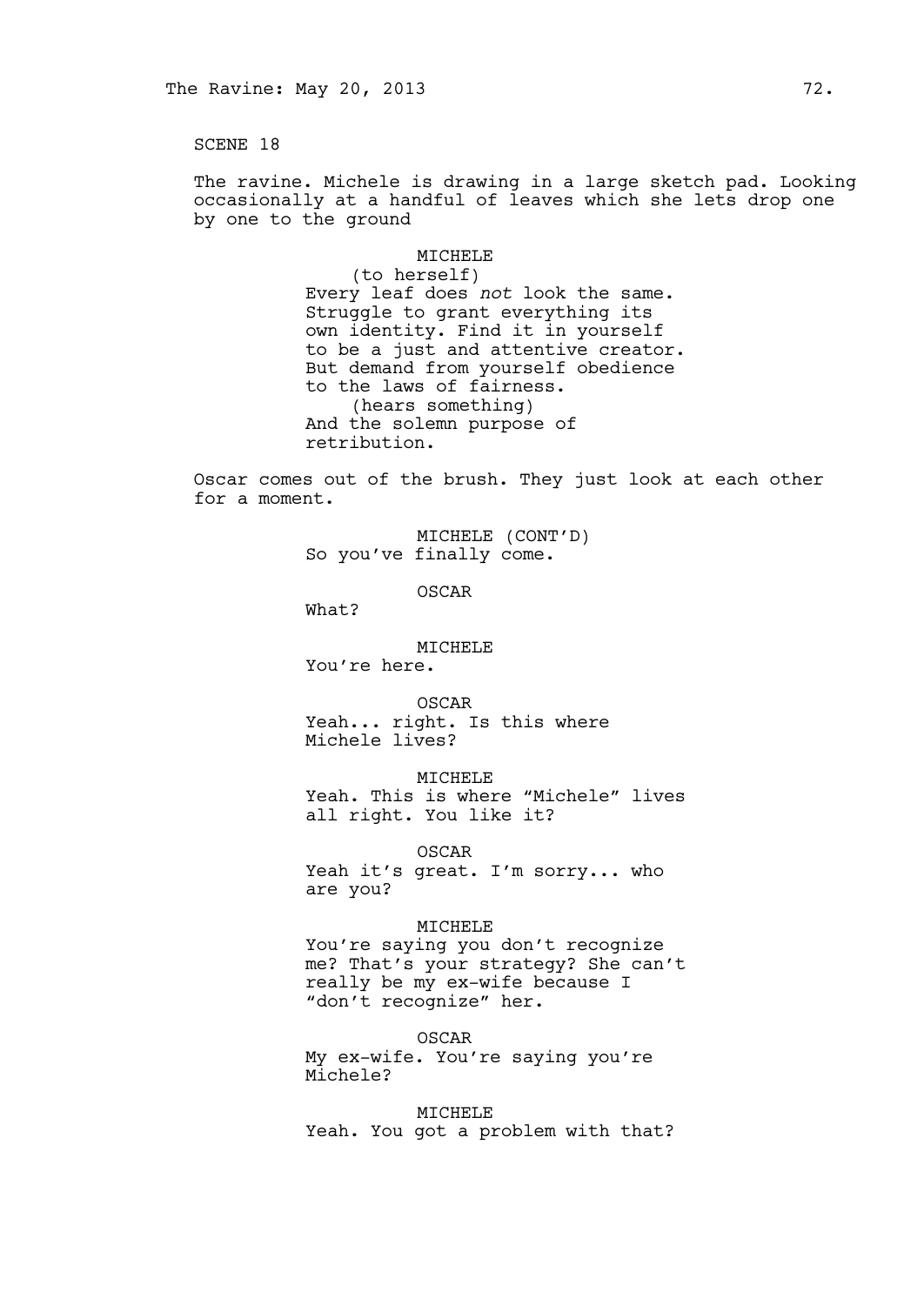OSCAR Fucking right I do. (grabs he) Now where the hell is she? MICHELE Hey. Come on. People are watching. OSCAR (looks around) What? MICHELE I'm just saying you should probably be nicer. OSCAR (grabs her tighter) Yeah sure. I'll be nice as hell as soon as you tell me where Michele is! MICHELE (grabs him) What happened to my messenger? OSCAR What messenger? MICHELE The one I sent to kill you! OSCAR That was you? What the-- MICHELE Where is he, you miserable bastard?! OSCAR He's dead! Just like you'll be if you don't tell me where that scheming resentful bitch is! He begins to shake her. She struggles and knees him in the groin. He falls to the ground in pain MICHELE (kicks him)

How's it feel, asshole!?

OSCAR (reaching for her) Where is she!?

He bites Michele's leg. She yells in pain.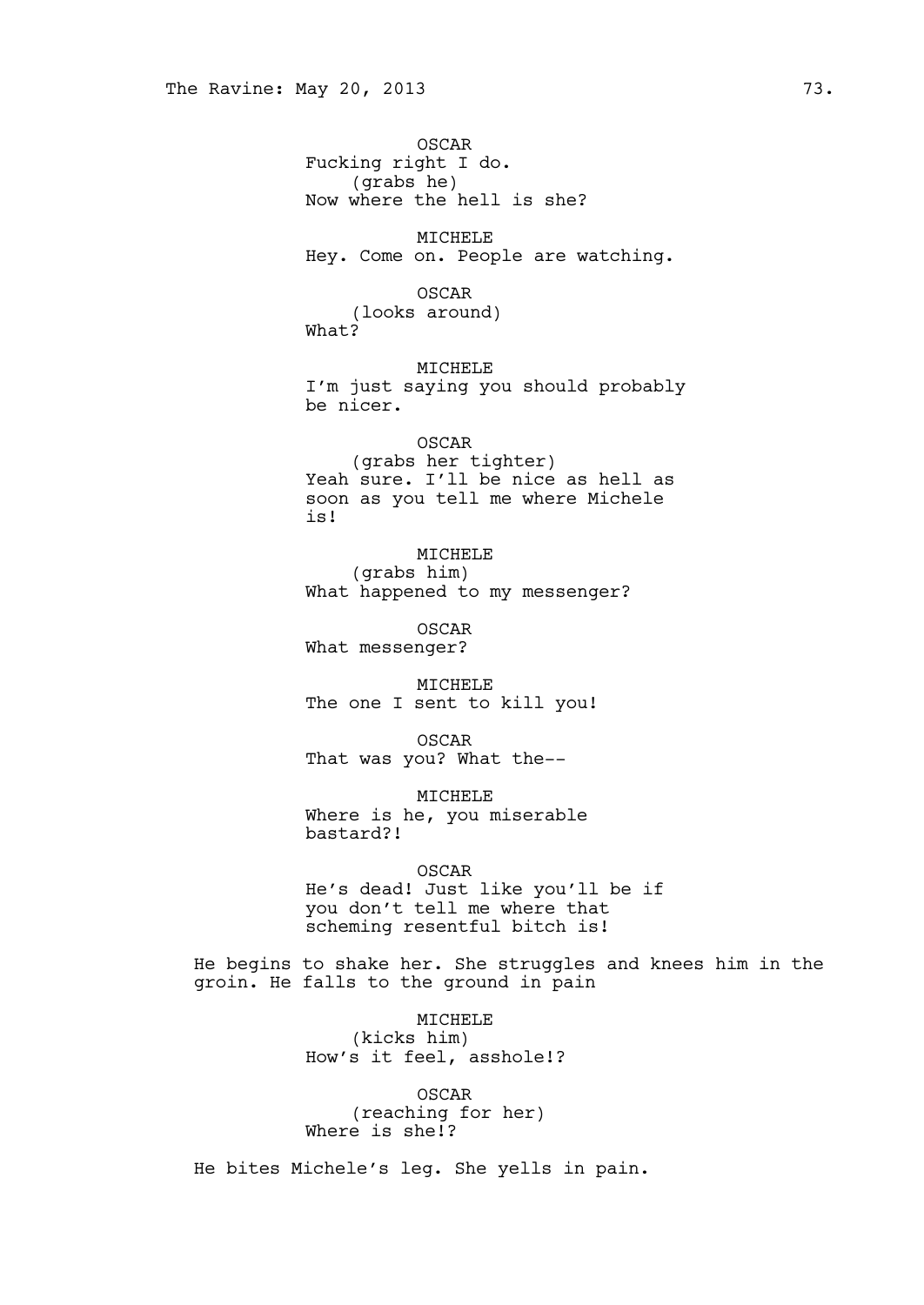|                         |  | OSCAR (CONT'D) |  |
|-------------------------|--|----------------|--|
| Where the fuck is she?! |  |                |  |

Finn comes out of the brush.

FINN All right, that's enough!

Oscar crawls away from Michele.

OSCAR Good. You're here. Maybe now you can finish your job.

FINN

Excuse me?

OSCAR You were asked to do something about the situation I'm faced with, right.

MICHELE (to Finn) What's he mean by that?

FINN Don't worry about it.

OSCAR Yeah just shut your trap, whoever you are.

FINN What's going on, Michele? He doesn't seem to know you.

MICHELE It's obviously part of a strategy to avoid responsibility.

> FINN (to Oscar)

She's not your ex-wife?

OSCAR

What? No. I don't have a goddamn clue who she is.

# MICHELE

(to Finn) I told you. He's a real piece of work. Violent and conniving.

OSCAR Like you'd know shit about what I am. (to Finn) (MORE)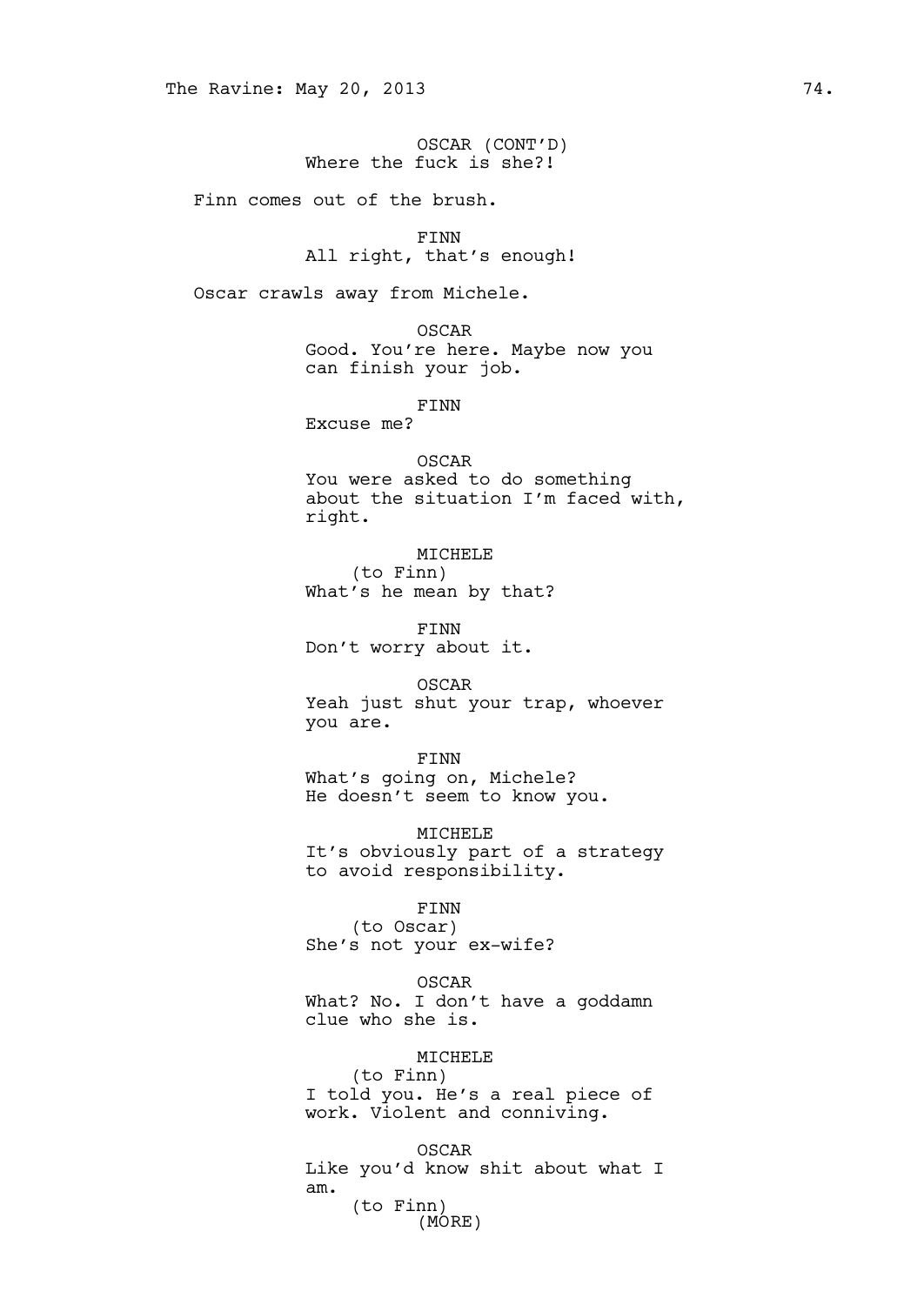She's not her. She's not Michele. But she won't tell me where Michele is, so just beat it out of her okay. Go ahead, I haven't got all day. We need to find Michele and put an end to this crap. (off his look) What is it? What do you want? Just name your price. Or maybe you want a favour? Do you pay taxes? Because if you do, you won't anymore. Not once I'm elected. And that's a promise. Something else? A job? Jobs for your friends and family? Just tell me for chrissake. Okay look, I can't give you what you want if you don't tell me what it is. Just tell me what is it that you want? Right now. What do you freakin' want more than anything?! OSCAR (CONT'D)

Finn takes out his gun and shoots him. Oscar falls, dying. Finn walks over and stands above Oscar's body.

> FINN I guess I just wanted you to shut up.

Oscar dies.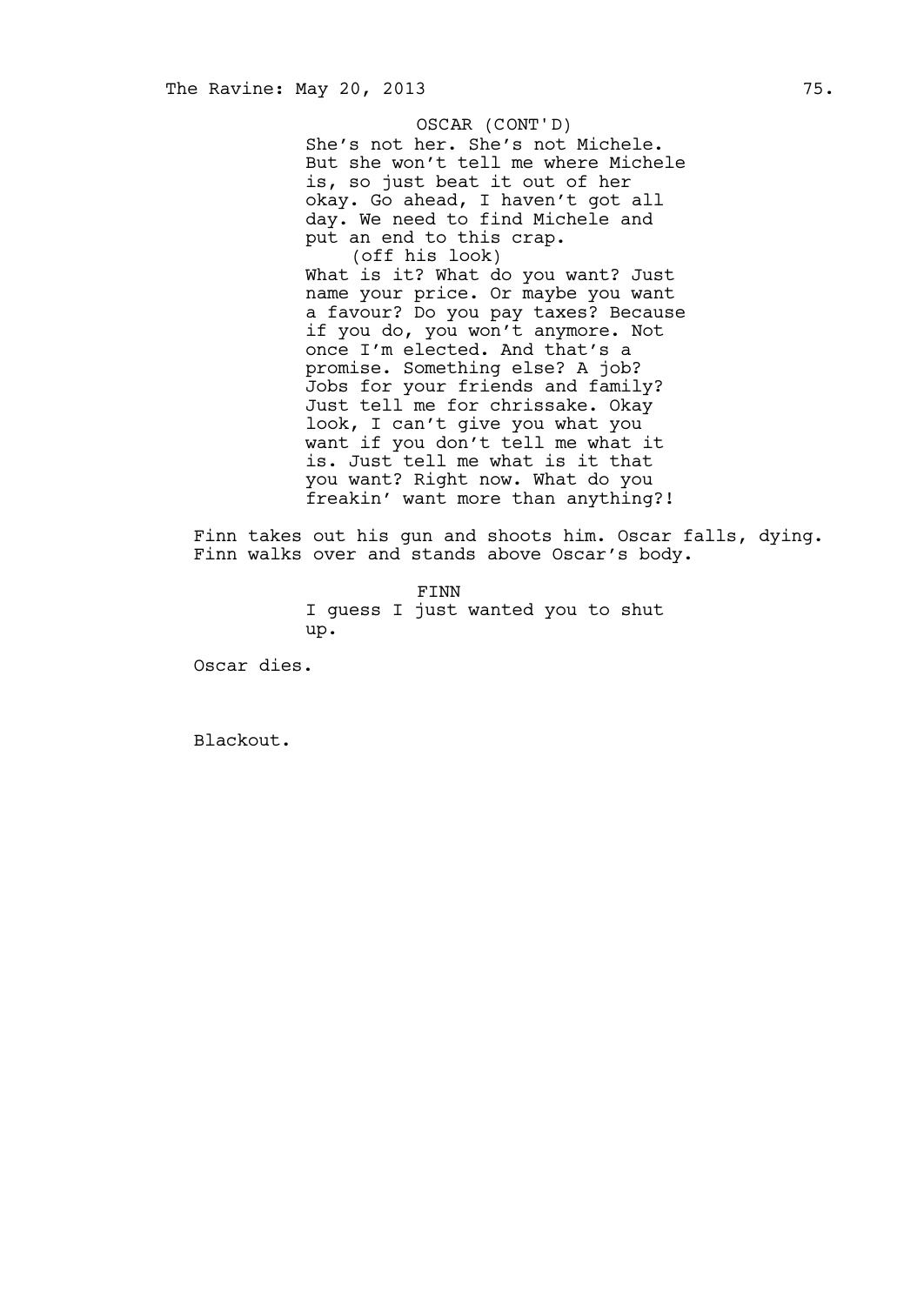In the condo. Lesley and Cassie are standing over Parnell's body.

> LESLEY Oh my god. Look at that. Oscar musta totally lost it.

> > CASSIE

Right.

LESLEY I mean really! That's nasty. That's pretty much ear to ear.

CASSIE Right. So what's the plan?

LESLEY Why are you asking me?

CASSIE You mean you made me agree to do this without having a plan?

# LESLEY

(thinking out loud) Getting him down to the car is gonna be a problem. I forgot Oscar lived so high up.

CASSIE

You forgot. Really. You've been here a dozen times. You were *just* here, for godsake!

LESLEY

Yeah. "forgot" isn't really the right word. I guess I was just so worried about you getting caught up in all this. Hey. You know I'm hormonal. You shouldn't have listened to a word I said on the subject.

CASSIE Yeah, right. It's my fault.

LESLEY Doesn't he have anyone who usually does his dirty work?

# CASSIE

Yeah. Me.

LESLEY I mean his really dirty work.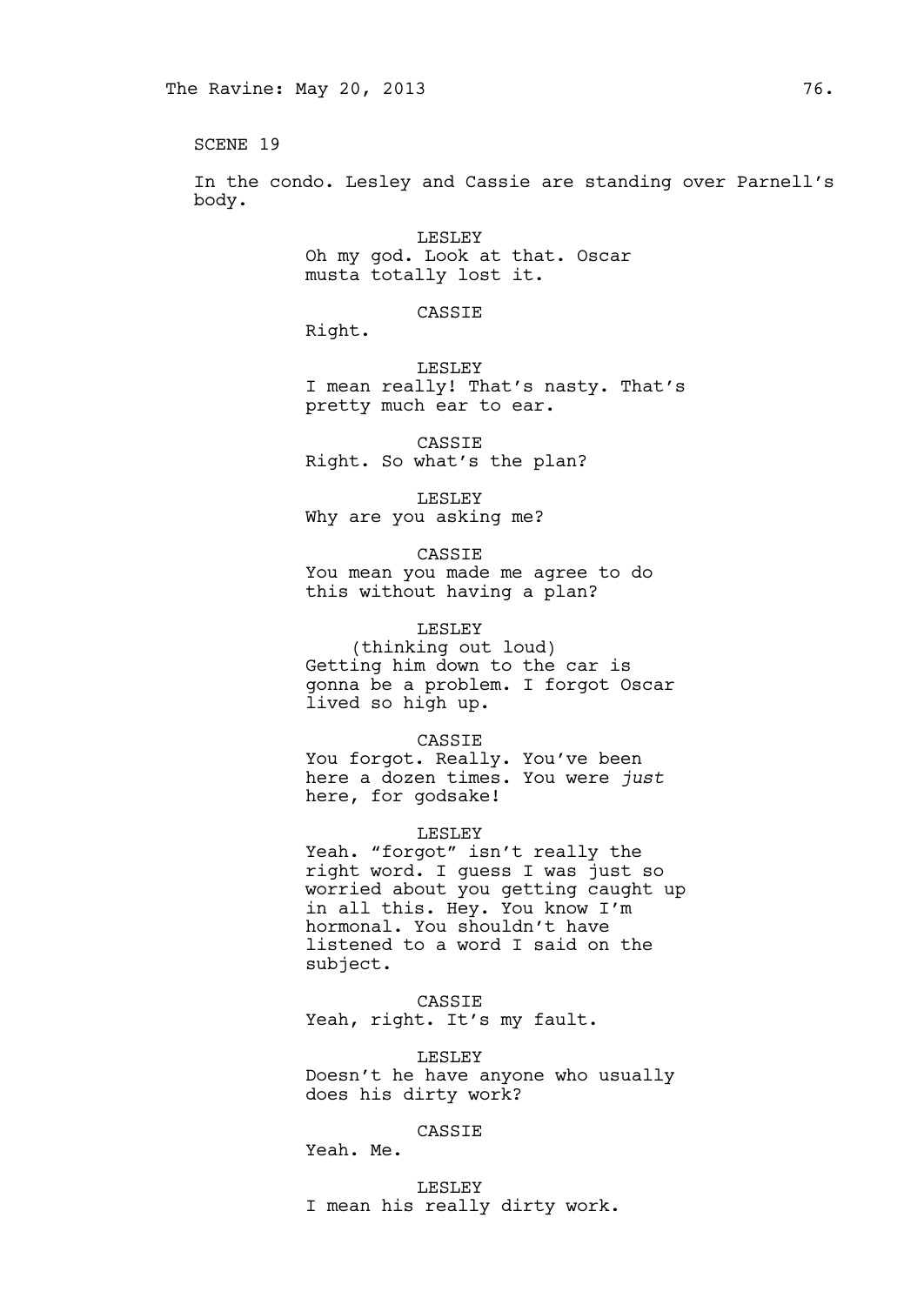CASSIE Well apparently that's me too. LESLEY Right. Well okay, first things first. (groans a little) We have to... CASSIE What's wrong? LESLEY I'm not sure, but I think... CASSIE What? You think what? Tell me what you're thinking! LESLEY No it's okay... (a pain) No. It's not. I think I'm having this baby. CASSIE Now? LESLEY Well maybe not right away. But-- (groans) Yeah. Right away. CASSIE Oh Jesus... Cassie is helping her on to the couch.

LESLEY

Okay... (groans) ...first things first. Get something and cover that guy up.

CASSIE

What?

LESLEY I'm not having this baby in front of this corpse.

CASSIE Why not? I mean he won't be watching or anything.

LESLEY Cover him up! Get something to cover him the fuck up!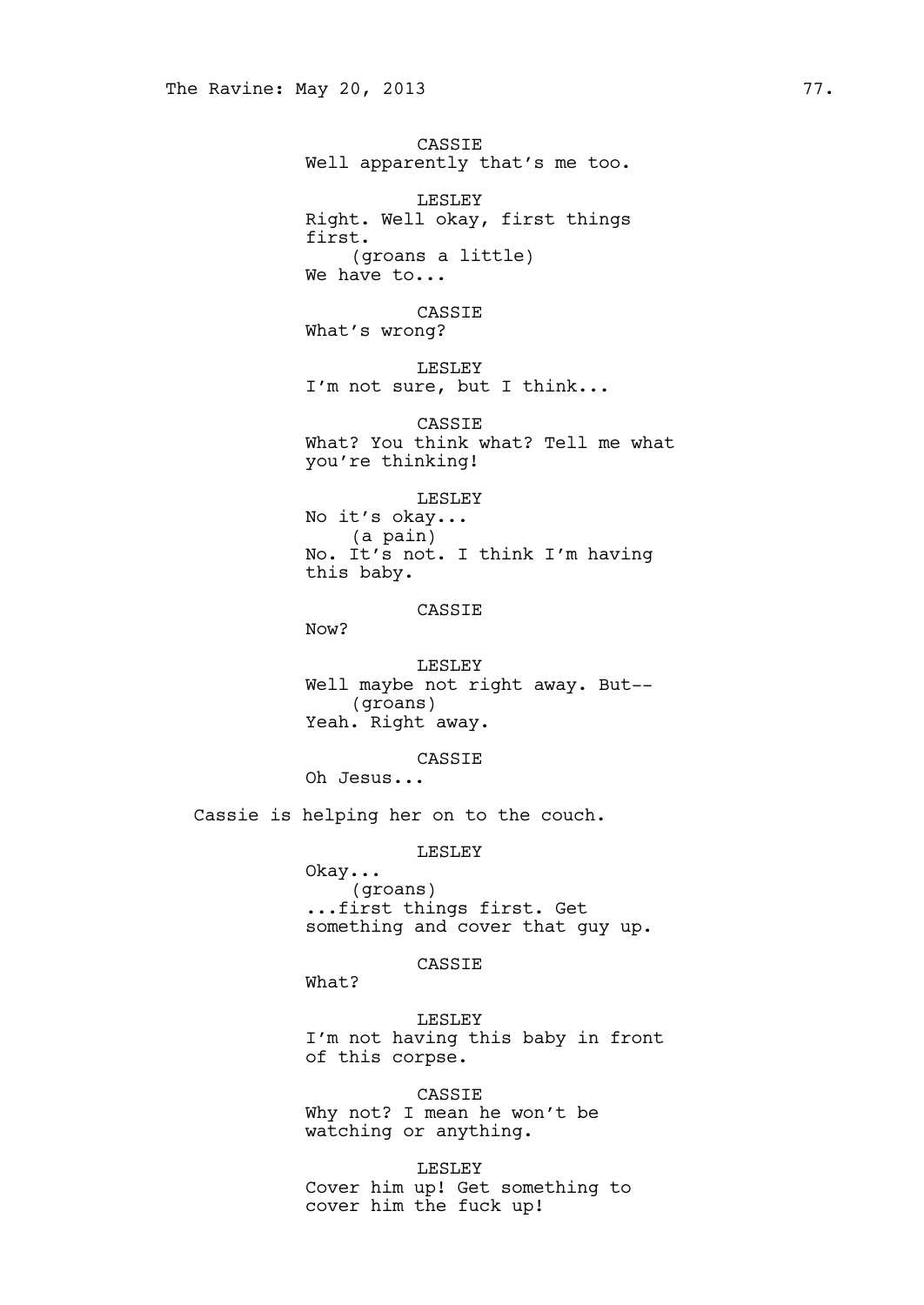CASSIE Okay okay...

Cassie looks around, grabs a throw off the couch.

LESLEY

(groans) Hurry up!

CASSIE

Okay...

She covers Parnell's body.

LESLEY

(a pain) Ah shit...

Lesley screams.

CASSIE Jesus. Do you have to be that loud?

Lesley screams again.

CASSIE (CONT'D) Come on. Try to keep it down. We're in a precarious situation here.

> LESLEY (weakly)

It hurts...

She screams in pain.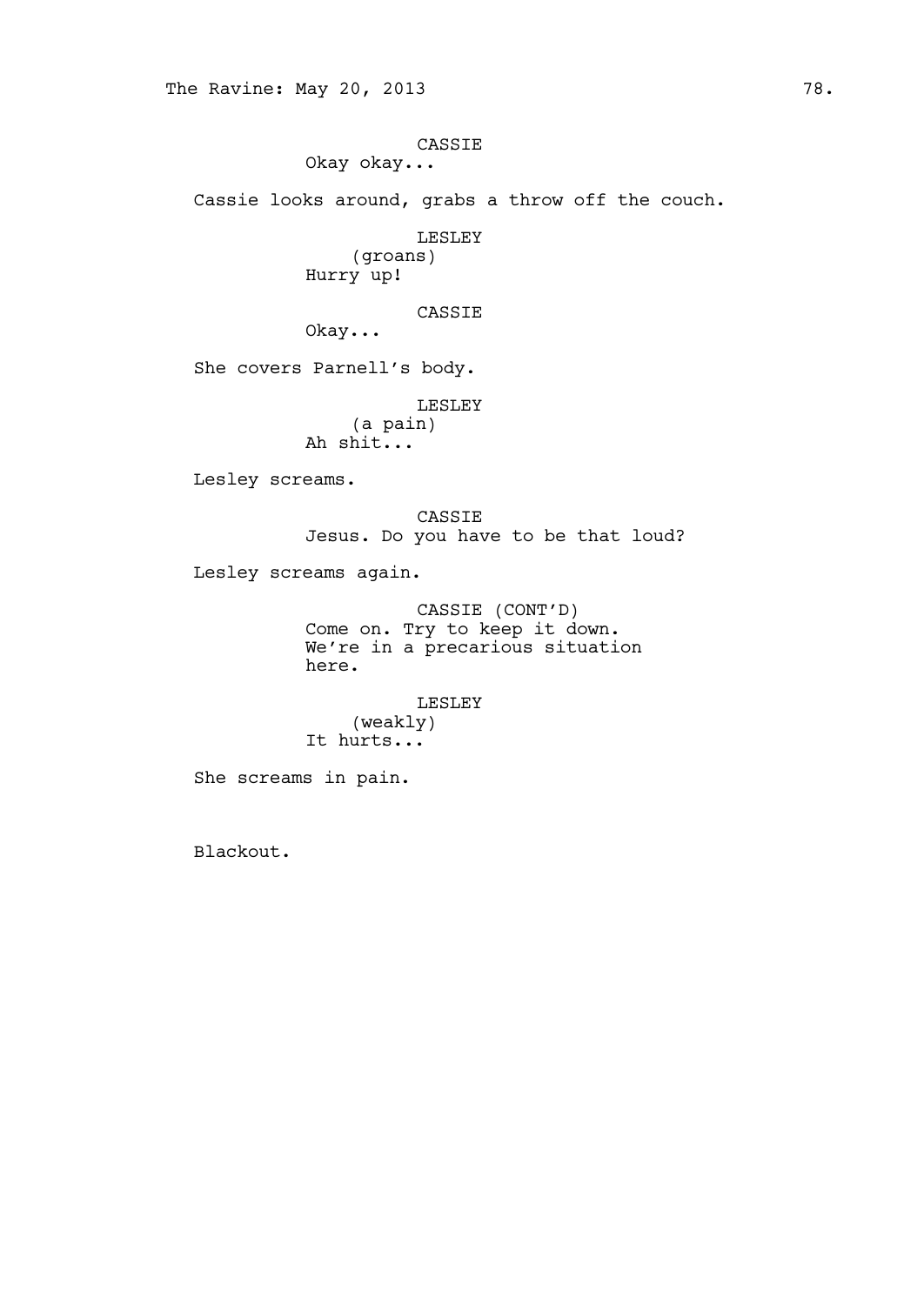The ravine. Michele is sharpening her hatchet near the corpse. Finn sits on a log watching her. Oscar lies dead where he fell.

#### MICHELE

We met in the hospital. I was recovering from a breakdown caused by twenty-six years of very stressful and grotesquely underpaid nursing work. Michele was in very bad shape, and it was clear she was *never* going to recover. She'd been on the street for over two decades and had suffered just about every form of abuse you can imagine. Anyway, here we were in the same ward. Me with my middleclass upbringing hoping to spring back to health and her well... not really hoping for anything except a relatively pain-free exit from it all. So we played crazy eights. And we talked. Well *she* talked. She talked in a kind of free-flowing mixture of the here and now and the then and there. And after she'd asked me to do this favour, which occurred about two months into our relationship and one month before she took her own life, I started paying much closer attention to what she was saying and also trying much harder to remember what she'd already said. But I might have gotten a lot of the details mixed up, which is why some of what I told you about her life with that man might be, well somewhat... contradictory.

### FINN

Somewhat...

#### MICHELE

Remind me of what I said. I've been self medicating a little because of the stress.

### FINN

The details don't matter. Basically he did a lot of really awful things. And then he deserted her.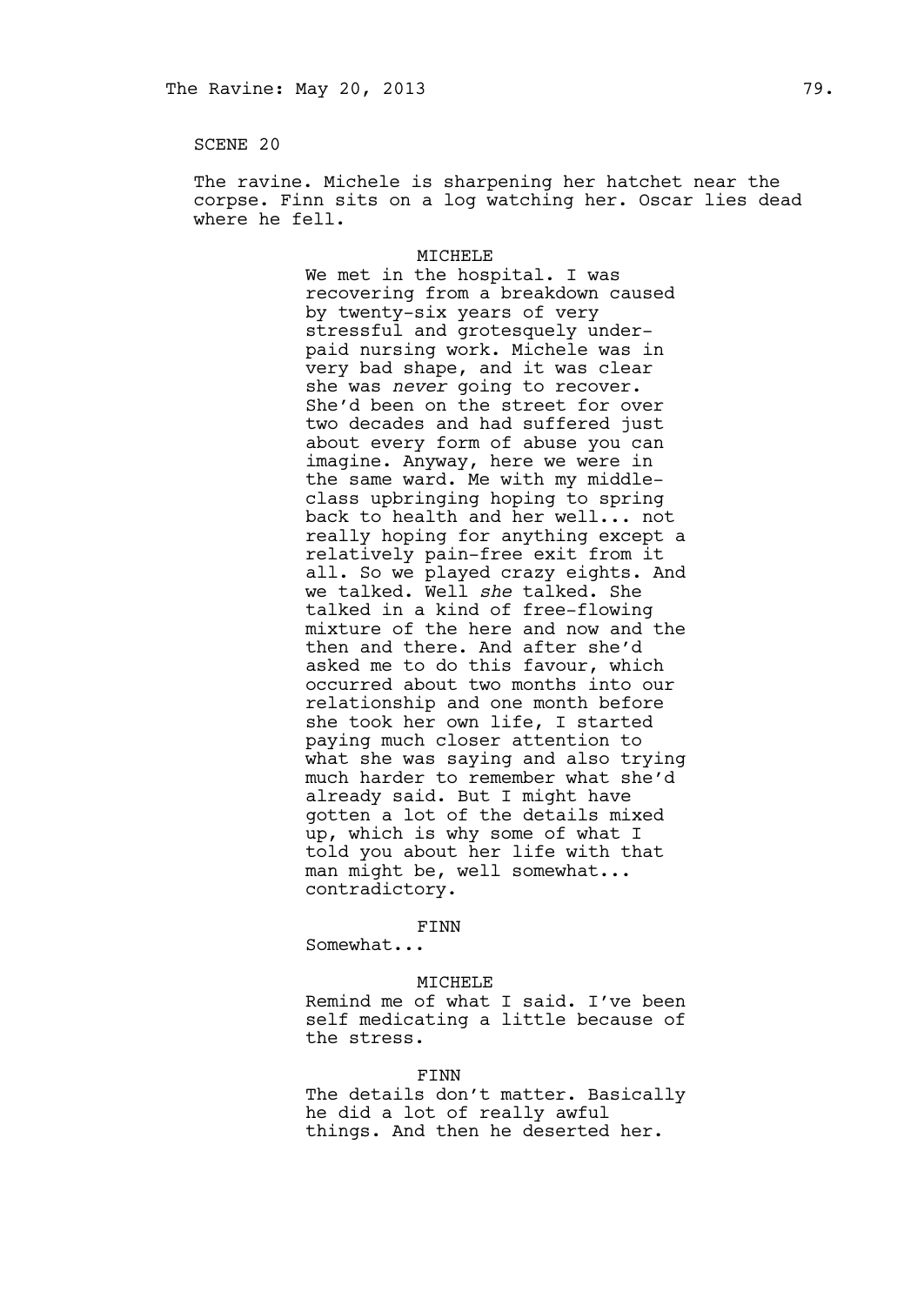### MICHELE

Yeah. And all of it was pretty heartbreaking because she'd started out adoring and trusting him so much. She said he always made everyone, even the little kids who peddled dope for him, trust and adore him at the beginning. But the truth was he didn't give a shit about anyone.

FINN

And *were* there children of their own?

### MICHELE

Michelle got pregnant three times, but she had them all aborted. That's who I was thinking about when I talked about her kids.

FINN

And about him coming from money?

#### MICHELE

Yeah he was born evil and brought up rich. Or maybe the reverse. And Michele thought it was a definite possibility that he killed his parents for disowning him at some point ... He used Michele to sell his dope too. And not just that. He did a bunch of insane things to her.

FINN

So this favour...?

## MICHELE

Very near the end Michelle asked me if I could find a way to cause... (gestures to corpse) ...this man even the tiniest fraction of the pain and misery he'd caused *her*.

#### FINN

She wanted revenge.

## MICHELE

She wanted justice. Well she probably wanted both. Anyway I said I'd consider it. And while I was considering it, she continued to detail more of what that pain and misery had been like. (MORE)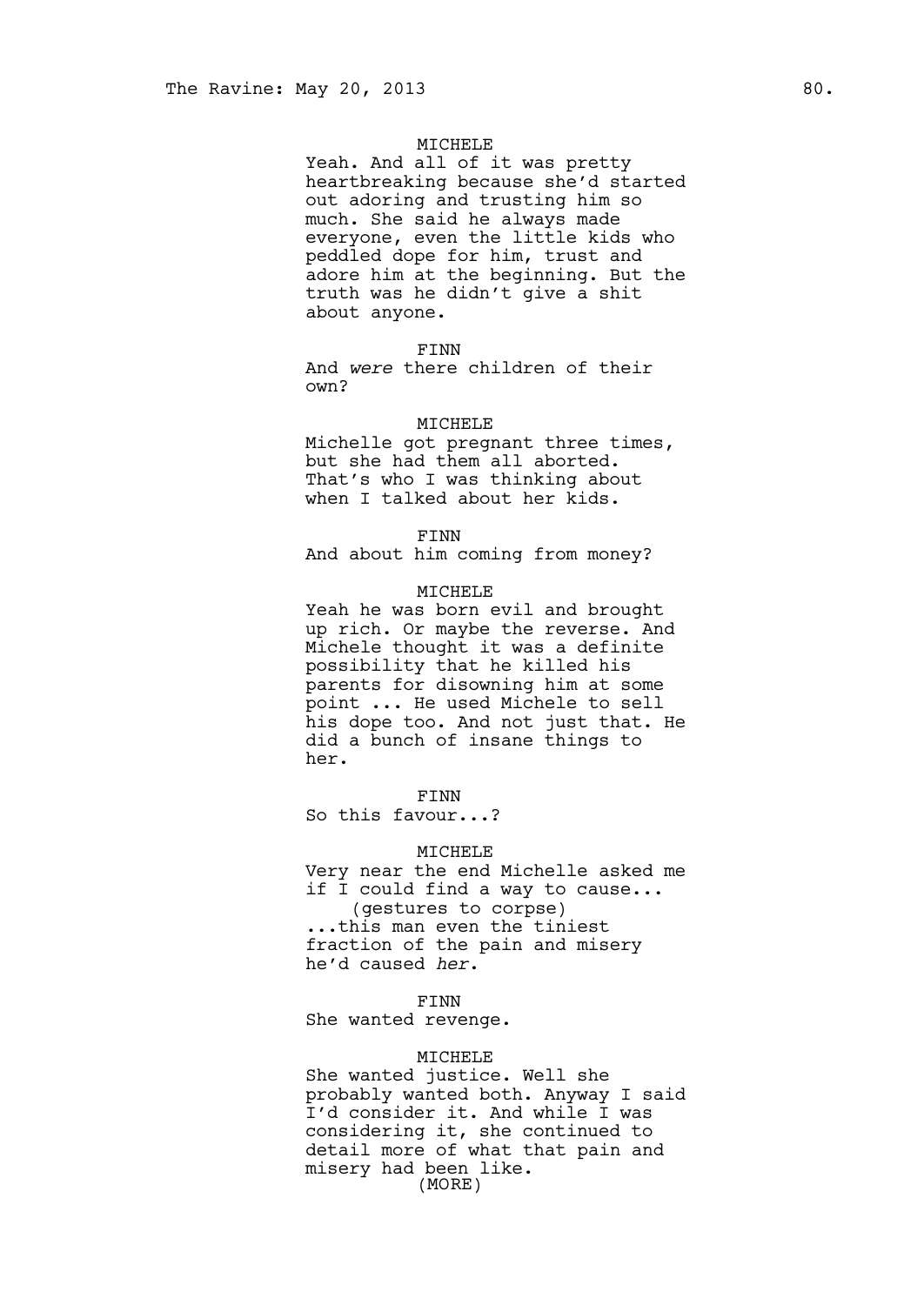# MICHELE (CONT'D)

Eventually I came to believe that making him suffer the tiniest fraction of what she had wouldn't be nearly enough. I mean this man here, at some point just decided to change his act. Just decided to become a public person...*sought* public office, sought public trust, and gained some measure of public respect. I mean screw that. (tests the hatchet) Okay that'll probably do it.

# FINN

Do what?

## MICHELE

If I'm gonna get rid of the body without causing a fuss, I'm gonna have to chop him up.

Finn takes away her hatchet.

FINN

It's okay. I know people who do this kind of thing.

MICHELE (touches him affectionately) I thought you might.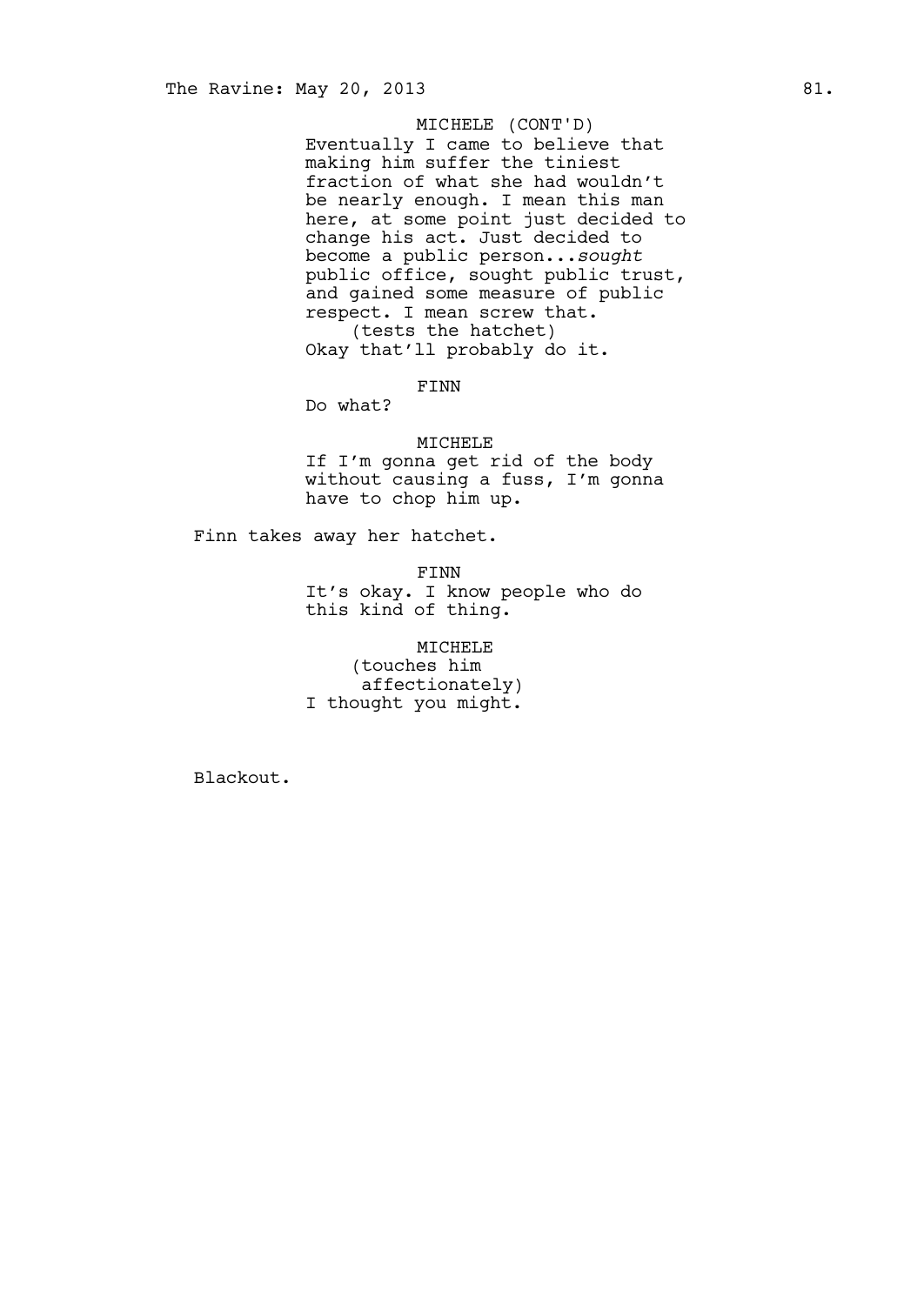Park. Cassie and Lesley, with a baby in a stroller, wait on a park bench. Cassie is on her cell.

### CASSIE

(into phone) Well maybe he realized he wasn't up to the job of being mayor. It takes a big person to admit that. Maybe disappearing was his way of admitting it ... No it's not a joke. I was just -- Yes I'm totally committed to running in his place ... Well someone has to oppose those three idiots. And I think I'm- - ... Yes you can quote me. I think they're all idiots and I intend to fry their asses in this election. That is, if your newspaper will cut me some slack and stop telling everyone I'm not qualified ... Yeah? Well I think *you're* not qualified ... It means you're not qualified to say who's qualified! What the hell do you think it means?! ... Ah bite me!

She disconnects.

### LESLEY

You should probably do a little work on your tone.

#### CASSIE

My tone isn't the issue. It's my substance they have a problem with. (looking around) Where the hell is she?

### LESLEY

Is she really the kind of person you expect to be on time? What is it you hope to accomplish with this meeting anyway?

### CASSIE

I just want to make sure she's okay with what I'm doing.

## LESLEY

Why would she care one way or the other?

#### CASSIE

I don't know. I don't know why she cares or doesn't care about anything.

(MORE)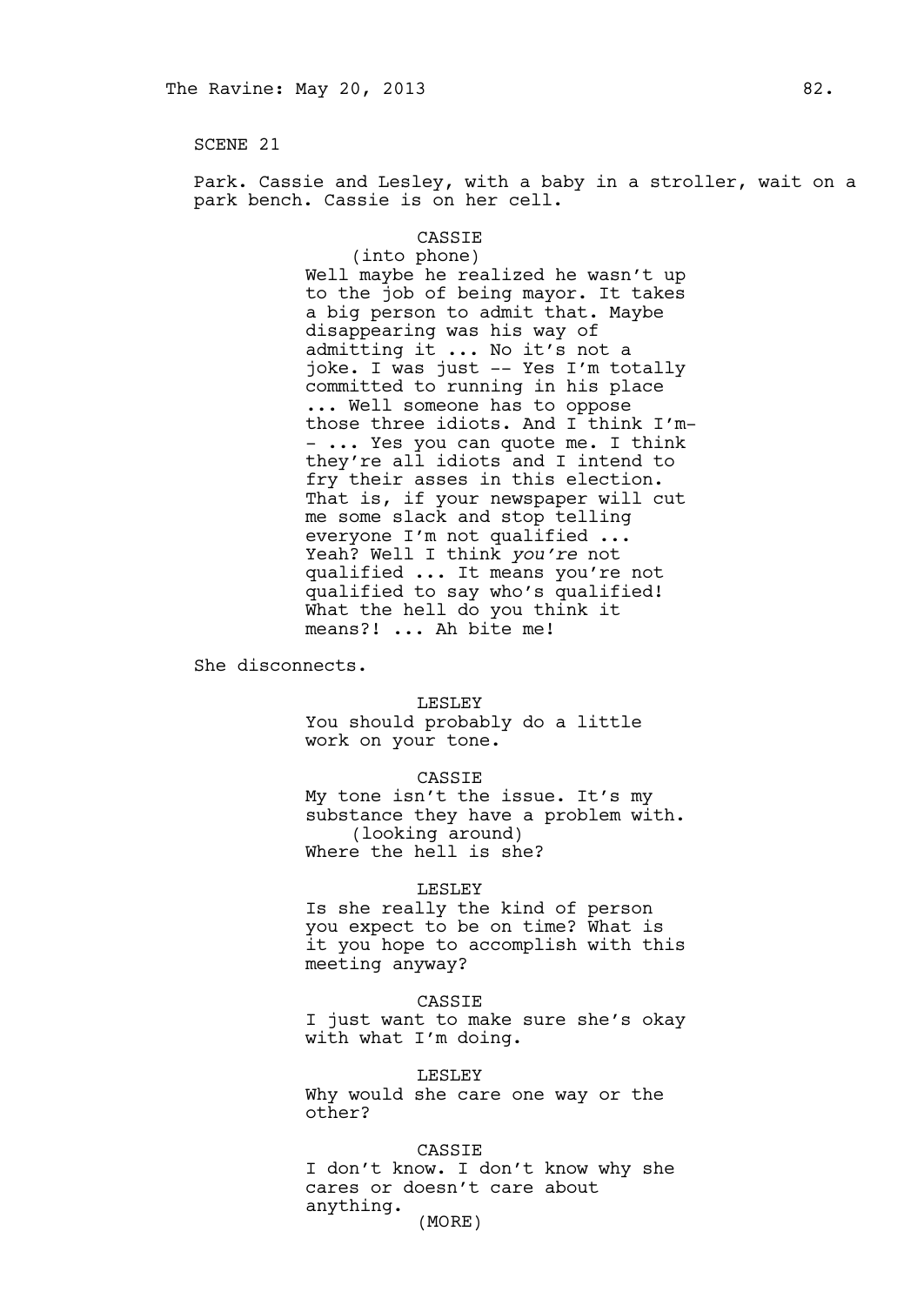She's not right in her head, Les. I mean the woman is still living in a ravine. What's that about? CASSIE (CONT'D)

## LESLEY

Finn says she likes the simplicity of it.

CASSIE

She can't find simplicity in a nice little apartment?

LESLEY So because she's living outdoors you think she might be a threat to your campaign.

CASSIE She's unbalanced.

LESLEY But she's a good person at core.

CASSIE What do you know about her core?

## LESLEY

I know it's good. Its a good core. Think about everything she did for that dying woman.

## CASSIE

She did it because she's at least partly insane. A normal person does not agree to do something like that. I just want to make sure she won't be popping out of the bushes again once I start to campaign.

Finn is approaching.

CASSIE (CONT'D) What's he doing here?

LESLEY He wanted to see his daughter. (off Cassie's look) It's okay.

CASSIE I still don't think he had to know.

# LESLEY

It makes good financial sense. Someone as resourceful as him, who feels he has a connection to her...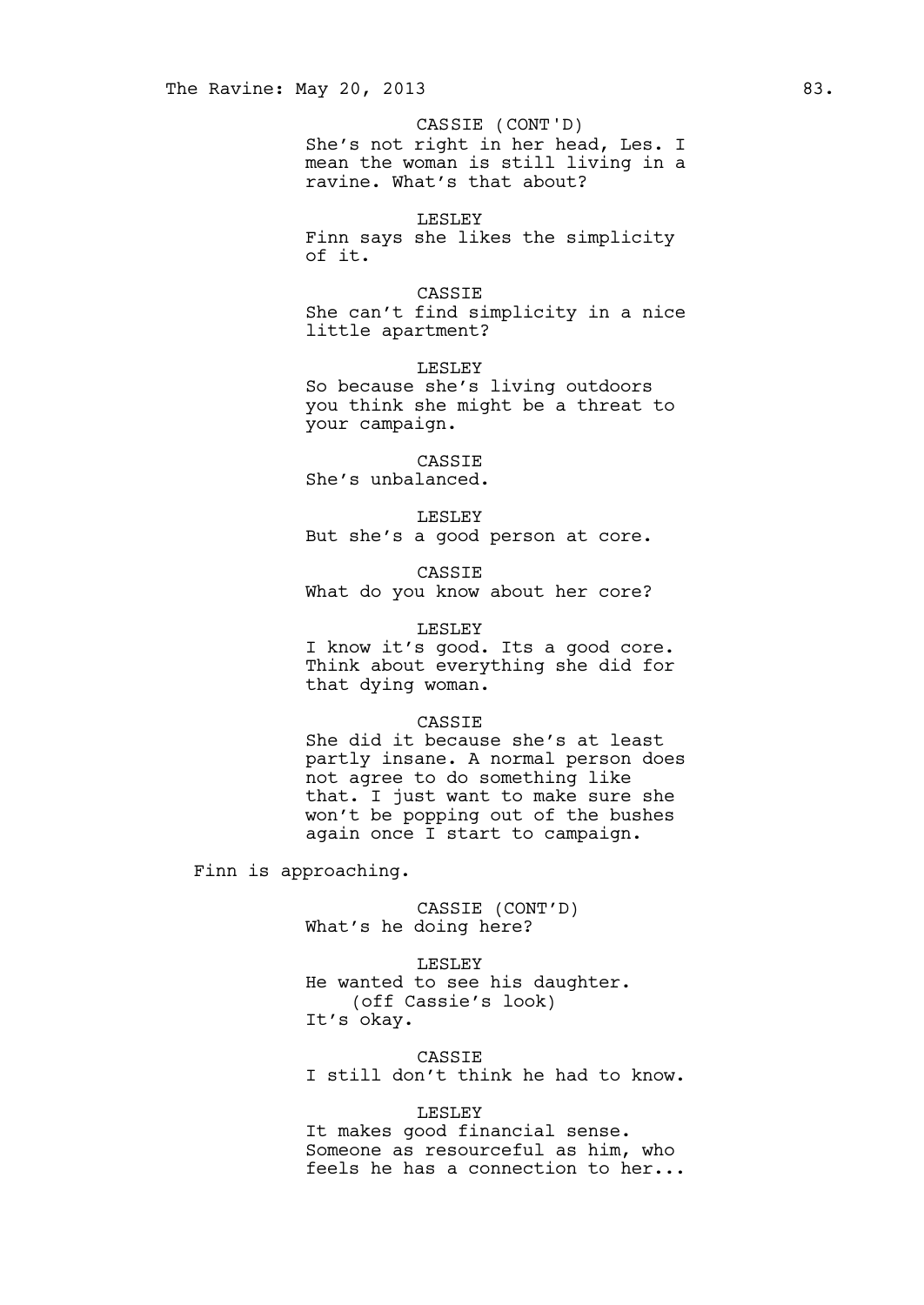FINN (big smile) Hi, there. How's everyone today? LESLEY We're good. CASSIE Why are you so goddamn happy? FINN Don't know. Just woke up today feeling great (gestures to stroller) Can I take a look? CASSIE She's asleep. FINN I'll look quietly. (he does) Hey, she looks like you, Cassie. CASSIE Don't push it. FINN (hands her a piece of paper) Here. CASSIE What's this? FINN Michele's list. LESLEY Her what? FINN It's her list of-- CASSIE She's not coming? FINN No. It's just me and the list. It's all the issues she cares about most. And her positions on those issues. CASSIE And what an I supposed to do with it?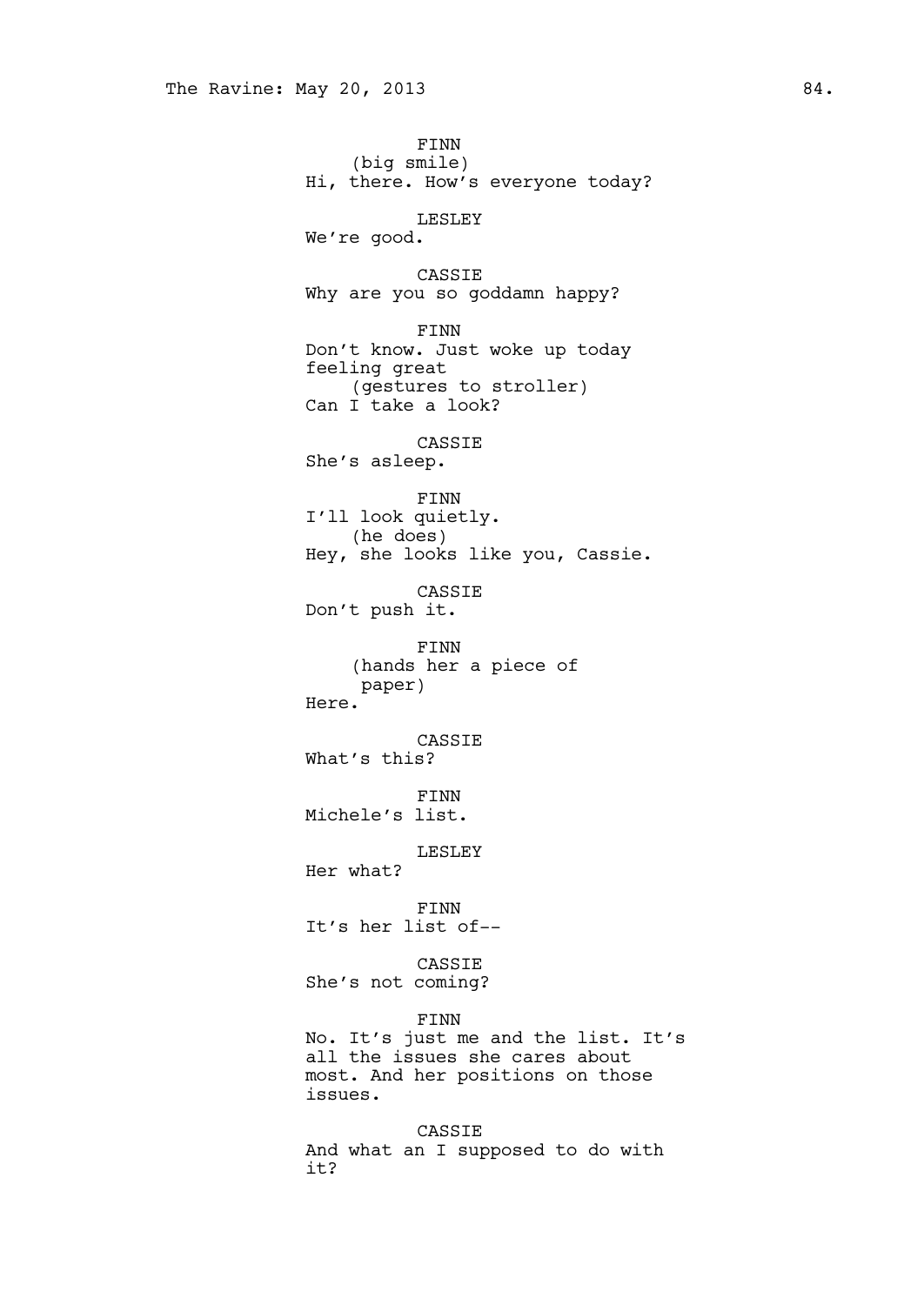FINN Read it. CASSIE Read it... FINN Yeah. And then adopt those positions as your own. CASSIE And if I don't? FINN She comes forward and implicates you. Lesley takes the paper, starts to read. CASSIE Implicates me in what? FINN Don't know exactly. Your boss's death? CASSIE I had nothing to do with that. I don't even know for sure that he's dead. FINN Okay. How about his groupie Parnell? You know for sure *he's* dead, right? Or did you just dump his body in the lake without checking? CASSIE (to Lesley) You told him? FINN She needed some advice. LESLEY About the best place to do it.

> FINN And as luck would have it, I'd heard of somewhere that's pretty popular for that kind of thing.

CASSIE Right. Well whatever. She's got no proof I was involved in that.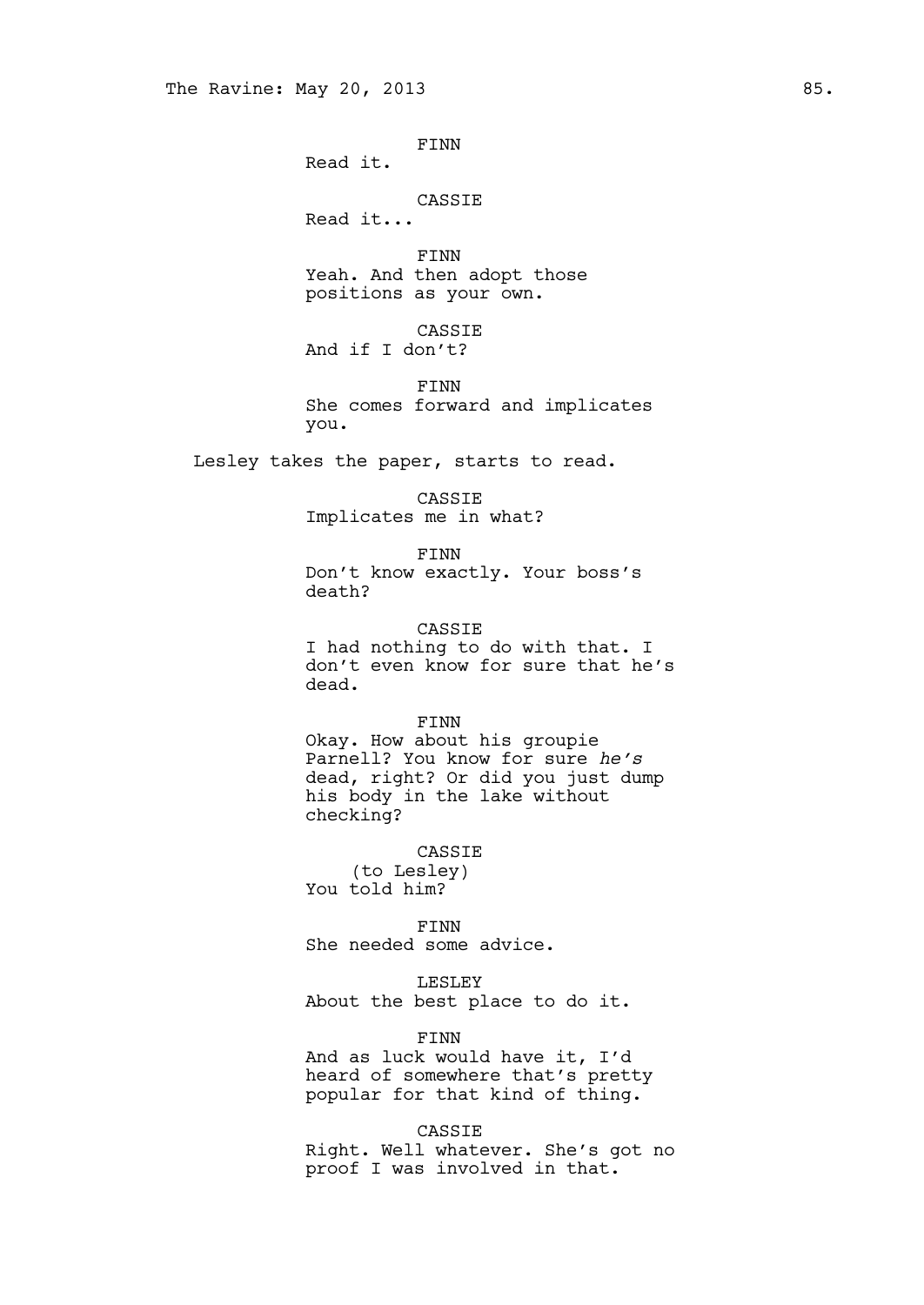FINN Doesn't matter. She'll probably just focus on how you attempted to hire someone to kill her.

CASSIE You mean you. I tried to hire *you* to kill her.

FINN Yes you did. And I'm willing to testify to that.

CASSIE To what? That you really are a hired killer?

## FINN

No, that you've refused, even after it got you fired, to believe that I'm *not* a hired killer. And that you offered me a over a thousand dollars to do away with her in order to protect your boss. And yourself.

CASSIE (clenched teeth) Asshole.

# LESLEY

(off list) No it's okay. These are reasonable positions. Universal daycare, a total revamp of the mental health situation as it relates to the criminal justice system, and an end to--

CASSIE Let me see that thing.

She grabs the binder.

LESLEY She sounds very coherent.

## FINN

She is.

LESLEY But she wants to keep living in that ravine?

FINN It'll offer a good photo op if she needs to provide one.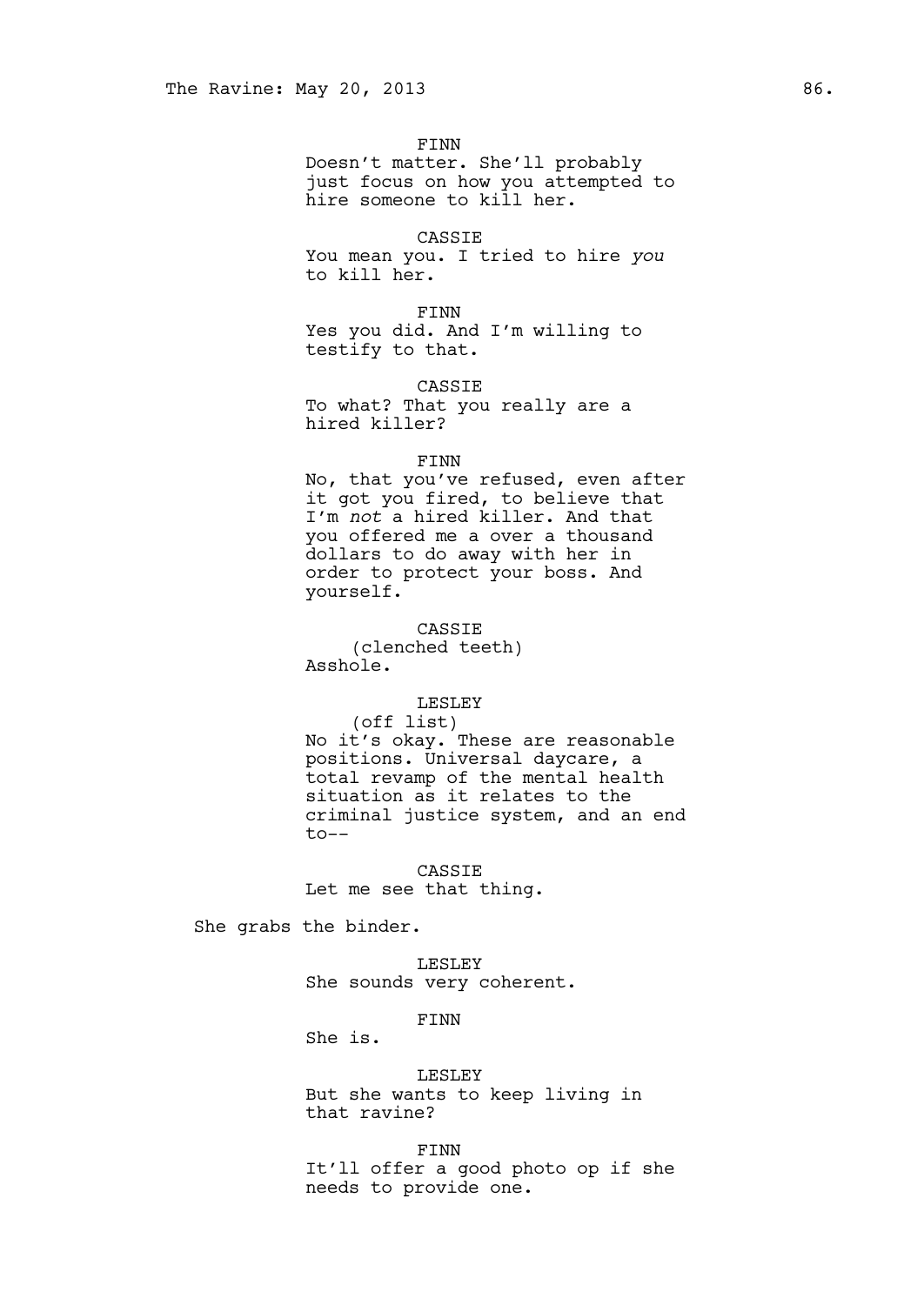## CASSIE

(to Lesley) I told you. She's blackmailing me. I do what she says or she gets the press down there and pisses all

over me. (off list) No one who publicly supported even *one* of these positions could get elected to anything, anywhere in this country.

LESLEY Maybe she just wants you to try.

FINN That's possible.

### LESLEY

So you've stayed in touch with her then.

FINN I'm worried about her. (off the stroller) So... can I hold her?

CASSIE I told you she's asleep!

FINN

Yeah. I meant when she wakes up.

## CASSIE

(off the list) You know, it's not that I'm actually *against* these things.

LESLEY

Yeah. And if anyone can sell them to the public, it's you, sweetie. You just have to write some great speeches.

Finn is leaning over the stroller.

CASSIE And even if I lose... (to Finn) Don't touch. (to Lesley) ...and I probably will, there are jobs you can get advocating for these causes. I mean they don't pay much, but...

Lesley just smiles at her. Finn leans in to take another look at the baby.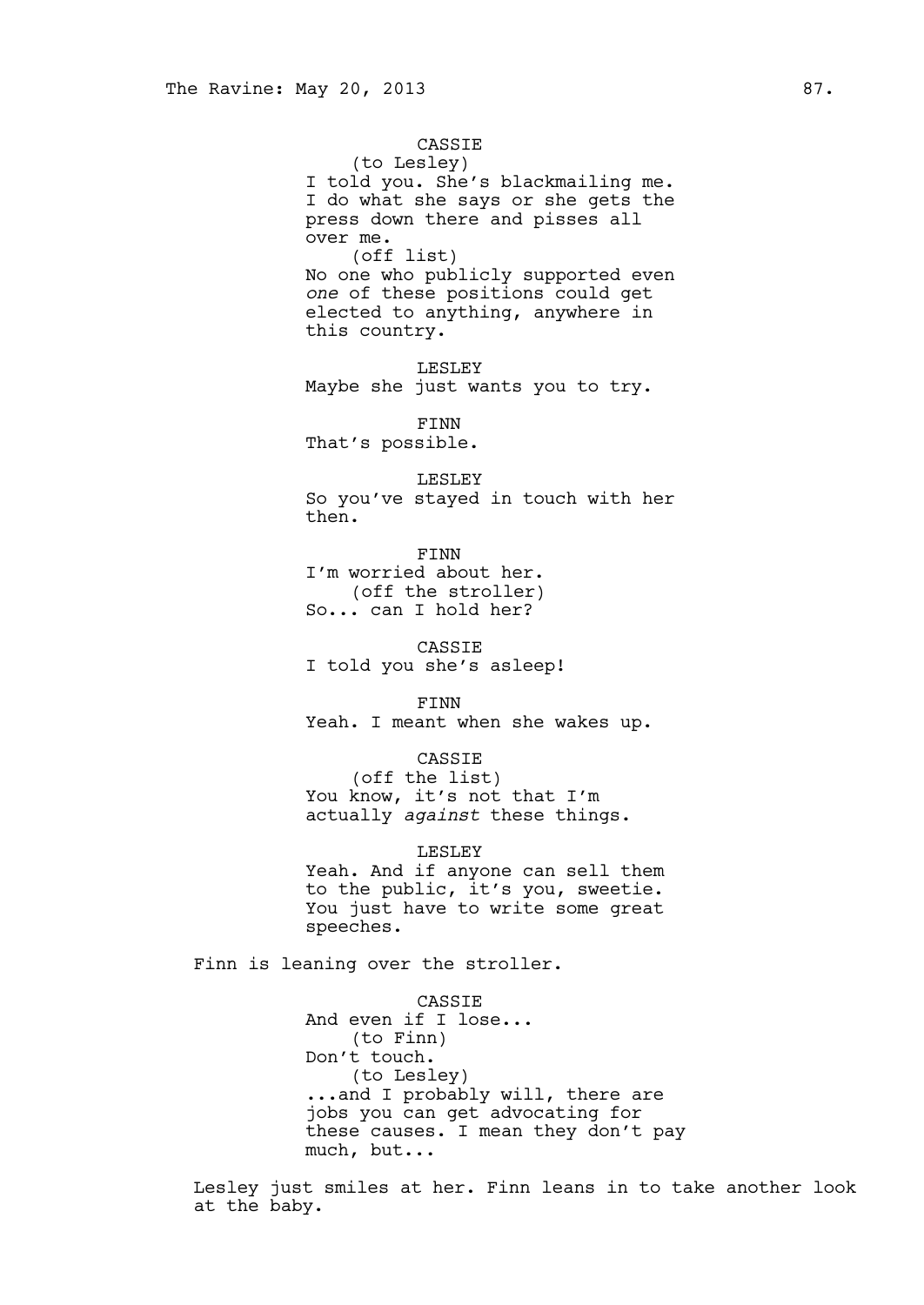CASSIE

Great.

Lesley smiles at them both.